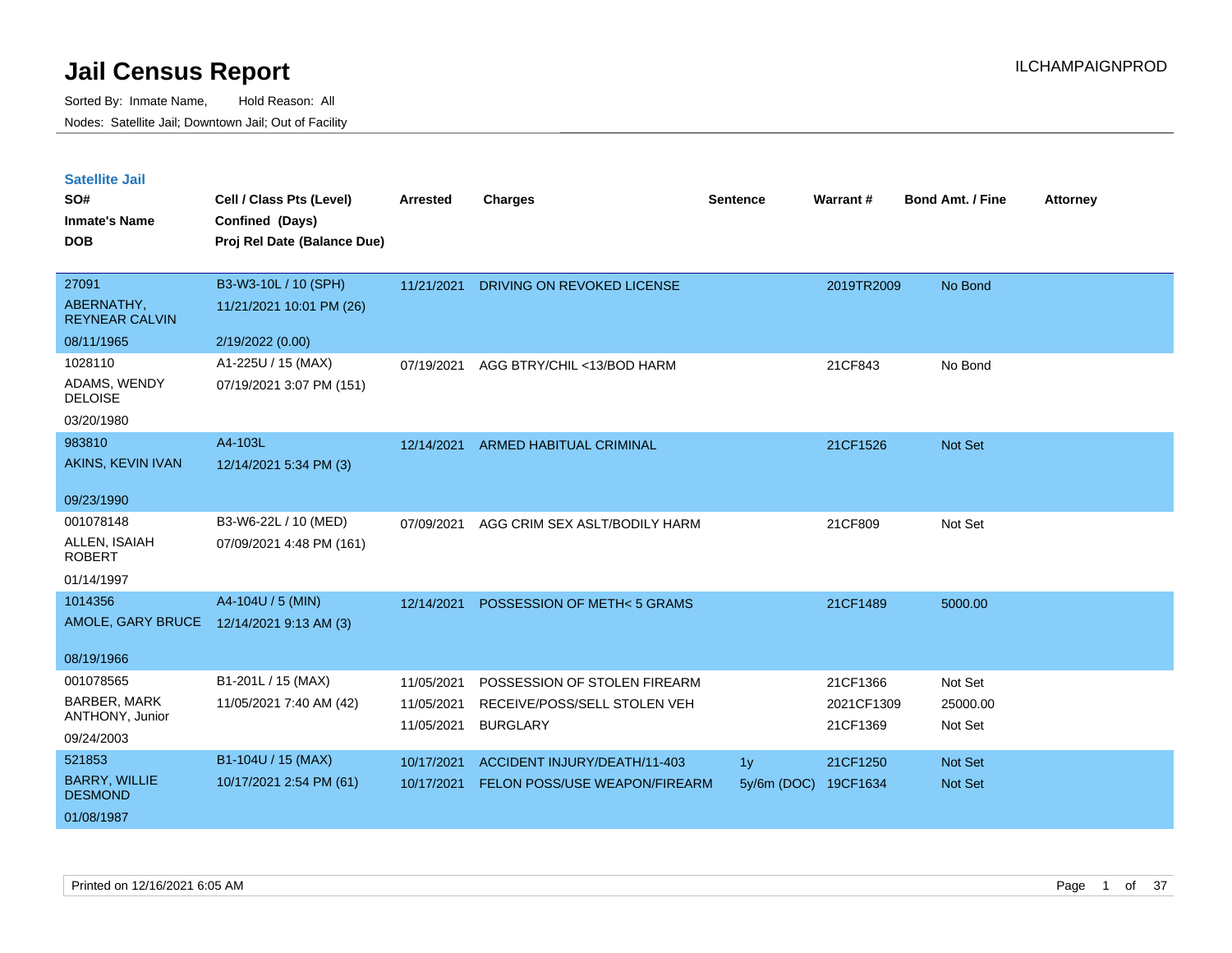| ivouss. Saleling Jali, Downtown Jali, Out of Facility |                                             |                 |                                   |                 |                 |                         |                 |
|-------------------------------------------------------|---------------------------------------------|-----------------|-----------------------------------|-----------------|-----------------|-------------------------|-----------------|
| SO#                                                   | Cell / Class Pts (Level)                    | <b>Arrested</b> | <b>Charges</b>                    | <b>Sentence</b> | <b>Warrant#</b> | <b>Bond Amt. / Fine</b> | <b>Attorney</b> |
| <b>Inmate's Name</b>                                  | Confined (Days)                             |                 |                                   |                 |                 |                         |                 |
| <b>DOB</b>                                            | Proj Rel Date (Balance Due)                 |                 |                                   |                 |                 |                         |                 |
|                                                       |                                             |                 |                                   |                 |                 |                         |                 |
| 1073281                                               | A2-221L / 5 (ADS)                           | 11/15/2021      | DOM BTRY/CONTACT/1-2 PRECONV      |                 | 2021CF206       | 5000.00                 |                 |
| <b>BASLER, MONET</b><br><b>MARISA</b>                 | 11/15/2021 11:08 PM (32)                    |                 |                                   |                 |                 |                         |                 |
| 08/17/1994                                            |                                             |                 |                                   |                 |                 |                         |                 |
| 001078636                                             | A2-120L                                     | 12/01/2021      | RESIDENTIAL BURGLARY              |                 | 2021CF12131     | 50000.00                |                 |
|                                                       | BAYS, JENNIFER ANNE 12/01/2021 8:28 PM (16) |                 |                                   |                 |                 |                         |                 |
| 06/15/1983                                            |                                             |                 |                                   |                 |                 |                         |                 |
| 55826                                                 | B1-102L / 15 (MAX)                          | 10/22/2021      | MFG/DEL 100<400 GR COCA/ANLG      |                 | 21CF1284        | Not Set                 |                 |
| BEAUREGARD,<br>MAURICE RONALD,                        | 10/22/2021 7:57 AM (56)                     |                 |                                   |                 |                 |                         |                 |
| 06/19/1982                                            |                                             |                 |                                   |                 |                 |                         |                 |
| 969121                                                | BOOKH-1 / 15 (MAX)                          | 11/25/2021      | <b>CRIM TRESPASS TO RESIDENCE</b> |                 | 21CF1444        | Not Set                 |                 |
| <b>BECKLEY, ANTHONY</b><br><b>PATRICK</b>             | 11/25/2021 7:16 PM (22)                     |                 |                                   |                 |                 |                         |                 |
| 06/30/1989                                            |                                             |                 |                                   |                 |                 |                         |                 |
| 001078535                                             | B2-T2-07U / 15 (SPH)                        | 10/26/2021      | <b>CRIM SEX ASSAULT/FORCE</b>     |                 | 21CF1305        | <b>Not Set</b>          |                 |
| BERRY, DAVID ISAAC                                    | 10/26/2021 10:52 AM (52)                    |                 |                                   |                 |                 |                         |                 |
| 09/23/2000                                            |                                             |                 |                                   |                 |                 |                         |                 |
| 1057334                                               | B4-221U / 15 (MAX)                          | 10/27/2021      | MURDER/INTENT TO KILL/INJURE      |                 |                 | No Bond                 |                 |
| BEVERLY, DAVID<br><b>BENJAMIN</b>                     | 10/27/2021 1:42 PM (51)                     |                 |                                   |                 |                 |                         |                 |
| 03/31/1987                                            |                                             |                 |                                   |                 |                 |                         |                 |
| 29626                                                 | B1-105U / 10 (MED)                          | 11/09/2021      | MFG/DEL 15<100 GR COCA/ANALOG     |                 | 21CF1387        | <b>Not Set</b>          |                 |
| <b>BISHOP, DARRELL</b><br><b>EDWARD</b>               | 11/09/2021 4:46 PM (38)                     |                 |                                   |                 |                 |                         |                 |
| 07/18/1968                                            |                                             |                 |                                   |                 |                 |                         |                 |
| 963337                                                | A3-116L / 10 (ADS)                          | 12/14/2021      | CRIMINAL DAMAGE <\$500/SCHOOL     |                 | 21CF262         | Not Set                 |                 |
| BONE, DALLAS<br>LOWELL                                | 12/14/2021 11:37 AM (3)                     |                 |                                   |                 |                 |                         |                 |
| 06/12/1984                                            |                                             |                 |                                   |                 |                 |                         |                 |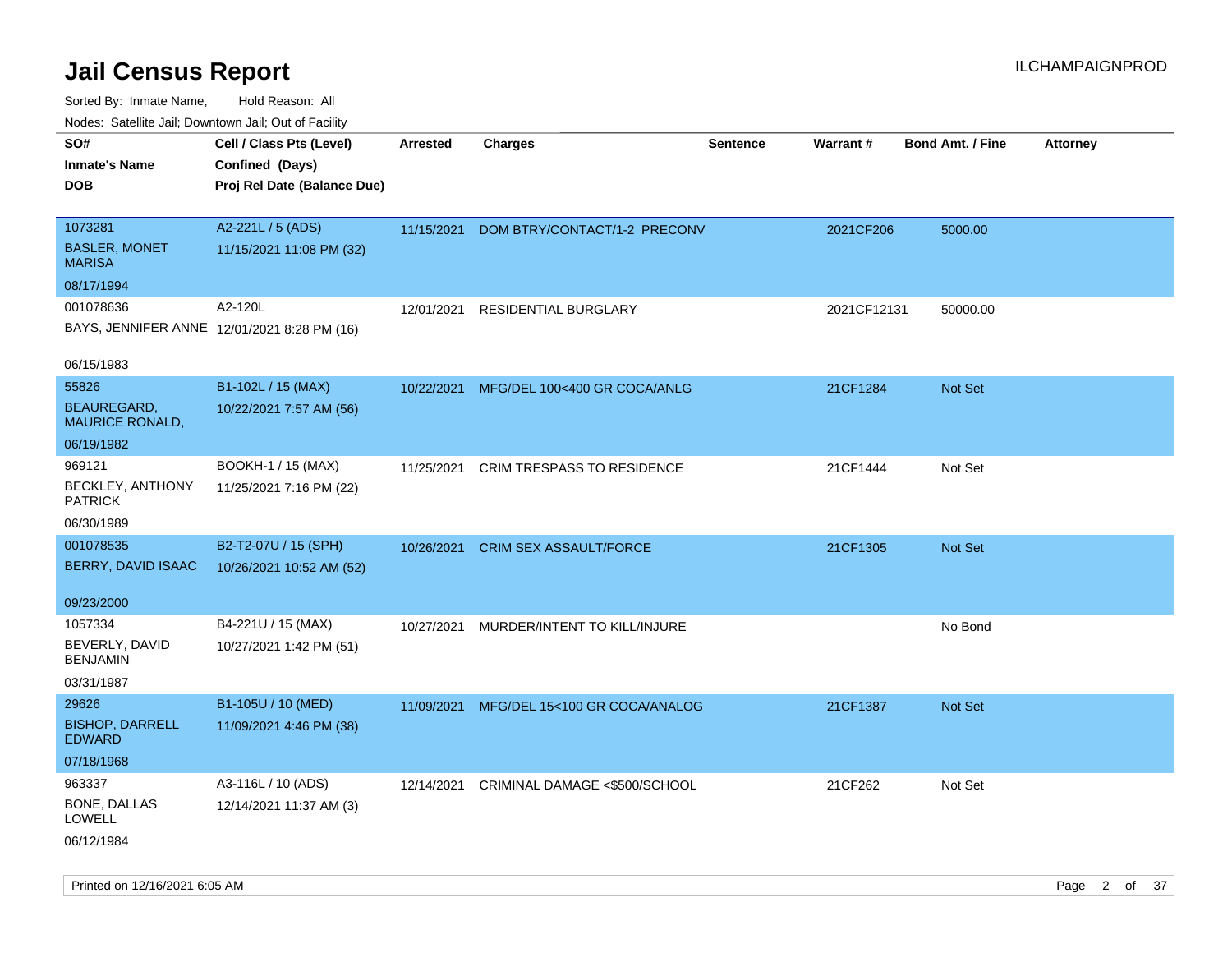Sorted By: Inmate Name, Hold Reason: All Nodes: Satellite Jail; Downtown Jail; Out of Facility

| rouce. Calcinic Jan, Downtown Jan, Out or Facility |                             |                 |                                  |          |            |                         |                 |
|----------------------------------------------------|-----------------------------|-----------------|----------------------------------|----------|------------|-------------------------|-----------------|
| SO#                                                | Cell / Class Pts (Level)    | <b>Arrested</b> | <b>Charges</b>                   | Sentence | Warrant#   | <b>Bond Amt. / Fine</b> | <b>Attorney</b> |
| <b>Inmate's Name</b>                               | Confined (Days)             |                 |                                  |          |            |                         |                 |
| <b>DOB</b>                                         | Proj Rel Date (Balance Due) |                 |                                  |          |            |                         |                 |
|                                                    |                             |                 |                                  |          |            |                         |                 |
| 51247                                              | B1-202U / 10 (MED)          | 04/15/2021      | FELON POSS/USE WEAPON/FIREARM    |          | 21CF411    | Not Set                 |                 |
| <b>BROWN, DANTE</b><br><b>MAURICE</b>              | 04/15/2021 6:24 PM (246)    |                 |                                  |          |            |                         |                 |
| 04/19/1979                                         |                             |                 |                                  |          |            |                         |                 |
| 29957                                              | B4-223U / 15 (MAX)          | 11/13/2021      | FELON POSS/USE WEAPON/FIREARM    |          | 21CF1390   | Not Set                 |                 |
| BROWN, RODNEY<br>LOUIS                             | 11/13/2021 8:57 PM (34)     | 11/13/2021      | AGG CRIM SX AB/>5 YR OLDER VIC   |          | 2019CF0718 | 250000.00               |                 |
| 01/07/1968                                         |                             |                 |                                  |          |            |                         |                 |
| 001077945                                          | A1-226L / 10 (MED)          | 11/13/2021      | AGG ASLT PEACE OFF/FIRE/ER WRK   |          | 2021CF637  | 1000.00                 |                 |
| <b>BROWN, SIDREA</b>                               | 11/13/2021 10:49 AM (34)    | 11/13/2021      | <b>BURGLARY</b>                  |          | 2021CF543  | 50000.00                |                 |
| <b>RENEIA</b>                                      |                             | 11/17/2021      | <b>BURGLARY</b>                  |          | 21CF1264   | 1000.00                 |                 |
| 07/23/1992                                         |                             |                 |                                  |          |            |                         |                 |
| 988541                                             | A3-111L / 5 (ADS)           | 12/06/2021      | POSSESSING A CONTROLLED SUBSTANC |          | 2020CF1195 | No Bond                 |                 |
| <b>BURDETTE, SHANE</b><br>DILLON                   | 12/06/2021 2:57 PM (11)     |                 |                                  |          |            |                         |                 |
| 11/29/1991                                         | 1/3/2022 (0.00)             |                 |                                  |          |            |                         |                 |
| 56936                                              | <b>BOOKH-6 / 15 (MAX)</b>   | 11/01/2021      | PUBLIC INDECENCY/EXPOSURE/3+     |          |            | Not Set                 |                 |
| CALDWELL, STEVEN<br><b>ANDRE</b>                   | 11/01/2021 1:09 PM (46)     |                 |                                  |          |            |                         |                 |
| 04/19/1982                                         |                             |                 |                                  |          |            |                         |                 |
| 39474                                              | B1-101U / 10 (ADS)          | 07/06/2021      | MFG/DEL 15<100 GR HEROIN/ANLG    |          | 21CF792    | Not Set                 |                 |
| CAMPBELL, AARON<br>JACOB                           | 07/06/2021 11:56 PM (164)   |                 |                                  |          |            |                         |                 |
| 07/18/1974                                         |                             |                 |                                  |          |            |                         |                 |
| 958898                                             | B4-123L / 15 (MAX)          | 11/18/2021      | AGGRAVATED DOMESTIC BATTERY      |          | 21CF1409   | <b>Not Set</b>          |                 |
| <b>CHAMBERS, GARY</b><br><b>DANTE</b>              | 11/18/2021 5:10 AM (29)     |                 |                                  |          |            |                         |                 |
| 05/24/1973                                         |                             |                 |                                  |          |            |                         |                 |
| 34805                                              | B1-106U / 15 (MAX)          | 10/01/2021      | DOMESTIC BATTERY                 |          | 21CF1183   | Not Set                 |                 |
| CONERLY, KIN JOSEPH 10/01/2021 1:53 AM (77)        |                             | 10/01/2021      | ARMED HABITUAL CRIMINAL          |          | 21CF1184   | Not Set                 |                 |
|                                                    |                             | 10/06/2021      | POSS STOLEN VEHICLE > \$25,000   |          | 19CF1786   | Not Set                 |                 |
| 11/16/1971                                         |                             |                 |                                  |          |            |                         |                 |

Printed on 12/16/2021 6:05 AM **Page 3 of 37**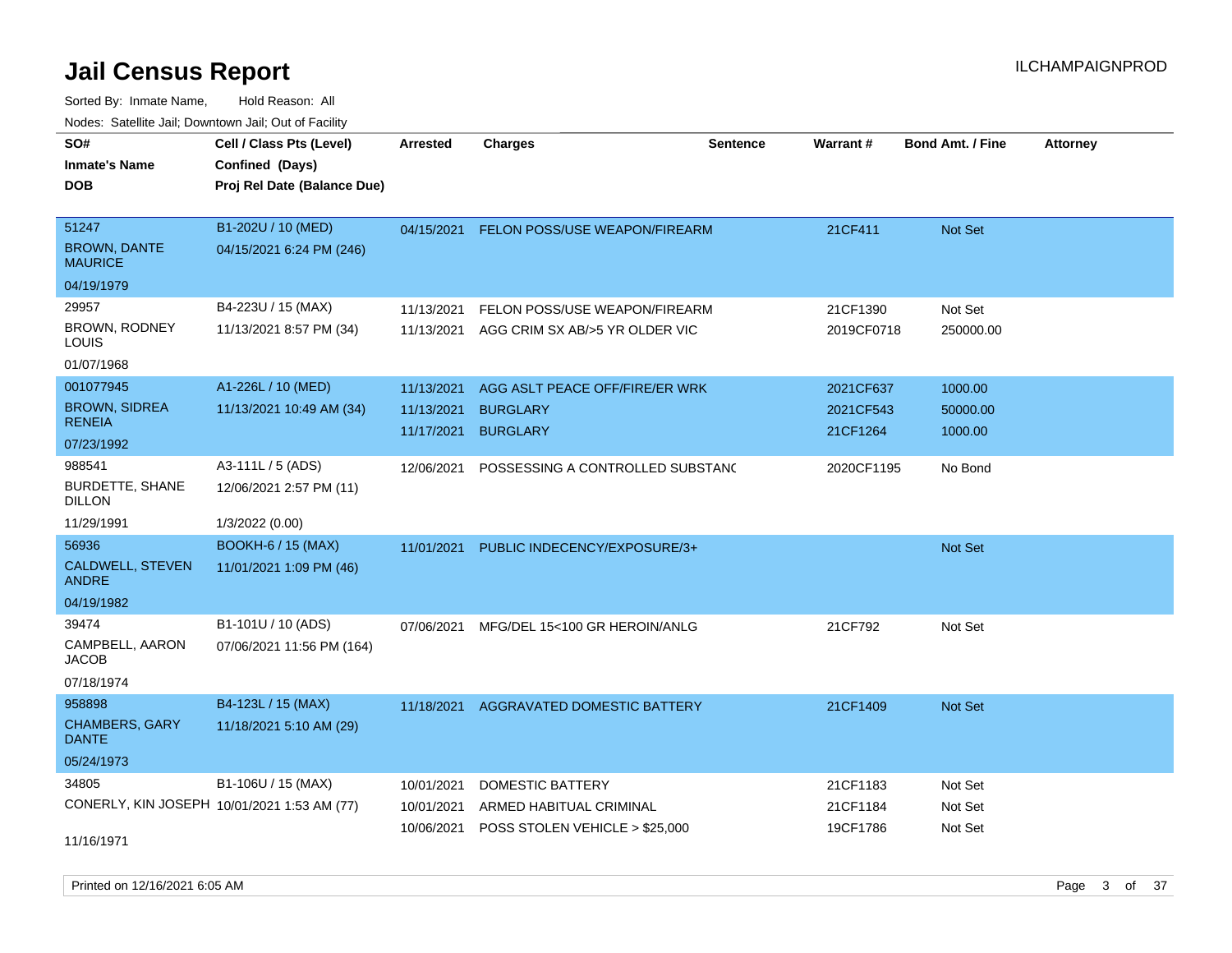Sorted By: Inmate Name, Hold Reason: All Nodes: Satellite Jail; Downtown Jail; Out of Facility

| SO#                                    | Cell / Class Pts (Level)    | <b>Arrested</b> | <b>Charges</b>                 | <b>Sentence</b> | Warrant#   | <b>Bond Amt. / Fine</b> | <b>Attorney</b> |
|----------------------------------------|-----------------------------|-----------------|--------------------------------|-----------------|------------|-------------------------|-----------------|
| <b>Inmate's Name</b>                   | Confined (Days)             |                 |                                |                 |            |                         |                 |
| <b>DOB</b>                             | Proj Rel Date (Balance Due) |                 |                                |                 |            |                         |                 |
|                                        |                             |                 |                                |                 |            |                         |                 |
| 1074319                                | B2-T1-04L / 15 (SPH)        | 10/12/2021      | AGGRAVATED CRUELTY TO ANIMALS  |                 | 21CF1238   | Not Set                 |                 |
| <b>CRAIG, DAVUCCI</b><br><b>DAVION</b> | 10/12/2021 11:36 AM (66)    | 10/14/2021      | <b>MURDER</b>                  |                 | 21CF1239   | <b>Not Set</b>          |                 |
| 08/02/2001                             |                             |                 |                                |                 |            |                         |                 |
| 001077549                              | B2-T3-10L / 10 (SPH)        | 12/22/2020      | PRED CRIM SEX ASLT/VICTIM <13  |                 | 2020CF1469 | Not Set                 |                 |
| CRISTOBAL-MATEO,<br><b>CRISTOBAL</b>   | 12/22/2020 1:17 PM (360)    |                 |                                |                 |            |                         |                 |
| 12/02/1988                             |                             |                 |                                |                 |            |                         |                 |
| 1023587                                | B1-203U / 15 (MAX)          | 09/24/2021      | MFG/DEL CANNABIS/2.5-10 GRAMS  |                 | 21CF1155   | Not Set                 |                 |
| <b>DAVIS, MARTIN</b><br><b>DENNIS</b>  | 09/24/2021 9:38 PM (84)     | 09/24/2021      | <b>ARMED HABITUAL CRIMINAL</b> |                 | 2021-CF681 | 500000.00               |                 |
| 12/02/1994                             |                             |                 |                                |                 |            |                         |                 |
| 001078538                              | B1-205L / 10 (MED)          | 10/26/2021      | CRIM SEX ASSAULT/FORCE         |                 | 21CF1301   | Not Set                 |                 |
| DAWKINS, LEN                           | 10/26/2021 8:18 PM (52)     |                 |                                |                 |            |                         |                 |
| 03/23/1987                             |                             |                 |                                |                 |            |                         |                 |
| 56972                                  | B3-W8-32L / 10 (MED)        | 08/30/2021      | POSS STOLEN VEHICLE > \$25,000 |                 | 21CF1044   | <b>Not Set</b>          |                 |
| DAY, DANIEL JOSEPH                     | 08/30/2021 3:07 PM (109)    | 09/04/2021      | <b>BURGLARY</b>                |                 | 21CF1054   | Not Set                 |                 |
| 10/16/1982                             |                             |                 |                                |                 |            |                         |                 |
| 989143                                 |                             |                 |                                |                 |            |                         |                 |
| DIAL, CLAYTON COLE                     | B3-W2-06L / 10 (MED)        | 09/27/2021      | STALKING/CAUSE PERSON DISTRESS | 2y (DOC)        | 21CF1149   | 50000.00                |                 |
|                                        | 09/27/2021 4:12 PM (81)     | 09/27/2021      | POSSESSION OF METH< 5 GRAMS    | 3y (DOC)        |            | 9430.00                 |                 |
| 07/28/1991                             |                             |                 |                                |                 |            |                         |                 |
| 515892                                 | B4-224U / 15 (MAX)          | 11/18/2021      | AGG DOMESTIC BATTERY/STRANGLE  | 4y (DOC)        | 15CF1432   | No Bond                 |                 |
| DISHMAN, BYRON<br><b>EUJEAN</b>        | 11/18/2021 2:33 PM (29)     |                 |                                |                 |            |                         |                 |
| 07/30/1983                             |                             |                 |                                |                 |            |                         |                 |
| 25659                                  | B4-125L / 15 (MAX)          | 06/15/2021      | <b>RESIDENTIAL BURGLARY</b>    |                 | 2020CF1218 | 50000.00                |                 |
| DORRIS, LORENZO                        | 06/15/2021 6:17 AM (185)    | 06/15/2021      | <b>BURGLARY</b>                |                 | 21CF689    | Not Set                 |                 |
|                                        |                             |                 |                                |                 |            |                         |                 |

07/19/1966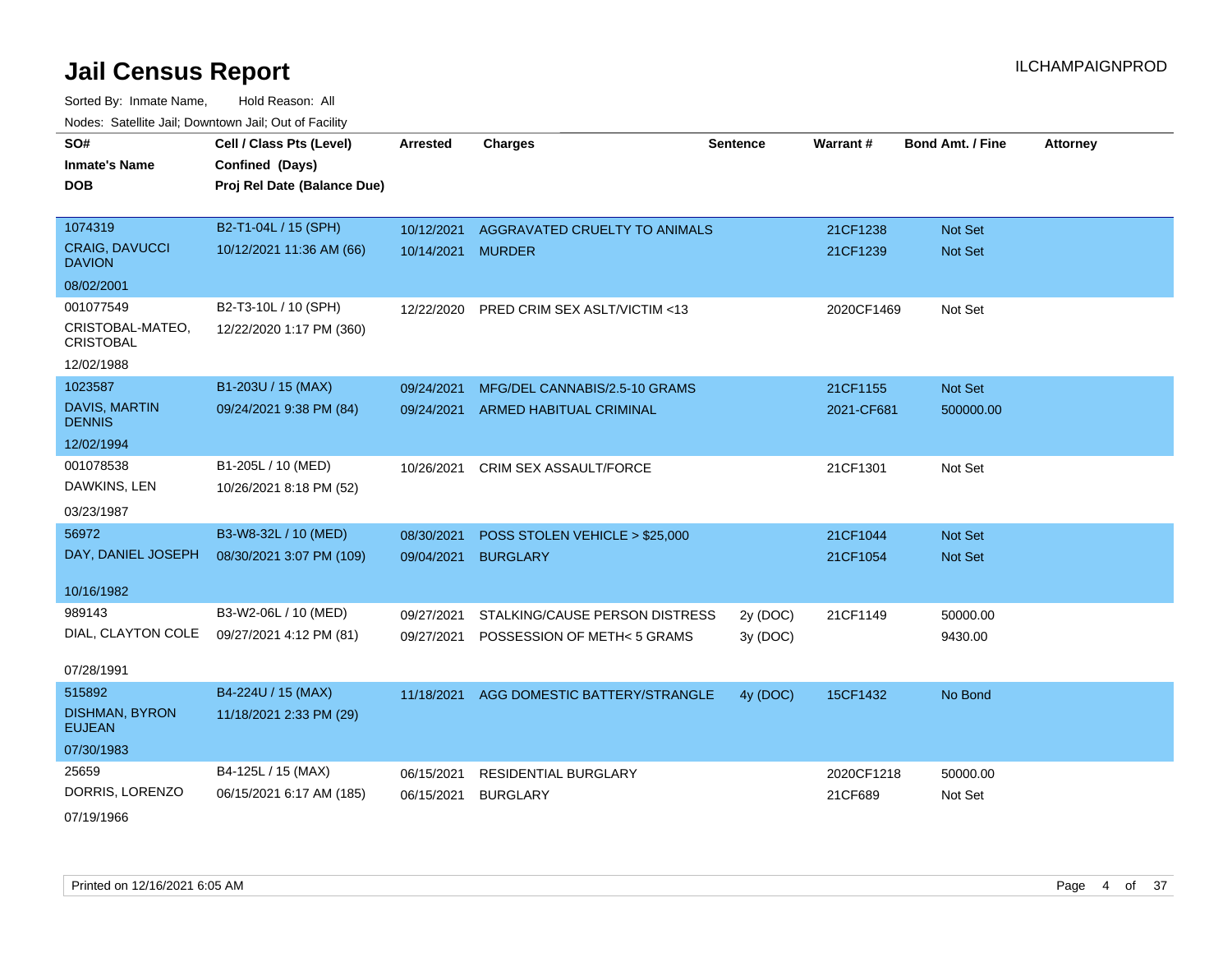| SO#                                        | Cell / Class Pts (Level)                    | <b>Arrested</b>   | <b>Charges</b>                         | <b>Sentence</b> | Warrant#    | <b>Bond Amt. / Fine</b> | <b>Attorney</b> |
|--------------------------------------------|---------------------------------------------|-------------------|----------------------------------------|-----------------|-------------|-------------------------|-----------------|
| <b>Inmate's Name</b>                       | Confined (Days)                             |                   |                                        |                 |             |                         |                 |
| <b>DOB</b>                                 | Proj Rel Date (Balance Due)                 |                   |                                        |                 |             |                         |                 |
|                                            |                                             |                   |                                        |                 |             |                         |                 |
| 1024895                                    | BOOKH-7                                     | 12/15/2021        | DELIVERY OF OR POSSESSION OF W/ INT    |                 | 2021CFAWOW  | Not Set                 |                 |
| EDWARDS, GEORGE<br><b>CORTEZ</b>           | 12/15/2021 12:26 PM (2)                     |                   | 12/15/2021 AGGRAVATED DOMESTIC BATTERY |                 | 2021CFAWOW  | Not Set                 |                 |
| 06/19/1994                                 |                                             |                   |                                        |                 |             |                         |                 |
| 987328                                     | A2-122L / 10 (MED)                          | 12/11/2021        | AGG ASLT PEACE OFF/FIRE/ER WRK         |                 | 21CF1515    | Not Set                 |                 |
| ERVIN, DEIDRA ANN<br>RUTH                  | 12/11/2021 8:48 PM (6)                      |                   |                                        |                 |             |                         |                 |
| 04/15/1991                                 |                                             |                   |                                        |                 |             |                         |                 |
| 45194                                      | B3-W1-01U / 10 (MED)                        | 10/20/2021        | DOMESTIC BATTERY/OTHER PRIOR           |                 | 21CF1265    | Not Set                 |                 |
| <b>FALLS, ANDREW</b>                       | 10/20/2021 12:59 AM (58)                    |                   |                                        |                 |             |                         |                 |
| 08/15/1976                                 |                                             |                   |                                        |                 |             |                         |                 |
| 527081                                     | B3-W6-24L / 10 (MED)                        | 09/06/2021        | ARSON/REAL/PERSONAL PROP>\$150         |                 | 2021 CF 797 | 25000.00                |                 |
| FERGUSON,<br><b>CHRISTOPHER</b>            | 09/06/2021 1:18 PM (102)                    |                   |                                        |                 |             |                         |                 |
| 12/21/1981                                 |                                             |                   |                                        |                 |             |                         |                 |
| 1039744                                    | A3-113L / 15 (ADS)                          | 12/06/2021 MURDER |                                        |                 | 20CF959     | 1000000.00              |                 |
| <b>FONVILLE, TREVOY</b><br><b>JERMAINE</b> | 12/06/2021 10:52 AM (11)                    |                   |                                        |                 |             |                         |                 |
| 01/13/1996                                 |                                             |                   |                                        |                 |             |                         |                 |
| 518395                                     | B2-T3-12L / 15 (SPH)                        | 07/07/2020        | CRIMINAL SEXUAL ASSAULT                |                 | 2020-CF735  | 250000.00               |                 |
|                                            | FRANDLE, MARK RYAN 07/07/2020 3:42 PM (528) |                   |                                        |                 |             |                         |                 |
| 09/10/1985                                 |                                             |                   |                                        |                 |             |                         |                 |
| 001078583                                  | B1-205U / 15 (MAX)                          | 11/14/2021        | AGG UNLAWFUL USE WEAPON/PERSON         |                 | 21CF1392    | Not Set                 |                 |
| FRAZIER, RICHARD<br><b>EMOND</b>           | 11/14/2021 3:12 AM (33)                     |                   |                                        |                 |             |                         |                 |
| 04/19/2001                                 |                                             |                   |                                        |                 |             |                         |                 |
| 001077934                                  | A1-224L / 10 (MED)                          | 08/22/2021        | AGG DUI/ACCIDENT/DEATH                 |                 | 21CF1024    | Not Set                 |                 |
| FREED, LOGAN<br><b>SUZANNE</b>             | 08/22/2021 11:45 PM (117)                   | 08/22/2021        | <b>DOMESTIC BATTERY</b>                |                 | 21 CM 172   | 10000.00                |                 |
| 08/18/1996                                 |                                             |                   |                                        |                 |             |                         |                 |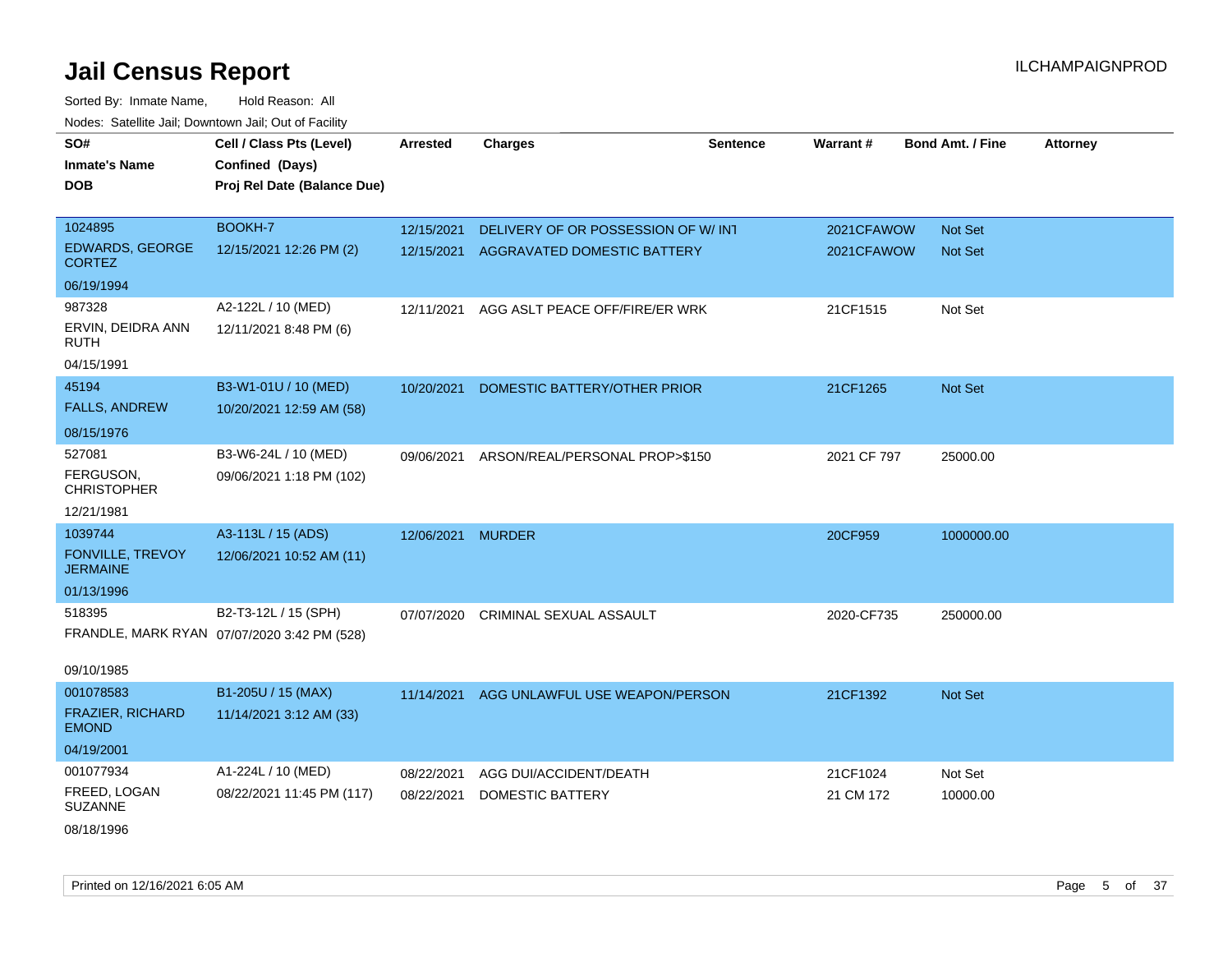Sorted By: Inmate Name, Hold Reason: All

| Nodes: Satellite Jail; Downtown Jail; Out of Facility |                             |                          |                                                           |                 |                      |                         |                 |
|-------------------------------------------------------|-----------------------------|--------------------------|-----------------------------------------------------------|-----------------|----------------------|-------------------------|-----------------|
| SO#                                                   | Cell / Class Pts (Level)    | <b>Arrested</b>          | <b>Charges</b>                                            | <b>Sentence</b> | Warrant#             | <b>Bond Amt. / Fine</b> | <b>Attorney</b> |
| <b>Inmate's Name</b>                                  | Confined (Days)             |                          |                                                           |                 |                      |                         |                 |
| <b>DOB</b>                                            | Proj Rel Date (Balance Due) |                          |                                                           |                 |                      |                         |                 |
|                                                       |                             |                          |                                                           |                 |                      |                         |                 |
| 001078290                                             | A1-125U / 10 (ADS)          | 08/19/2021               | MACHINE GUN/AUTO WEAPON/VEH                               |                 | 21CF1012             | Not Set                 |                 |
| <b>FREEMAN, ANGEL</b><br><b>JANILA KAY</b>            | 08/19/2021 1:26 AM (120)    |                          |                                                           |                 |                      |                         |                 |
| 12/25/1995                                            |                             |                          |                                                           |                 |                      |                         |                 |
| 1068518                                               | BOOKH-3                     | 12/15/2021               | <b>BURGLARY</b>                                           |                 | 21CFAWOW             | Not Set                 |                 |
| FULFORD, WILLIE<br>Junior                             | 12/15/2021 11:16 PM (2)     |                          |                                                           |                 |                      |                         |                 |
| 12/12/1963                                            |                             |                          |                                                           |                 |                      |                         |                 |
| 55731                                                 | A3-213L / 15 (ADS)          | 12/07/2021               | THEFT CONTROL INTENT \$500<10K                            |                 | 2019CF1448           | No Bond                 |                 |
| FULLILOVE,<br><b>CHRISTOPHER</b>                      | 12/07/2021 3:44 PM (10)     |                          |                                                           |                 |                      |                         |                 |
| 09/25/1980                                            |                             |                          |                                                           |                 |                      |                         |                 |
| 001078450                                             | B3-W1-04L / 10 (MED)        | 10/26/2021               | AGGRAVATED BATTERY                                        |                 |                      | Not Set                 |                 |
| GAMBLE, HAKEEM<br><b>DARION</b>                       | 10/26/2021 1:01 PM (52)     | 10/26/2021               | BURGLARY W/O CAUSING DAMAGE                               |                 |                      | No Bond                 |                 |
| 12/17/1999                                            | 12/23/2021 (0.00)           |                          |                                                           |                 |                      |                         |                 |
| 001078633                                             | B2-T4-13U / 15 (MAX)        | 12/01/2021               | PRED CRIM SEX ASLT/VICTIM <13                             |                 | 21CF1416             | 250000.00               |                 |
| GONZALEZ-GUILLEN,<br><b>EDWARD</b>                    | 12/01/2021 12:08 PM (16)    |                          |                                                           |                 |                      |                         |                 |
| 08/25/2002                                            |                             |                          |                                                           |                 |                      |                         |                 |
| 001078607                                             | B4-221L / 15 (MAX)          | 11/22/2021               | FELON POSS/USE FIREARM/PAROLE                             |                 | 21CF1437             | Not Set                 |                 |
| GRAY, WILLIAM<br>DA'VON                               | 11/22/2021 2:57 PM (25)     | 11/22/2021               | ATTEMPT (FIRST DEGREE MURDER)                             |                 | 21CF1435             | Not Set                 |                 |
| 04/18/1984                                            |                             |                          |                                                           |                 |                      |                         |                 |
| 56342                                                 | B1-104L / 10 (MED)          | 10/21/2021               | <b>ARMED HABITUAL CRIMINAL</b>                            |                 | 21CF1279             | Not Set                 |                 |
| <b>GRIFFIN, NATHAN</b><br><b>EUGENE</b>               | 10/21/2021 4:20 PM (57)     | 10/21/2021<br>10/21/2021 | THEFT CONTROL INTENT <\$500<br>DRIVING ON REVOKED LICENSE |                 | 17CF1451<br>20TR1979 | 10000.00<br>3000.00     |                 |
| 02/24/1969                                            |                             |                          |                                                           |                 |                      |                         |                 |
| 977825                                                | A3-211U / 5 (ADS)           | 11/25/2021               | RET THEFT/DISP MERCH/>\$300                               | 4y (DOC)        | 21CF203              | Not Set                 |                 |
| <b>GWIN, RAYMOND</b><br><b>CHARLES</b>                | 11/25/2021 2:23 PM (22)     |                          |                                                           |                 |                      |                         |                 |

09/30/1989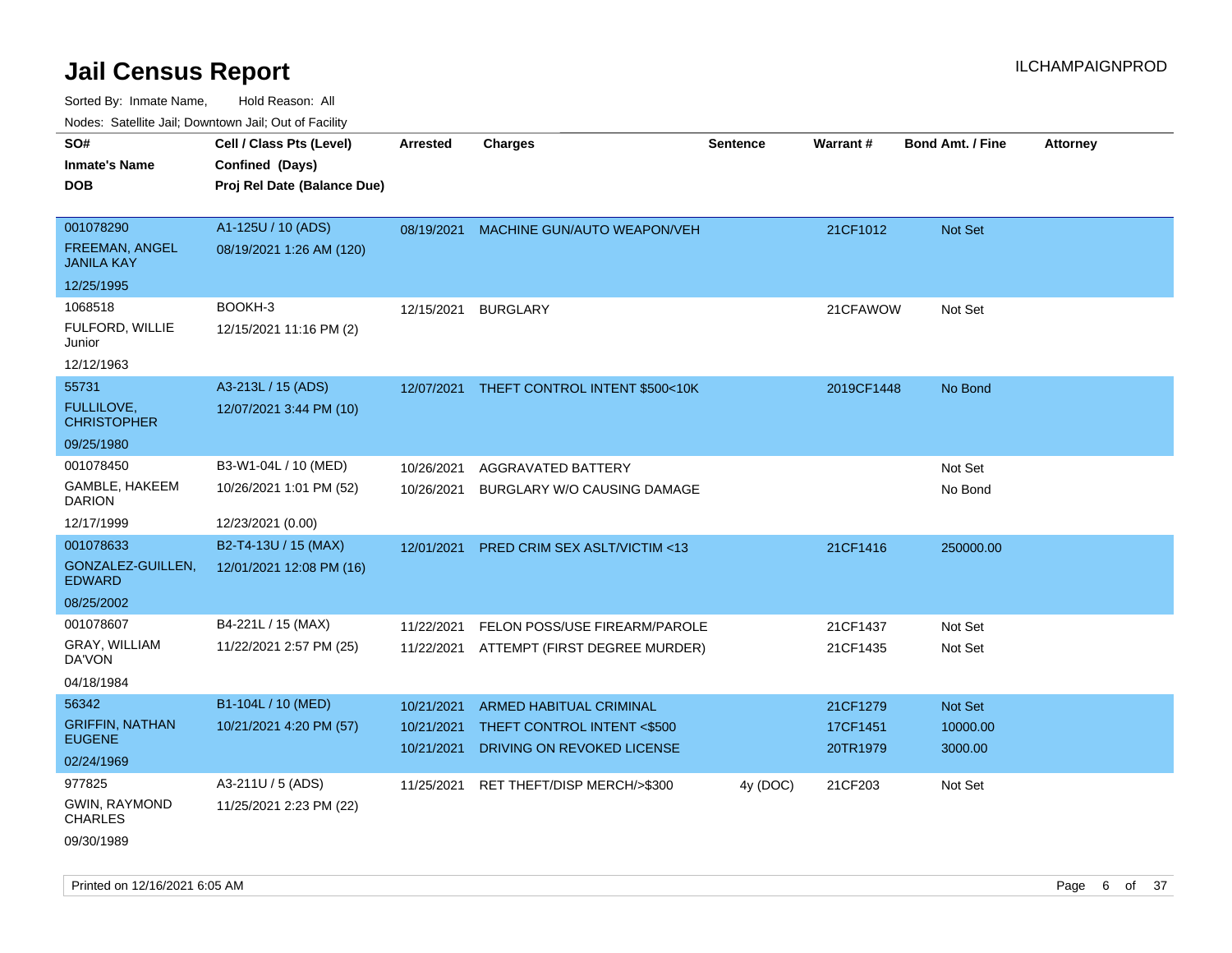| SO#                                    | Cell / Class Pts (Level)                   | Arrested   | <b>Charges</b>                           | <b>Sentence</b> | Warrant#   | <b>Bond Amt. / Fine</b> | <b>Attorney</b> |
|----------------------------------------|--------------------------------------------|------------|------------------------------------------|-----------------|------------|-------------------------|-----------------|
| <b>Inmate's Name</b>                   | Confined (Days)                            |            |                                          |                 |            |                         |                 |
| DOB                                    | Proj Rel Date (Balance Due)                |            |                                          |                 |            |                         |                 |
|                                        |                                            |            |                                          |                 |            |                         |                 |
| 1071098                                | B1-201U / 15 (MAX)                         | 11/06/2021 | AGG CRIM SEX ASSAULT/FIREARM             |                 | 21CF1368   | Not Set                 |                 |
| HARRIS, SHEMAR<br><b>HARLEM</b>        | 11/06/2021 8:22 AM (41)                    |            |                                          |                 |            |                         |                 |
| 07/22/2000                             |                                            |            |                                          |                 |            |                         |                 |
| 1038973                                | B3-W2-05U / 10 (MED)                       | 11/05/2021 | AGG DOMESTIC BATTERY/STRANGLE            |                 | 21CF1365   | Not Set                 |                 |
|                                        | HAYS, DAMIEN CLYDE 11/05/2021 8:59 PM (42) |            |                                          |                 |            |                         |                 |
| 03/19/1994                             |                                            |            |                                          |                 |            |                         |                 |
| 965829                                 | BOOKH-4 / 10 (ADS)                         | 09/09/2021 | <b>HRSMT/NO CONVERSATION/KILL</b>        |                 | 2021CF1072 | 25000.00                |                 |
| <b>HEINZ, ANDREW</b><br><b>MICHAEL</b> | 09/09/2021 5:21 PM (99)                    | 09/13/2021 | <b>PROBATION VIOLATION</b>               |                 | 21CF7      | Not Set                 |                 |
| 07/01/1987                             |                                            |            |                                          |                 |            |                         |                 |
| 001078488                              | B2-T3-11U / 15 (SPH)                       | 10/14/2021 | PRED CRIM SEX ASLT/VICTIM <13            |                 | 21CF1232   | 500000.00               |                 |
| HERNANDEZ-LOPEZ,<br><b>ERNESTO</b>     | 10/14/2021 3:15 PM (64)                    | 10/14/2021 | <b>FUGITIVE FROM JUSTICE</b>             |                 | 21CF1246   | Not Set                 |                 |
| 11/28/1975                             |                                            |            |                                          |                 |            |                         |                 |
| 975293                                 | B2-T4-14L / 10 (SPH)                       | 07/21/2021 | <b>STALKING</b>                          |                 | 2021CF863  | Not Set                 |                 |
| <b>HILL, JACOB MILES</b>               | 07/21/2021 8:43 PM (149)                   | 07/21/2021 | VIO ORDER/PRIOR VIO OF ORDER             |                 | 21CF914    | No Bond                 |                 |
|                                        |                                            | 07/25/2021 | <b>PAROLE REVOCATION</b>                 |                 | CH2104646  | Not Set                 |                 |
| 02/06/1988                             |                                            | 08/18/2021 | <b>HARASS WITNESS/FAMILY MBR/REP</b>     |                 | 21CF992    | Not Set                 |                 |
|                                        |                                            | 09/09/2021 | AGG STALKING/BODILY HARM                 |                 | 21CF1073   | <b>Not Set</b>          |                 |
| 48471                                  | B1-207L / 15 (MAX)                         | 08/08/2021 | AGG BATTERY/DISCHARGE FIREARM            |                 | 21CF946    | Not Set                 |                 |
| HILL, RAMESH<br><b>JERMAINE</b>        | 08/08/2021 4:45 AM (131)                   |            |                                          |                 |            |                         |                 |
| 12/11/1978                             |                                            |            |                                          |                 |            |                         |                 |
| 49618                                  | B1-107U / 10 (MED)                         | 10/26/2021 | <b>CRIM DAMAGE TO PROPERTY &lt;\$500</b> |                 | 2021CF1300 | 100.00                  |                 |
| HITES, STEVEN<br><b>WAYNE</b>          | 10/26/2021 7:42 AM (52)                    | 11/24/2021 | <b>FLEEING/ATTEMPT ELUDE OFFICER</b>     |                 | 2021TR9315 | 1000.00                 |                 |
| 12/31/1979                             |                                            |            |                                          |                 |            |                         |                 |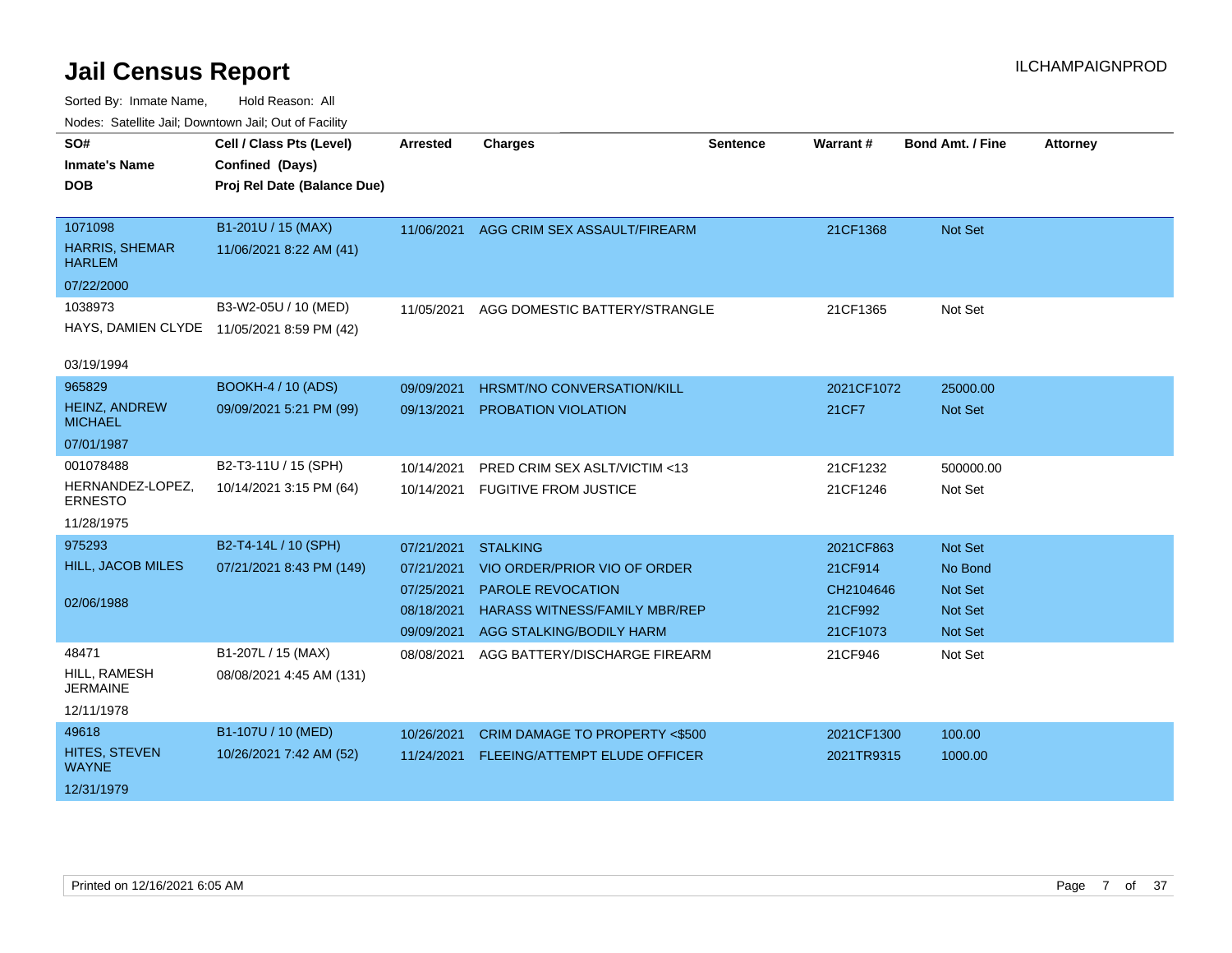| ivuutos. Saltiilit Jali, Duwilluwii Jali, Oul of Facility |                                            |            |                                 |                 |             |                         |                 |
|-----------------------------------------------------------|--------------------------------------------|------------|---------------------------------|-----------------|-------------|-------------------------|-----------------|
| SO#                                                       | Cell / Class Pts (Level)                   | Arrested   | <b>Charges</b>                  | <b>Sentence</b> | Warrant#    | <b>Bond Amt. / Fine</b> | <b>Attorney</b> |
| <b>Inmate's Name</b>                                      | Confined (Days)                            |            |                                 |                 |             |                         |                 |
| <b>DOB</b>                                                | Proj Rel Date (Balance Due)                |            |                                 |                 |             |                         |                 |
|                                                           |                                            |            |                                 |                 |             |                         |                 |
| 1043704                                                   | B4-223L / 15 (MAX)                         | 07/13/2021 | ARMED ROBBERY/ARMED W/FIREARM   | 12y (DOC)       | 21CF815     | Not Set                 |                 |
| HOUSTON, STEVEN<br><b>CORDELL</b>                         | 07/13/2021 5:56 AM (157)                   |            |                                 |                 |             |                         |                 |
| 01/24/1989                                                |                                            |            |                                 |                 |             |                         |                 |
| 999198                                                    | B4-222L / 15 (MAX)                         | 11/30/2021 | FELON POSS/USE FIREARM PRIOR    |                 | 21CF1377    | 500000.00               |                 |
| HOWARD, BRION LIN                                         | 11/30/2021 10:41 AM (17)                   |            |                                 |                 |             |                         |                 |
| 06/10/1992                                                |                                            |            |                                 |                 |             |                         |                 |
| 1061996                                                   | A1-124L / 5 (MIN)                          | 10/30/2021 | DRVG UNDER INFLUENCE OF DRUG    | 180d (CJ)       |             | No Bond                 |                 |
| HUBBARD, REBEKIAH                                         | 10/30/2021 1:37 PM (48)                    | 10/30/2021 | RETAIL THEFT/DISP MERCH/<\$300  |                 | 2018CF1302  | 20000.00                |                 |
| <b>DIONA</b>                                              |                                            | 10/31/2021 | USE FORGED CR/DEBIT CARD/<\$300 | 2y (DOC)        |             | No Bond                 |                 |
| 04/08/1998                                                |                                            |            |                                 |                 |             |                         |                 |
| 953555                                                    | B4-122L / 15 (MAX)                         | 03/10/2021 | CRIM TRESPASS TO RESIDENCE      |                 | 21CF272     | Not Set                 |                 |
| HUNT, TAVARIS EARL                                        | 03/10/2021 4:58 AM (282)                   | 04/14/2021 | AGG FLEEING POLICE/21 MPH OVER  | 3y (DOC)        | 2020CF94    | 10000.00                |                 |
|                                                           |                                            |            |                                 |                 |             |                         |                 |
| 12/29/1987                                                |                                            |            |                                 |                 |             |                         |                 |
| 001078639                                                 | B1-206L / 10 (MED)                         | 12/02/2021 | <b>FUGITIVE FROM JUSTICE</b>    |                 | 21CF1465    | Not Set                 |                 |
| JACKSON, GREGORY<br><b>LYNN</b>                           | 12/02/2021 3:43 AM (15)                    |            |                                 |                 |             |                         |                 |
| 11/22/1994                                                |                                            |            |                                 |                 |             |                         |                 |
| 38993                                                     | B4-126L / 15 (MAX)                         |            |                                 |                 |             |                         |                 |
| JACKSON, LAMONT                                           |                                            | 02/13/2021 | ATTEMPT (FIRST DEGREE MURDER)   |                 | 21CF181     | Not Set                 |                 |
| <b>JEREMIE</b>                                            | 02/13/2021 7:45 AM (307)                   |            |                                 |                 |             |                         |                 |
| 07/31/1973                                                |                                            |            |                                 |                 |             |                         |                 |
| 001077487                                                 | B3-W8-30L / 10 (MED)                       | 12/03/2020 | FELON POSS/USE WEAPON/FIREARM   |                 | 20CF1377    | Not Set                 |                 |
| <b>JACKSON, TERREL</b>                                    | 12/03/2020 10:18 AM (379)                  | 11/09/2021 | AGG DISCHARGE FIREARM/OCC VEH   |                 | 21CR0331401 | No Bond                 |                 |
| <b>DANDRE</b>                                             |                                            |            |                                 |                 |             |                         |                 |
| 08/11/1990                                                |                                            |            |                                 |                 |             |                         |                 |
| 001077864                                                 | B1-103L / 15 (MAX)                         | 04/18/2021 | FELON POSS/USE WEAPON/FIREARM   |                 | 21CF428     | Not Set                 |                 |
| D                                                         | JAMERSON, ANTHONY 04/18/2021 7:21 PM (243) |            |                                 |                 |             |                         |                 |
| 01/26/1990                                                |                                            |            |                                 |                 |             |                         |                 |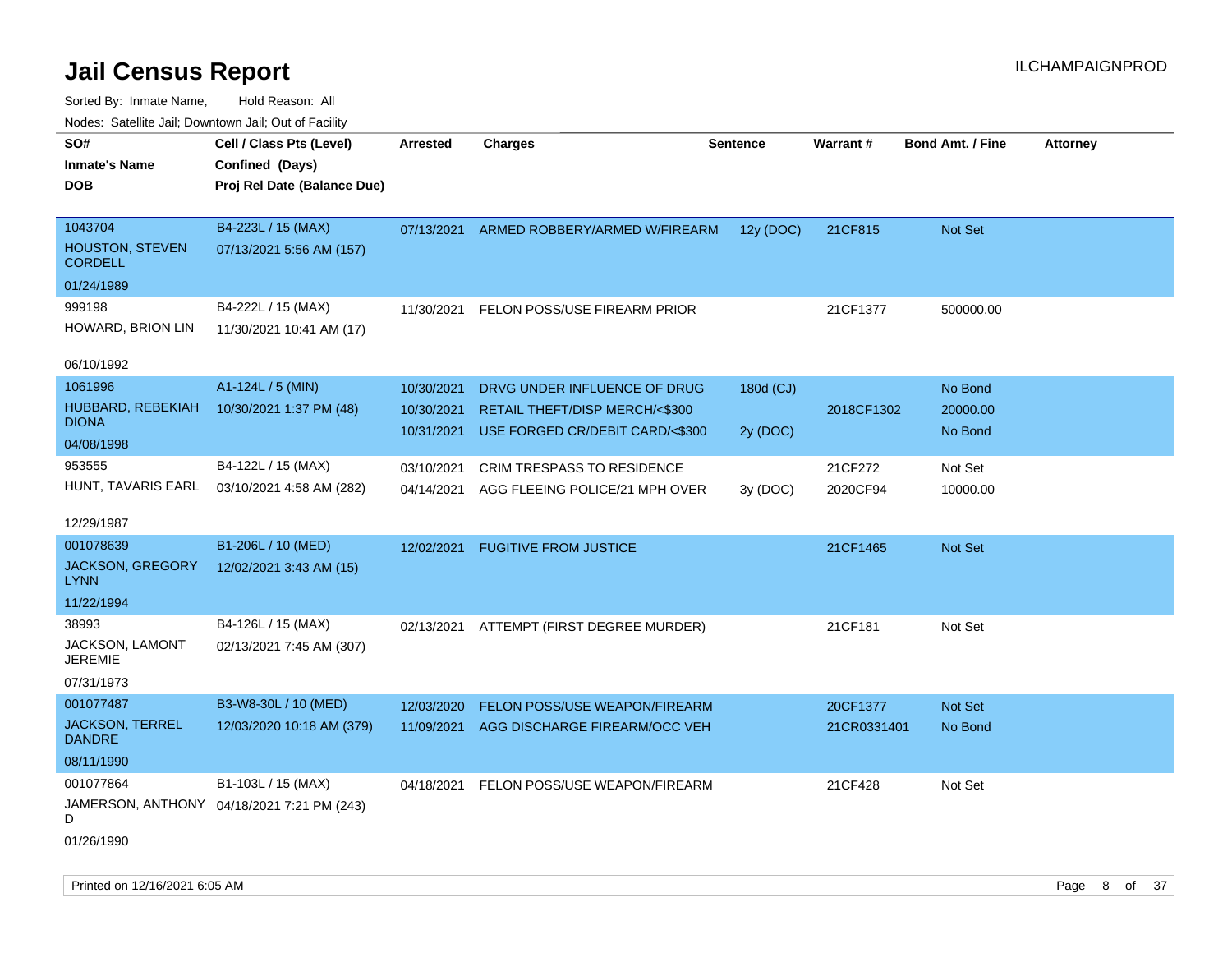| ivouss. Satellite Jall, Downtown Jall, Out of Facility |                             |                 |                                |                 |           |                         |                 |
|--------------------------------------------------------|-----------------------------|-----------------|--------------------------------|-----------------|-----------|-------------------------|-----------------|
| SO#                                                    | Cell / Class Pts (Level)    | <b>Arrested</b> | <b>Charges</b>                 | <b>Sentence</b> | Warrant#  | <b>Bond Amt. / Fine</b> | <b>Attorney</b> |
| <b>Inmate's Name</b>                                   | Confined (Days)             |                 |                                |                 |           |                         |                 |
| <b>DOB</b>                                             | Proj Rel Date (Balance Due) |                 |                                |                 |           |                         |                 |
|                                                        |                             |                 |                                |                 |           |                         |                 |
| 001077437                                              | B3-W4-16L / 10 (MED)        | 08/23/2021      | DOM BTRY/CONTACT/1-2 PRECONV   |                 | 21CF1025  | Not Set                 |                 |
| JOHNSON, ANTONIO<br><b>LASHAUN</b>                     | 08/23/2021 7:48 PM (116)    |                 |                                |                 |           |                         |                 |
| 01/06/1980                                             |                             |                 |                                |                 |           |                         |                 |
| 1071536                                                | B1-206U / 15 (MED)          | 06/17/2021      | ATTEMPT (FIRST DEGREE MURDER)  |                 | 21CF702   | Not Set                 |                 |
| JOHNSON, ZACHERY<br>EDWARD                             | 06/17/2021 2:00 AM (183)    |                 |                                |                 |           |                         |                 |
| 10/30/1987                                             |                             |                 |                                |                 |           |                         |                 |
| 001078645                                              | B4-222U / 10 (MED)          | 12/02/2021      | AGG DISCHARGE FIREARM          |                 | 21CF1478  | No Bond                 |                 |
| JONES, KELVIN<br><b>KHYRIC</b>                         | 12/02/2021 6:56 PM (15)     |                 |                                |                 |           |                         |                 |
| 02/27/2001                                             |                             |                 |                                |                 |           |                         |                 |
| 956822                                                 | B1-107L / 15 (MAX)          | 11/25/2021      | AGGRAVATED DOMESTIC BATTERY    |                 | 21CF1442  | Not Set                 |                 |
| JONES, MARIO                                           | 11/25/2021 10:37 AM (22)    | 11/25/2021      | PAROLE REVOCATION              |                 | CH2106361 | No Bond                 |                 |
| NATHANIEL                                              |                             | 11/25/2021      | UNLAWFUL RESTRAINT             |                 | 21CF1443  | Not Set                 |                 |
| 10/27/1987                                             |                             |                 |                                |                 |           |                         |                 |
| 1008468                                                | B <sub>4</sub> -DR          | 12/01/2021      | FELON POSS/USE WEAPON/FIREARM  |                 | 21CF1472  | <b>Not Set</b>          |                 |
| JONES, MARTEZ<br><b>LAMONTE</b>                        | 12/01/2021 1:28 PM (16)     | 12/02/2021      | PROBATION VIOLATION            |                 | 20CF1151  | Not Set                 |                 |
| 06/22/1993                                             |                             |                 |                                |                 |           |                         |                 |
| 506244                                                 | B1-204L / 15 (MAX)          | 07/15/2021      | ARMED ROBBERY/ARMED W/FIREARM  |                 | 2021CF791 | 250000.00               |                 |
| JOSLIN, JASON LEE                                      | 07/15/2021 4:38 AM (155)    |                 |                                |                 |           |                         |                 |
|                                                        |                             |                 |                                |                 |           |                         |                 |
| 12/22/1985                                             |                             |                 |                                |                 |           |                         |                 |
| 66662                                                  | A3-112L / 10 (ADS)          | 12/05/2021      | POSS AMT CON SUB EXCEPT(A)/(D) |                 | 18CF597   | 200000.00               |                 |
| KINTNER, WESLEY J                                      | 12/05/2021 1:57 PM (12)     |                 |                                |                 |           |                         |                 |
| 04/15/1986                                             |                             |                 |                                |                 |           |                         |                 |
| 1070011                                                | B4-124U / 15 (MAX)          |                 |                                |                 |           |                         |                 |
| LAWS, WILLIAM                                          |                             | 08/03/2021      | AGG DISCH FIREARM/1ST AID PERS |                 | 21CF929   | Not Set                 |                 |
| ZARAK, Third                                           | 08/03/2021 3:53 PM (136)    |                 |                                |                 |           |                         |                 |
| 07/06/1999                                             |                             |                 |                                |                 |           |                         |                 |
|                                                        |                             |                 |                                |                 |           |                         |                 |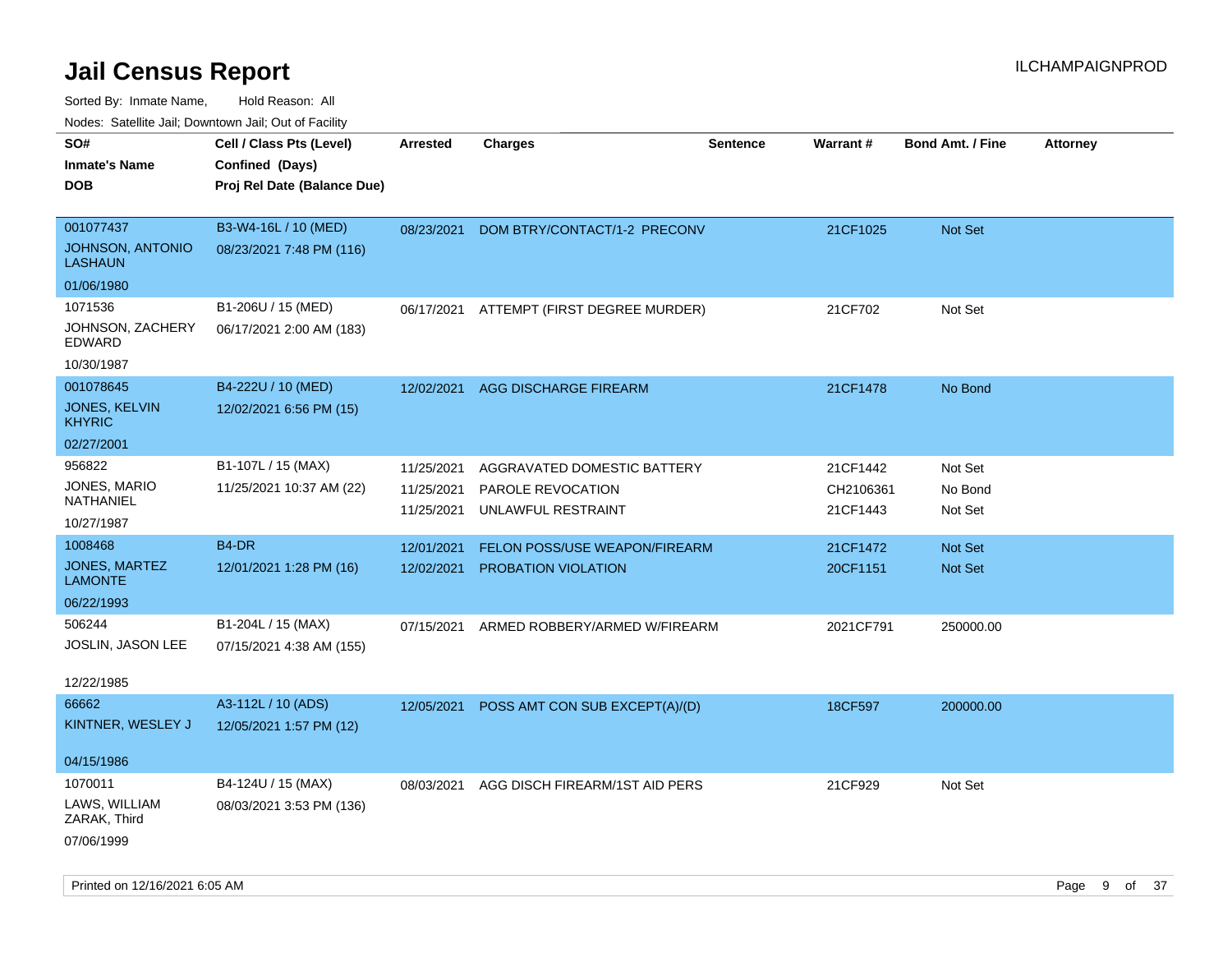| SO#<br><b>Inmate's Name</b><br><b>DOB</b>                     | Cell / Class Pts (Level)<br>Confined (Days)<br>Proj Rel Date (Balance Due) | <b>Arrested</b>                                      | <b>Charges</b>                                                                                             | <b>Sentence</b>       | Warrant#                                                     | <b>Bond Amt. / Fine</b>                       | <b>Attorney</b> |
|---------------------------------------------------------------|----------------------------------------------------------------------------|------------------------------------------------------|------------------------------------------------------------------------------------------------------------|-----------------------|--------------------------------------------------------------|-----------------------------------------------|-----------------|
| 548089<br><b>LEWIS, LAWRENCE</b><br>PAUL, Third<br>02/08/1993 | B1-204U / 15 (MAX)<br>12/04/2020 4:42 AM (378)                             | 12/04/2020<br>12/04/2020                             | ATTEMPT (FIRST DEGREE MURDER)<br>METH DELIVERY/100<400 GRAMS<br>12/04/2020 AGG DOMESTIC BATTERY/STRANGLE   |                       | 20CF1378<br>20CF1481<br>18CF1507                             | Not Set<br>Not Set<br>10000.00                |                 |
| 001077524<br>LEWIS, TREVOR<br>DANIEL<br>06/03/2002            | B2-T4-15U / 10 (SPH)<br>12/14/2020 5:16 PM (368)                           | 12/14/2020<br>12/14/2020<br>12/14/2020<br>12/14/2020 | AGG BATTERY/JUDGE/EMT<br><b>RESIDENTIAL ARSON</b><br>AGG BATTERY/PUBLIC PLACE<br>AGG BATTERY/PEACE OFFICER |                       | 2020-CF-1212<br>2020-CF-1388<br>2020-CF-1231<br>2020-CF-1211 | 10000.00<br>150000.00<br>50000.00<br>10000.00 |                 |
| 001077621<br>08/19/1996                                       | A3-113U / 10 (ADS)<br>LINDSEY, DONALD RAY 12/05/2021 10:23 AM (12)         | 12/05/2021                                           | AGG ASLT PEACE OFF/FIRE/ER WRK                                                                             |                       | 2021CF64                                                     | 100000.00                                     |                 |
| 542800<br>LOVE, REGINALD<br><b>MONTEAS</b><br>11/11/1985      | B4-122U / 15 (MAX)<br>12/03/2021 10:00 AM (14)                             | 12/03/2021<br>12/03/2021                             | MFG/DEL CANNABIS/>5,000 GRAMS<br>RECKLESS CONDUCT/BODILY HARM                                              | 54m (DOC)             | 20-CF-917<br>18CM187                                         | No Bond<br>1000.00                            |                 |
| 1065002<br>LOVELESS, DUSTIN<br>DEE.<br>06/17/1982             | B3-W4-13U / 10 (MED)<br>11/16/2021 11:41 AM (31)                           | 11/16/2021<br>11/16/2021                             | DOMESTIC BTRY/CONTACT/VIO O/P<br>DOM BTRY/CONTACT/1-2 PRECONV                                              |                       | 2019CF001781<br>2021CF000494                                 | 25000.00<br>25000.00                          |                 |
| 1072891<br>MALAK, ATILCAN<br>02/17/1997                       | B2-DR / 5 (SPH)<br>11/29/2021 8:57 AM (18)                                 | 11/29/2021                                           | AGG CRIM SEX ABUSE/BODILY HARM                                                                             | 3y/0m/0d (DOI 19CF664 |                                                              | No Bond                                       |                 |
| 1000869<br>MARTIN, MANNIX<br><b>TILMOND</b><br>07/19/1991     | B1-106L / 15 (MAX)<br>09/12/2021 12:40 AM (96)                             | 09/11/2021                                           | FELON POSS/USE WEAPON/FIREARM                                                                              |                       | 21CF1102                                                     | Not Set                                       |                 |
| 48792<br>MCCLAIN, HURCHEL<br><b>JOSEPH</b><br>05/01/1979      | B4-225U / 10 (MED)<br>11/20/2021 4:11 AM (27)                              | 11/19/2021                                           | AGG BATTERY/DISCHARGE FIREARM                                                                              |                       | 21CF1425                                                     | Not Set                                       |                 |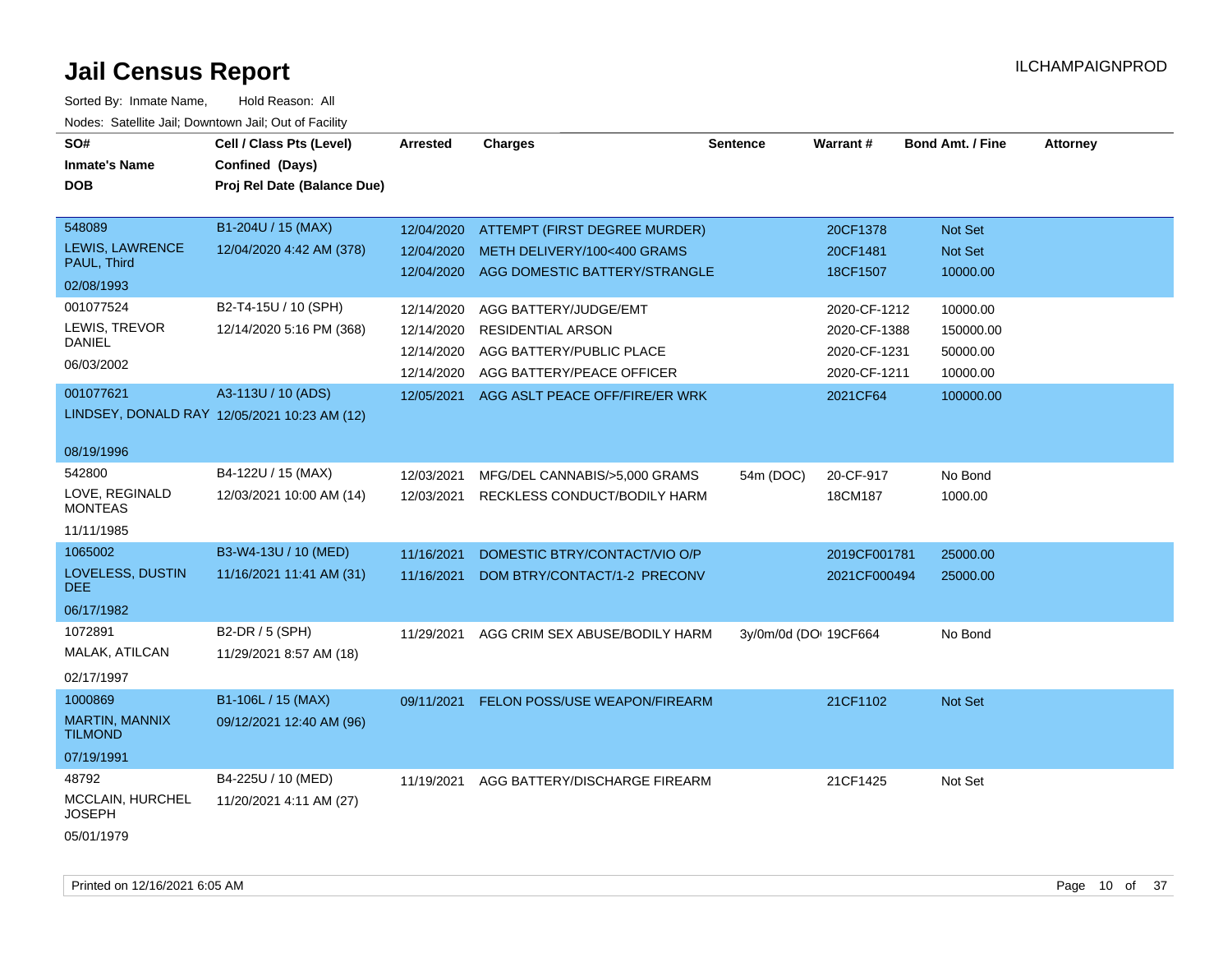| SO#                             | Cell / Class Pts (Level)                     | <b>Arrested</b> | <b>Charges</b>                     | <b>Sentence</b> | <b>Warrant#</b> | <b>Bond Amt. / Fine</b> | <b>Attorney</b> |
|---------------------------------|----------------------------------------------|-----------------|------------------------------------|-----------------|-----------------|-------------------------|-----------------|
| <b>Inmate's Name</b>            | Confined (Days)                              |                 |                                    |                 |                 |                         |                 |
| <b>DOB</b>                      | Proj Rel Date (Balance Due)                  |                 |                                    |                 |                 |                         |                 |
|                                 |                                              |                 |                                    |                 |                 |                         |                 |
| 001077938                       | BOOKH-2 / 15 (ADS)                           | 05/10/2021      | AGG KIDNAPING DISCH FIR/HARM       |                 | 21CF532         | <b>Not Set</b>          |                 |
| MCGAHA,<br><b>CHRISTOPHER D</b> | 05/10/2021 7:02 PM (221)                     | 05/11/2021      | <b>MURDER</b>                      |                 | 2021-CF-215     | No Bond                 |                 |
| 07/27/1991                      |                                              | 05/27/2021      | ESCAPE FROM DEPT OF CORRECTION     |                 | 21CF600         | <b>Not Set</b>          |                 |
| 1043071                         | A2-220L / 10 (MED)                           | 11/08/2021      | CRIM DMG/GOVT PROP/<\$500          |                 | 21CF1378        | Not Set                 |                 |
| MERRELL-<br>SUTHERLAND, ALICIA  | 11/08/2021 2:22 AM (39)                      |                 |                                    |                 |                 |                         |                 |
| 11/26/1972                      |                                              |                 |                                    |                 |                 |                         |                 |
| 41584                           | B4-227U / 15 (MAX)                           |                 | 12/01/2021 ARMED HABITUAL CRIMINAL |                 | 21CF1467        | <b>Not Set</b>          |                 |
|                                 | MILLER, JOSE LOVELL 12/02/2021 1:04 AM (15)  |                 |                                    |                 |                 |                         |                 |
|                                 |                                              |                 |                                    |                 |                 |                         |                 |
| 10/07/1975                      |                                              |                 |                                    |                 |                 |                         |                 |
| 001077902                       | A2-123L / 5 (ADS)                            | 11/21/2021      | CRIM DAMAGE TO PROPERTY <\$500     |                 | 21CF1427        | Not Set                 |                 |
| MOFFETT, CAROLYN<br>REENE       | 11/21/2021 10:31 AM (26)                     | 11/23/2021      | BATTERY/CAUSE BODILY HARM          |                 | 21CM187         | Not Set                 |                 |
| 10/23/1988                      |                                              |                 |                                    |                 |                 |                         |                 |
| 39106                           | B4-227L / 10 (MED)                           | 10/12/2021      | DOMESTIC BATTERY/OTHER PRIOR       |                 | 21CF1217        | Not Set                 |                 |
| Junior                          | MOORE, ANDREW LEE, 10/12/2021 1:02 AM (66)   |                 |                                    |                 |                 |                         |                 |
| 04/12/1973                      |                                              |                 |                                    |                 |                 |                         |                 |
| 48033                           | <b>BOOKH-8 / 5 (ADS)</b>                     | 12/04/2021      | DOMESTIC BATTERY/OTHER PRIOR       |                 | 21CF1482        | Not Set                 |                 |
| MOORE,                          | 12/04/2021 4:38 PM (13)                      | 12/06/2021      | AGG DUI/LIC SUSP OR REVOKED        |                 | 19CF354         | 50000.00                |                 |
| <b>CHRISTOPHER ALLEN</b>        |                                              | 12/06/2021      | DRIVING ON REVOKED LICENSE         |                 | 21CF854         | 50000.00                |                 |
| 07/02/1976                      |                                              |                 |                                    |                 |                 |                         |                 |
| 1076384                         | A1-227L / 5 (MIN)                            | 10/28/2021      | RETAIL THEFT/DISP MERCH/<\$300     |                 | 21CM149         | 12500.00                |                 |
|                                 | MURPHY, AZIA CIMONE 10/29/2021 12:49 AM (49) |                 |                                    |                 |                 |                         |                 |
| 09/23/1995                      |                                              |                 |                                    |                 |                 |                         |                 |
| 001077355                       | BOOKF-1 / 15 (ADS)                           | 12/08/2021      | AGGRAVATED BATTERY                 |                 | 21CF324         | Not Set                 |                 |
| NEAL, DAWAUN                    | 12/08/2021 5:56 PM (9)                       | 12/08/2021      | DOMESTIC BATTERY                   |                 | 20CM673         | 5000.00                 |                 |
| 10/05/2001                      |                                              | 12/08/2021      | DISORDERLY CONDUCT                 |                 | 20-100200201    | 5000.00                 |                 |
|                                 |                                              | 12/08/2021      | BATTERY/CAUSE BODILY HARM          |                 | 20-02462        | 5000.00                 |                 |
|                                 |                                              |                 |                                    |                 |                 |                         |                 |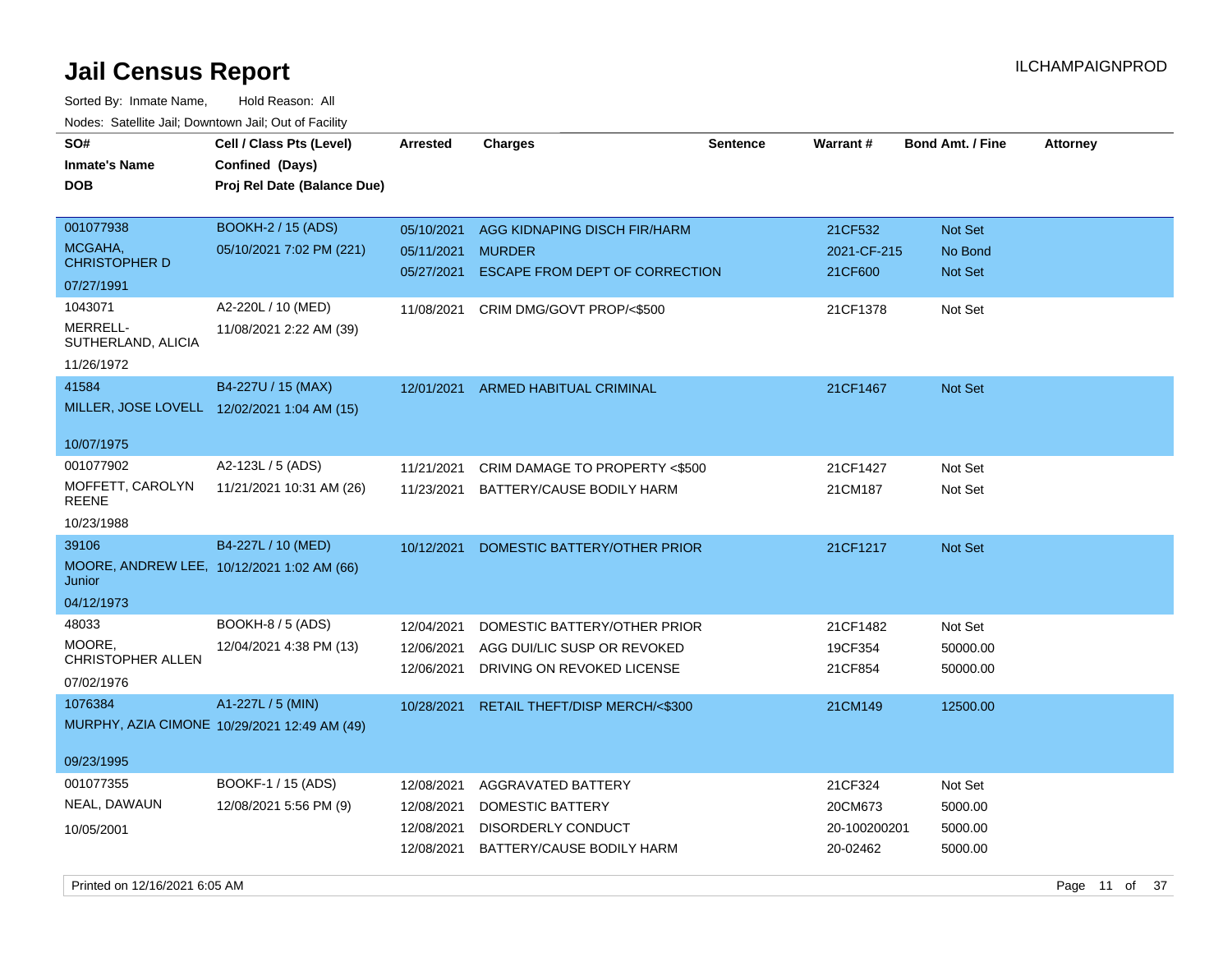| SO#<br><b>Inmate's Name</b><br><b>DOB</b>                   | Cell / Class Pts (Level)<br>Confined (Days)<br>Proj Rel Date (Balance Due) | Arrested                 | <b>Charges</b>                                                      | <b>Sentence</b> | <b>Warrant#</b>         | <b>Bond Amt. / Fine</b> | <b>Attorney</b> |
|-------------------------------------------------------------|----------------------------------------------------------------------------|--------------------------|---------------------------------------------------------------------|-----------------|-------------------------|-------------------------|-----------------|
| 1064664<br>NEVAREZ, OSCAR<br><b>DEWEY</b>                   | B3-W4-15U / 10 (MED)<br>12/01/2021 4:46 PM (16)                            | 12/01/2021               | <b>DOMESTIC BATTERY</b>                                             |                 | 20CF1443                | No Bond                 |                 |
| 09/26/1996                                                  | 12/29/2021 (0.00)                                                          |                          |                                                                     |                 |                         |                         |                 |
| 1073913<br>OSBORNE, NICHOLE<br><b>MARIE</b>                 | BOOKF-2<br>12/16/2021 4:17 AM (1)                                          | 12/16/2021<br>12/16/2021 | THEFT/CONTROL/PERSON <\$500<br><b>CRIMINAL TRESPASS TO VEHICLES</b> |                 | 2021CMAWOW<br>2021CM423 | 100.00<br>1500.00       |                 |
| 06/22/1979                                                  |                                                                            |                          |                                                                     |                 |                         |                         |                 |
| 1064809                                                     | B4-127L / 10 (MED)                                                         | 11/03/2021               | <b>CRIMINAL TRESPASS TO LAND</b>                                    |                 | 21CF1318                | 50000.00                |                 |
| PARKER, ALVIN<br><b>JARELL</b>                              | 11/03/2021 2:39 PM (44)                                                    | 11/08/2021               | FELON POSS/USE FIREARM PRIOR                                        |                 | 21CF635                 | 25000.00                |                 |
| 08/24/1982                                                  |                                                                            |                          |                                                                     |                 |                         |                         |                 |
| 1063325<br>PICKENS, JOSEPH<br><b>PARNELL</b>                | A3-117L / 10 (ADS)<br>12/09/2021 4:43 AM (8)                               | 12/09/2021               | DOMESTIC BATTERY                                                    |                 | 21CF1502                | Not Set                 |                 |
| 04/27/1978                                                  |                                                                            |                          |                                                                     |                 |                         |                         |                 |
| 999352<br>PIRLOT, JUSTIN LEE                                | B4-225L / 10 (MED)<br>09/09/2021 11:28 AM (99)                             | 09/09/2021               | <b>VIOLATE OP/OTHER PRIOR</b><br>10/23/2021 FALSE REPORT OF OFFENSE |                 | 21CF1092                | Not Set                 |                 |
| 11/08/1982                                                  |                                                                            |                          |                                                                     |                 | 2019CF836               | 5000.00                 |                 |
| 50638<br>RANEY, DONALD LEE<br>06/17/1980                    | A3-117U / 10 (ADS)<br>12/09/2021 7:54 PM (8)                               | 12/09/2021               | HRSMT/THREATEN PERSON/KILL                                          |                 | 21CF1511                | Not Set                 |                 |
| 001078669<br>RANGEL, ADRIAN<br>11/25/2000                   | A4-105U / 10 (MED)<br>12/10/2021 12:53 AM (7)                              | 12/10/2021               | AGG DISCHARGE FIREARM/BLDG/SCH                                      |                 | 21CF1507                | Not Set                 |                 |
| 1069524<br>RAY-DAVIS, KAMARI<br><b>DAYVON</b><br>03/30/2000 | B4-224L / 15 (MAX)<br>08/09/2021 2:44 AM (130)                             | 08/08/2021               | MFG/DEL CANNABIS/30-500 GRAMS                                       |                 | 21CF953                 | Not Set                 |                 |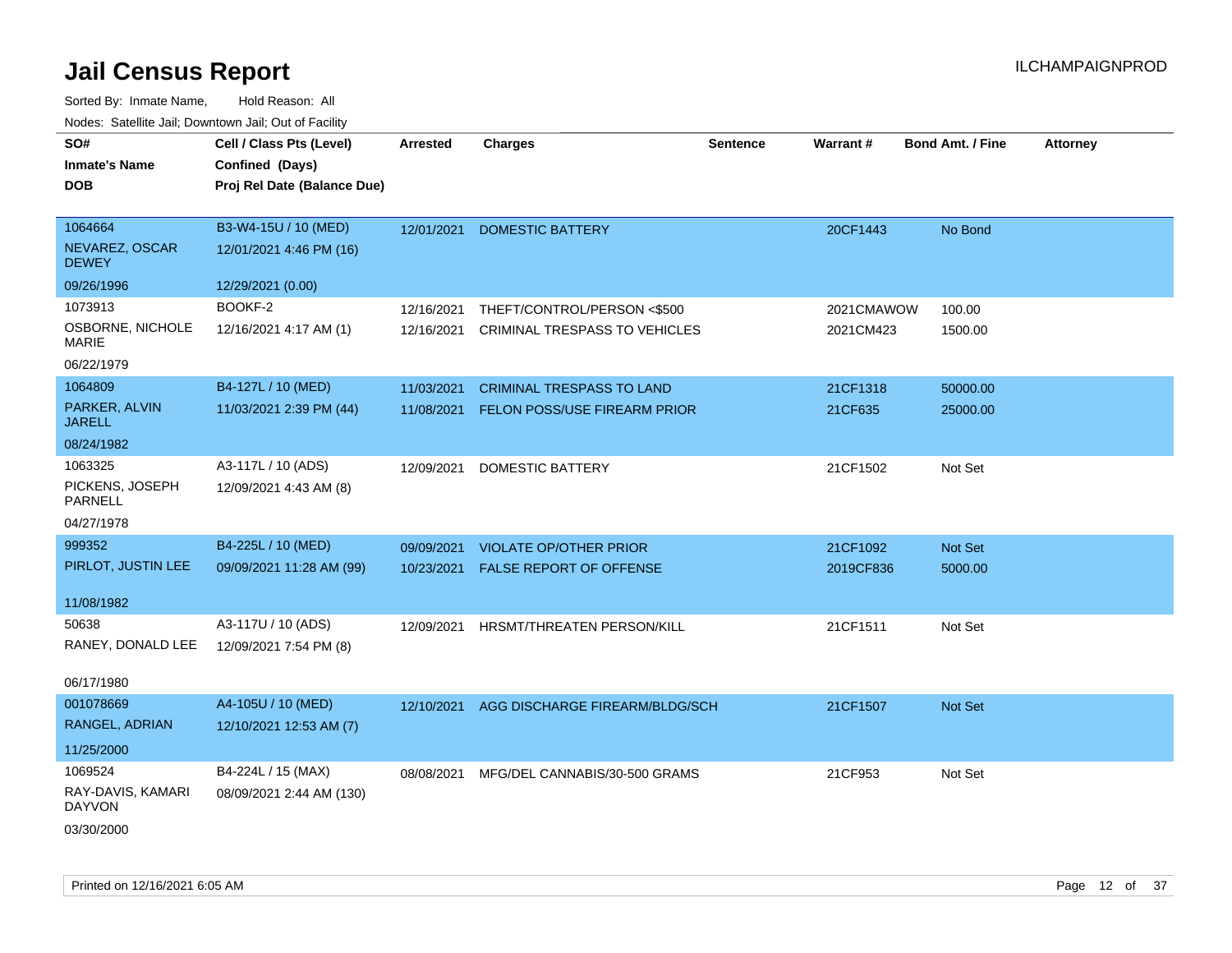Sorted By: Inmate Name, Hold Reason: All Nodes: Satellite Jail; Downtown Jail; Out of Facility

| <b>NOULD:</b> Cutomto can, Downtown can, Out of Fability |                                              |            |                                    |                 |                 |                         |                 |
|----------------------------------------------------------|----------------------------------------------|------------|------------------------------------|-----------------|-----------------|-------------------------|-----------------|
| SO#                                                      | Cell / Class Pts (Level)                     | Arrested   | <b>Charges</b>                     | <b>Sentence</b> | <b>Warrant#</b> | <b>Bond Amt. / Fine</b> | <b>Attorney</b> |
| <b>Inmate's Name</b>                                     | Confined (Days)                              |            |                                    |                 |                 |                         |                 |
| <b>DOB</b>                                               | Proj Rel Date (Balance Due)                  |            |                                    |                 |                 |                         |                 |
|                                                          |                                              |            |                                    |                 |                 |                         |                 |
| 45473                                                    | B1-202L / 15 (MAX)                           | 11/23/2021 | CHIL SEX OFFEN/RESIDE DAY CARE     |                 | 21CF1275        | 10000.00                |                 |
| REXROAD, CALVIN<br><b>ALLEN</b>                          | 11/23/2021 6:27 PM (24)                      | 11/23/2021 | <b>VIOLATE SEX OFFENDER REGIS</b>  |                 | 21CF546         | 50000.00                |                 |
| 10/04/1970                                               |                                              |            |                                    |                 |                 |                         |                 |
| 1009425                                                  | A4-105L / 5 (MIN)                            | 12/12/2021 | AGG DUI/LIC SUSP OR REVOKED        |                 | 17CF1598        | 200000.00               |                 |
| RICHARDSON, DEREK 12/12/2021 4:31 PM (5)<br>WAYNE        |                                              |            |                                    |                 |                 |                         |                 |
| 01/31/1993                                               |                                              |            |                                    |                 |                 |                         |                 |
| 001078602                                                | B4-226L / 10 (MED)                           | 11/21/2021 | AGGRAVATED DOMESTIC BATTERY        |                 | 21CF1428        | Not Set                 |                 |
| RICHARDSON,<br><b>JOHNNY LINDAL</b>                      | 11/21/2021 10:00 AM (26)                     |            |                                    |                 |                 |                         |                 |
| 06/27/2000                                               |                                              |            |                                    |                 |                 |                         |                 |
| 979485                                                   | B2-T4-16L / 15 (ADS)                         | 03/12/2021 | PRED CRIM SEX ASLT/VICTIM <13      |                 | 21CF282         | Not Set                 |                 |
| RODRIGUEZ, JOSHUA<br><b>ANTHONY</b>                      | 03/12/2021 1:57 PM (280)                     |            |                                    |                 |                 |                         |                 |
| 04/06/1990                                               |                                              |            |                                    |                 |                 |                         |                 |
| 61330                                                    | B4-121L                                      | 12/01/2021 | <b>ARMED HABITUAL CRIMINAL</b>     |                 | 21CF1473        | Not Set                 |                 |
| <b>RUFFIN, JONATHON</b><br><b>CECIL</b>                  | 12/01/2021 5:34 AM (16)                      | 12/01/2021 | PAROLE REVOCATION                  |                 | CH2107545       | No Bond                 |                 |
| 05/10/1984                                               |                                              |            |                                    |                 |                 |                         |                 |
| 1071161                                                  | B4-124L / 15 (MAX)                           | 08/18/2021 | DELIVERY OF OR POSSESSION OF W/INT |                 | 21CF1008        | No Bond                 |                 |
| SANDERS, MARKELL<br>LAMAR                                | 08/18/2021 6:18 PM (121)                     |            |                                    |                 |                 |                         |                 |
| 02/02/2000                                               |                                              |            |                                    |                 |                 |                         |                 |
| 59178                                                    | A4-104L / 15 (MAX)                           | 12/13/2021 | POSS AMT CON SUB EXCEPT(A)/(D)     |                 | 20CF221         | 5000.00                 |                 |
| <b>SANDERS, MICHAEL</b><br><b>JEAN</b>                   | 12/13/2021 4:17 PM (4)                       | 12/13/2021 | AGG DISCHARGE FIREARM/OCC VEH      |                 | 21CF1274        | 1500000.00              |                 |
| 12/22/1967                                               |                                              |            |                                    |                 |                 |                         |                 |
| 1047469                                                  | B3-W5-18L / 10 (MED)                         | 07/03/2021 | CRIMINAL SEX ASSAULT/CONSENT       |                 | 21CF773         | Not Set                 |                 |
| ALLEN                                                    | SCHINDLER, RICHARD 07/03/2021 10:25 PM (167) |            |                                    |                 |                 |                         |                 |
| 10/16/1979                                               |                                              |            |                                    |                 |                 |                         |                 |

Printed on 12/16/2021 6:05 AM **Page 13** of 37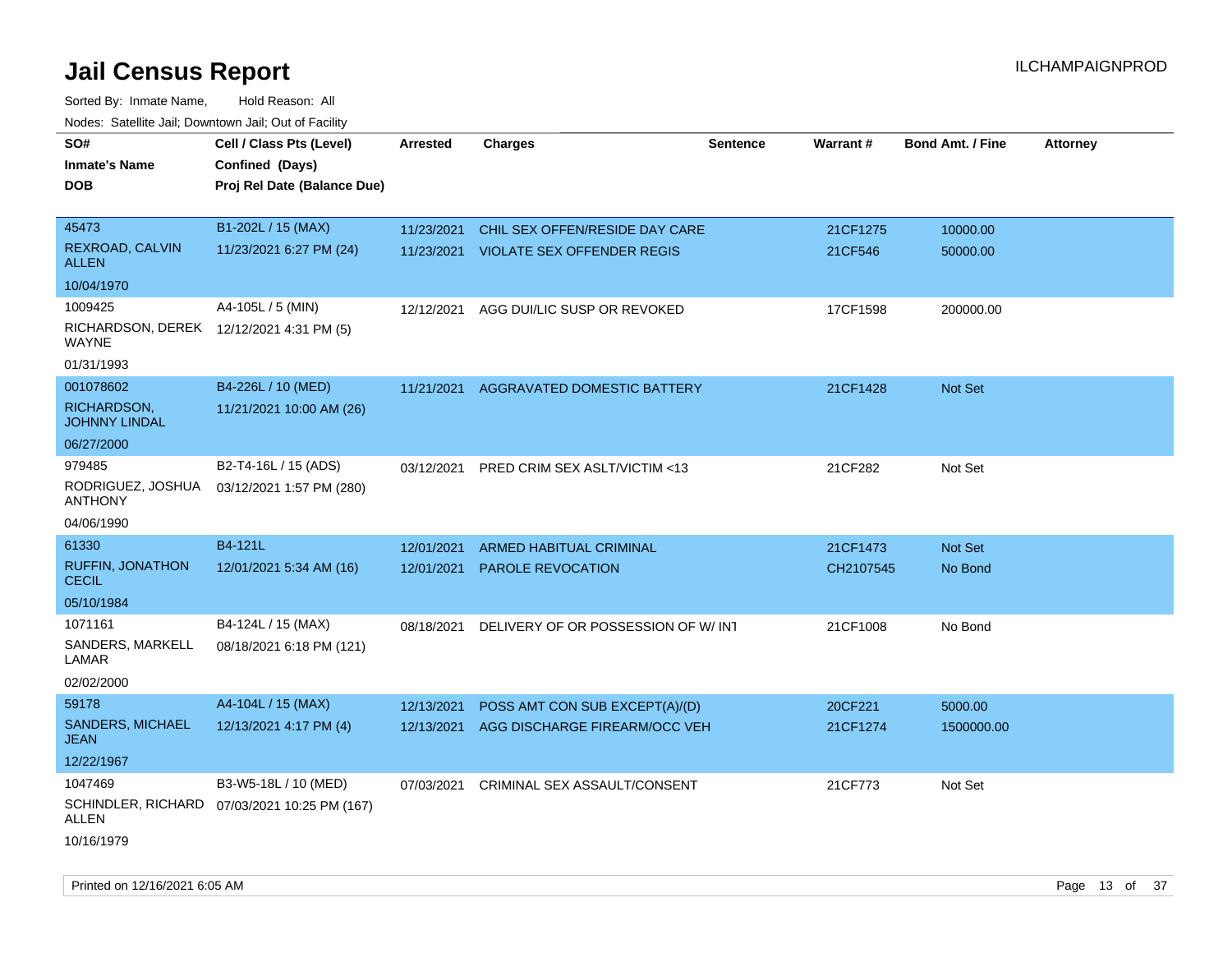Sorted By: Inmate Name, Hold Reason: All

Nodes: Satellite Jail; Downtown Jail; Out of Facility

| roaco. Catolino dall, Downtown dall, Out of Fability |                             |                 |                              |                 |                 |                         |                 |
|------------------------------------------------------|-----------------------------|-----------------|------------------------------|-----------------|-----------------|-------------------------|-----------------|
| SO#                                                  | Cell / Class Pts (Level)    | <b>Arrested</b> | <b>Charges</b>               | <b>Sentence</b> | <b>Warrant#</b> | <b>Bond Amt. / Fine</b> | <b>Attorney</b> |
| <b>Inmate's Name</b>                                 | Confined (Days)             |                 |                              |                 |                 |                         |                 |
| <b>DOB</b>                                           | Proj Rel Date (Balance Due) |                 |                              |                 |                 |                         |                 |
|                                                      |                             |                 |                              |                 |                 |                         |                 |
| 001077488                                            | A3-216L / 5 (MIN)           |                 | 11/30/2021 RETAIL THEFT      | 4y (DOC)        | 20CF1376        | No Bond                 |                 |
| SESSUM, NICHOLAS C 11/30/2021 6:56 AM (17)           |                             |                 |                              |                 |                 |                         |                 |
| 06/22/1989                                           |                             |                 |                              |                 |                 |                         |                 |
| 001078441                                            | BOOKF-3 / 15 (ADS)          | 10/01/2021      | ARMED HABITUAL CRIMINAL      |                 | 21CF1182        | Not Set                 |                 |
| SINGLETON, CORRIE<br><b>DERRELL</b>                  | 10/01/2021 12:36 PM (77)    |                 |                              |                 |                 |                         |                 |
| 05/07/1983                                           |                             |                 |                              |                 |                 |                         |                 |
| 38305                                                | B2-T2-06L / 10 (SPH)        | 03/18/2020      | <b>CRIMINAL SEXUAL ABUSE</b> |                 | 20CF-343        | 500000.00               |                 |
| STOVER, JOSH<br><b>ANDREW</b>                        | 03/18/2020 10:24 AM (639)   |                 |                              |                 |                 |                         |                 |
| 08/18/1973                                           |                             |                 |                              |                 |                 |                         |                 |
| 001078436                                            | B2-T1-02L / 10 (SPH)        | 09/30/2021      | CRIMINAL SEX ASSAULT/CONSENT |                 | 20CF255         | 150000.00               |                 |
| STRONG, CORTEZ                                       | 09/30/2021 2:47 PM (78)     |                 |                              |                 |                 |                         |                 |
| 04/13/1996                                           |                             |                 |                              |                 |                 |                         |                 |
| 1030307                                              | B1-105L / 10 (MED)          | 11/28/2021      | DOMESTIC BATTERY/OTHER PRIOR |                 | 21CF1450        | No Bond                 |                 |
| <b>SUTTON, FRANKIE</b><br><b>DMARVIO</b>             | 11/28/2021 11:16 PM (19)    |                 |                              |                 |                 |                         |                 |
| 07/03/1983                                           |                             |                 |                              |                 |                 |                         |                 |
| 1066794                                              | B3-W2-07U / 5 (MIN)         | 09/07/2021      | VIOLATE OP/OTHER PRIOR       |                 | 21CF1061        | Not Set                 |                 |
| TAYLOR, STANLEY<br><b>JAMES</b>                      | 09/07/2021 7:01 AM (101)    |                 |                              |                 |                 |                         |                 |
| 01/05/1994                                           |                             |                 |                              |                 |                 |                         |                 |
| 001078471                                            | B4-127U / 10 (MED)          | 10/11/2021      | AGG UUW/VEHICLE/<21          |                 | 21CF1210        | 100.00                  |                 |
| <b>THATCH, OMARION</b><br><b>DIAMONTE</b>            | 10/11/2021 1:26 AM (67)     |                 |                              |                 |                 |                         |                 |
| 09/05/2003                                           |                             |                 |                              |                 |                 |                         |                 |
| 21252                                                | B4-121U / 15 (MAX)          | 10/18/2021      | MFG/DEL 1<15 GR COCAINE/ANLG |                 | 2021CF172       | 25000.00                |                 |
| THOMAS, ELIJAH                                       | 10/18/2021 12:35 AM (60)    |                 |                              |                 |                 |                         |                 |
| 07/31/1962                                           |                             |                 |                              |                 |                 |                         |                 |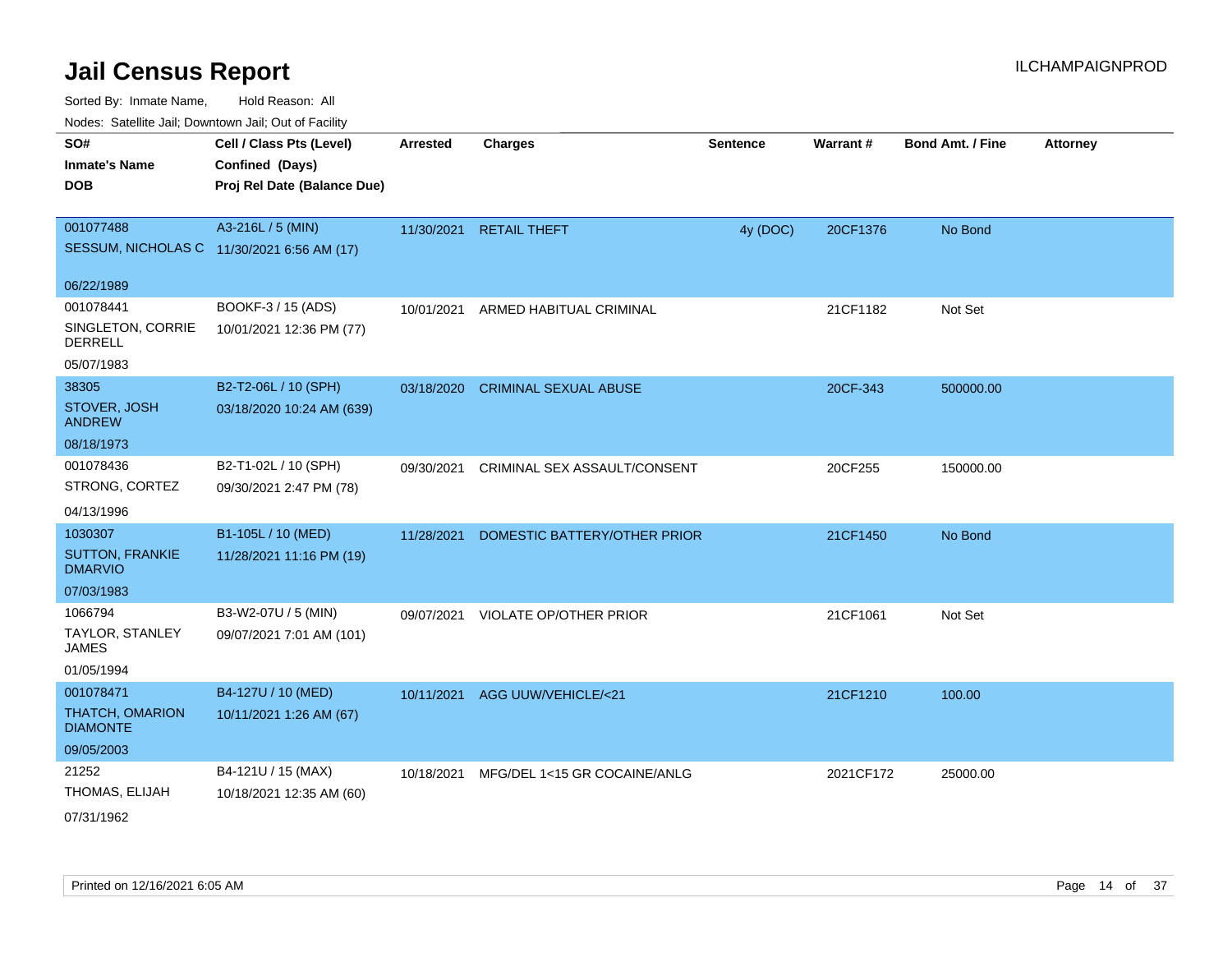Sorted By: Inmate Name, Hold Reason: All

Nodes: Satellite Jail; Downtown Jail; Out of Facility

| SO#                                     | Cell / Class Pts (Level)    | Arrested   | <b>Charges</b>                 | <b>Sentence</b> | <b>Warrant#</b> | <b>Bond Amt. / Fine</b> | <b>Attorney</b> |
|-----------------------------------------|-----------------------------|------------|--------------------------------|-----------------|-----------------|-------------------------|-----------------|
| <b>Inmate's Name</b>                    | Confined (Days)             |            |                                |                 |                 |                         |                 |
| <b>DOB</b>                              | Proj Rel Date (Balance Due) |            |                                |                 |                 |                         |                 |
|                                         |                             |            |                                |                 |                 |                         |                 |
| 32058                                   | B4-123U / 15 (MAX)          | 06/14/2021 | <b>AGG DISCH FIREARM</b>       |                 | 21CF690         | Not Set                 |                 |
| THOMPSON, STEVEN<br><b>ONEAL</b>        | 06/14/2021 6:44 AM (186)    |            |                                |                 |                 |                         |                 |
| 03/14/1969                              |                             |            |                                |                 |                 |                         |                 |
| 32910                                   | B3-W4-14L / 10 (MED)        | 10/04/2021 | DOM BTRY/HARM/1-2 PRECONV      |                 | 21CF1189        | Not Set                 |                 |
| TULL, CHRISTOPHER<br><b>MICHAEL</b>     | 10/04/2021 10:53 PM (74)    |            |                                |                 |                 |                         |                 |
| 04/02/1971                              |                             |            |                                |                 |                 |                         |                 |
| 56994                                   | A3-114L / 15 (MAX)          | 12/09/2021 | STALKING/CAUSE FEAR FOR SAFETY |                 | 21CF1514        | Not Set                 |                 |
| <b>TURNER, ROBERT</b><br>EARL, Senior   | 12/09/2021 9:23 PM (8)      | 12/13/2021 | <b>PAROLE REVOCATION</b>       |                 | CH2107735       | <b>Not Set</b>          |                 |
| 09/07/1982                              |                             |            |                                |                 |                 |                         |                 |
| 1070737                                 | A1-126L / 15 (MAX)          | 10/14/2021 | AGG KIDNAPG/<13/INTEL DISABL   |                 | 2020CF418       | 250000.00               |                 |
| WASHINGTON,<br><b>JASTINA VIRGINIA</b>  | 10/14/2021 12:02 PM (64)    |            |                                |                 |                 |                         |                 |
| 04/11/2000                              |                             |            |                                |                 |                 |                         |                 |
| 977140                                  | B1-203L / 10 (MED)          | 10/24/2021 | <b>ARMED HABITUAL CRIMINAL</b> |                 | 21CF1289        | <b>Not Set</b>          |                 |
| <b>WEBSTER, DERRIAL</b><br><b>DEVON</b> | 10/24/2021 2:46 AM (54)     |            |                                |                 |                 |                         |                 |
| 01/14/1990                              |                             |            |                                |                 |                 |                         |                 |
| 1070971                                 | A3-217U / 5 (ADS)           | 12/07/2021 | IDENTITY THEFT/<\$300          |                 | 20CF922         | Not Set                 |                 |
| <b>WEIR, CLINTON</b><br><b>HOWARD</b>   | 12/08/2021 3:45 AM (9)      | 12/07/2021 | <b>RECKLESS DRIVING</b>        |                 | 19TR2348        | Not Set                 |                 |
| 03/15/1983                              |                             |            |                                |                 |                 |                         |                 |
| 001078328                               | B1-207U / 15 (MAX)          | 08/30/2021 | FELON POSS/USE WEAPON/FIREARM  |                 | 21CF1045        | Not Set                 |                 |
| WHITE, JUSTIN<br><b>STEVEN</b>          | 08/30/2021 10:48 AM (109)   |            |                                |                 |                 |                         |                 |
| 10/25/1995                              |                             |            |                                |                 |                 |                         |                 |
| 1019420                                 | A3-115L / 10 (ADS)          | 12/14/2021 | METH MANUFACTURING/15<100 GR   | 8y (DOC)        | 21CF205         | No Bond                 |                 |
| WILLIAMS,<br>MARSHAWN ANTONIO           | 12/14/2021 1:56 PM (3)      |            |                                |                 |                 |                         |                 |
| 06/02/1994                              |                             |            |                                |                 |                 |                         |                 |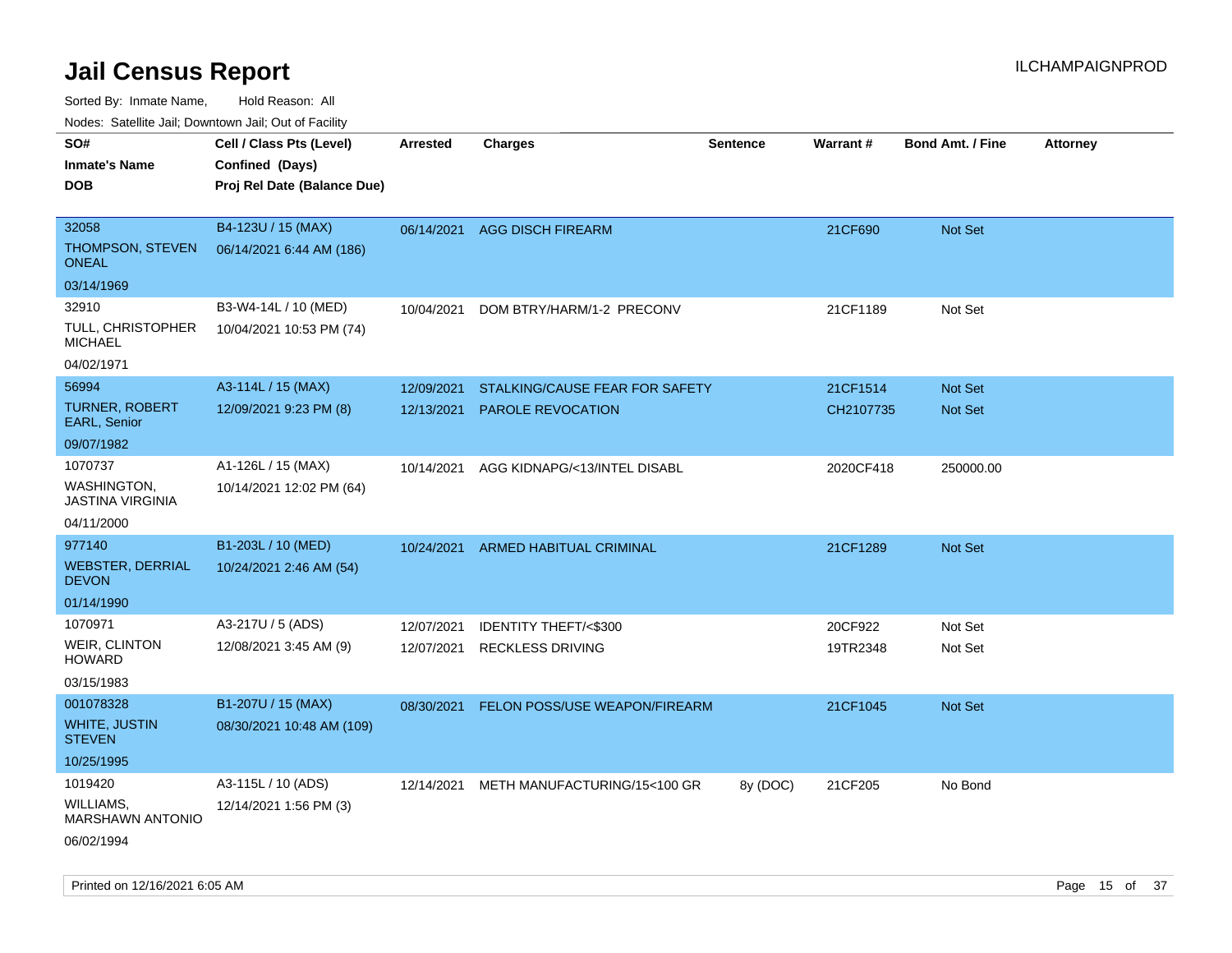| SO#<br><b>Inmate's Name</b><br><b>DOB</b>                               | Cell / Class Pts (Level)<br>Confined (Days)<br>Proj Rel Date (Balance Due) | Arrested          | <b>Charges</b>               | <b>Sentence</b> | Warrant #   | <b>Bond Amt. / Fine</b> | <b>Attorney</b> |
|-------------------------------------------------------------------------|----------------------------------------------------------------------------|-------------------|------------------------------|-----------------|-------------|-------------------------|-----------------|
| 638552<br><b>WILLIAMS, MICHAEL</b><br><b>JAMES</b>                      | B2-DR / 5 (SPH)<br>10/07/2021 12:20 PM (71)                                | 10/07/2021        | CHILD PORNOGRAPHY/PHOTOGRAPH |                 | 2021CF1207  | No Bond                 |                 |
| 03/29/1964<br>1066370<br><b>WILLIAMS, REONTE</b><br>REMIR<br>05/14/1999 | B1-101L / 15 (MAX)<br>07/28/2021 5:40 AM (142)                             | 07/28/2021        | ARMED VIOLENCE/CATEGORY III  |                 | 2021 CF 882 | Not Set                 |                 |
| <b>Total Satellite Jail: 120</b>                                        |                                                                            | <b>Males: 107</b> | Unknown: 0<br>Females: 13    |                 |             |                         |                 |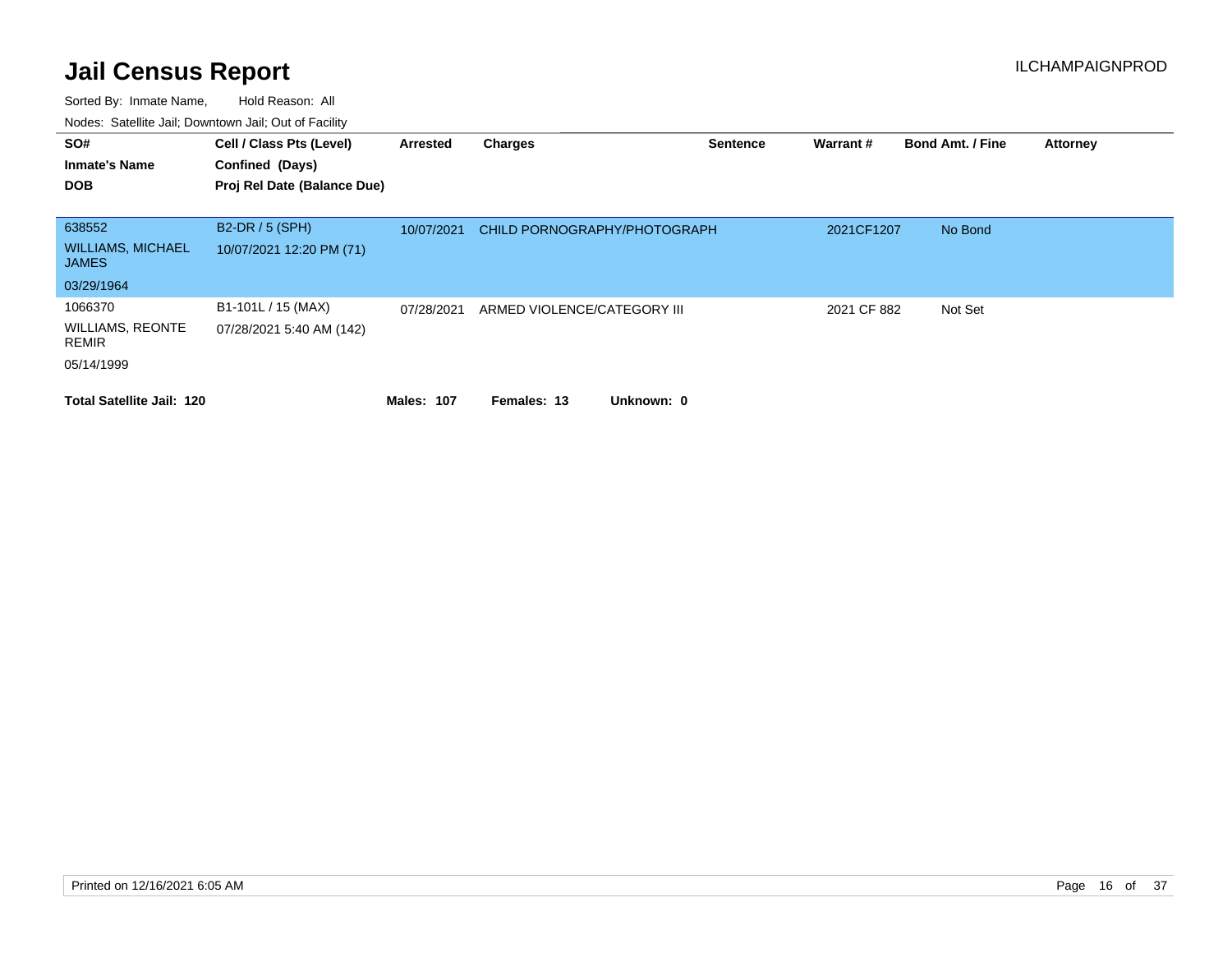| <b>Downtown Jail</b><br>SO#<br><b>Inmate's Name</b><br><b>DOB</b> | Cell / Class Pts (Level)<br>Confined (Days)<br>Proj Rel Date (Balance Due) | <b>Arrested</b>                        | <b>Charges</b>                                                       | <b>Sentence</b>         | Warrant#               | <b>Bond Amt. / Fine</b>           | <b>Attorney</b> |
|-------------------------------------------------------------------|----------------------------------------------------------------------------|----------------------------------------|----------------------------------------------------------------------|-------------------------|------------------------|-----------------------------------|-----------------|
| 1073165                                                           | G4L / 5 (MIN)                                                              | 04/30/2021                             | UNLWFL POSS/DRIVER/VEH/STOLEN                                        |                         | 21CF486                | <b>Not Set</b>                    |                 |
| <b>ACKERMAN, CODY</b><br><b>JAMES</b>                             | 04/30/2021 4:48 PM (231)                                                   | 04/30/2021                             | FORGERY/ISSUE/DELIVER DOCUMENT                                       |                         | 19CF143                | 75000.00                          |                 |
| 02/01/1989                                                        |                                                                            | 04/30/2021<br>05/03/2021               | <b>BURGLARY</b><br>FORGERY/ISSUE/DELIVER DOCUMENT                    |                         | 21CF516<br>2018CF689   | <b>Not Set</b><br>2500.00 / 75.00 |                 |
| 001078634<br>ADAMS, JESSE RAY                                     | G8L / 5 (MIN)<br>12/01/2021 12:57 PM (16)                                  | 12/01/2021                             | POSS STOLEN VEHICLE > \$25,000                                       |                         | 21CF1411               | 5000.00                           |                 |
| 10/31/1992                                                        |                                                                            |                                        |                                                                      |                         |                        |                                   |                 |
| 1059371<br>BECKETT, ANQWAUN<br><b>JAWAUN</b>                      | F5U / 15 (MAX)<br>11/15/2021 11:01 AM (32)                                 | 11/15/2021<br>11/15/2021               | <b>RESIDENTIAL BURGLARY</b><br>AGG BATTERY/PEACE OFFICER             | 10y (DOC)<br>$5v$ (DOC) | 2021CF154<br>2021CF154 | No Bond<br>No Bond                |                 |
| 11/14/1996                                                        |                                                                            |                                        |                                                                      |                         |                        |                                   |                 |
| 517915<br><b>BOXLEY, CHARLES</b><br><b>OMAR</b><br>01/10/1985     | G8U / 5 (MIN)<br>08/03/2021 2:18 PM (136)                                  | 08/03/2021<br>08/03/2021<br>08/03/2021 | <b>BURGLARY</b><br><b>BURGLARY</b><br>FORGERY/ISSUE/DELIVER DOCUMENT |                         | 21CF289<br>21CF679     | 20000.00<br>20000.00<br>No Bond   |                 |
| 1067476                                                           | C1U / 10 (MED)                                                             | 11/13/2021                             | AGG DOMESTIC BATTERY/STRANGLE                                        |                         | 20CF575                | 5000.00                           |                 |
| <b>BROWN, JAMES</b><br><b>BRONELL</b>                             | 11/13/2021 2:35 AM (34)                                                    | 11/13/2021                             | <b>RESIDENTIAL BURGLARY</b>                                          |                         | 21CF385                | 25000.00                          |                 |
| 01/08/1996                                                        |                                                                            |                                        |                                                                      |                         |                        |                                   |                 |
| 1075941<br><b>BROWN, LIONEL</b><br><b>TERRELL</b>                 | G2L / 5 (MIN)<br>10/08/2021 5:16 PM (70)                                   | 10/08/2021                             | <b>HARASS WITNESS/FAMILY MBR/REP</b>                                 |                         | 2021CF1188             | 500000.00                         |                 |
| 10/19/1981                                                        |                                                                            |                                        |                                                                      |                         |                        |                                   |                 |
| 1071534<br><b>BRYANT, KETONE</b><br><b>LEVELL</b><br>04/07/2000   | C4L / 15 (ADS)<br>09/18/2020 1:19 PM (455)                                 | 09/18/2020                             | AGG BATTERY/DISCHARGE FIREARM                                        |                         | 20CF1049               | Not Set                           |                 |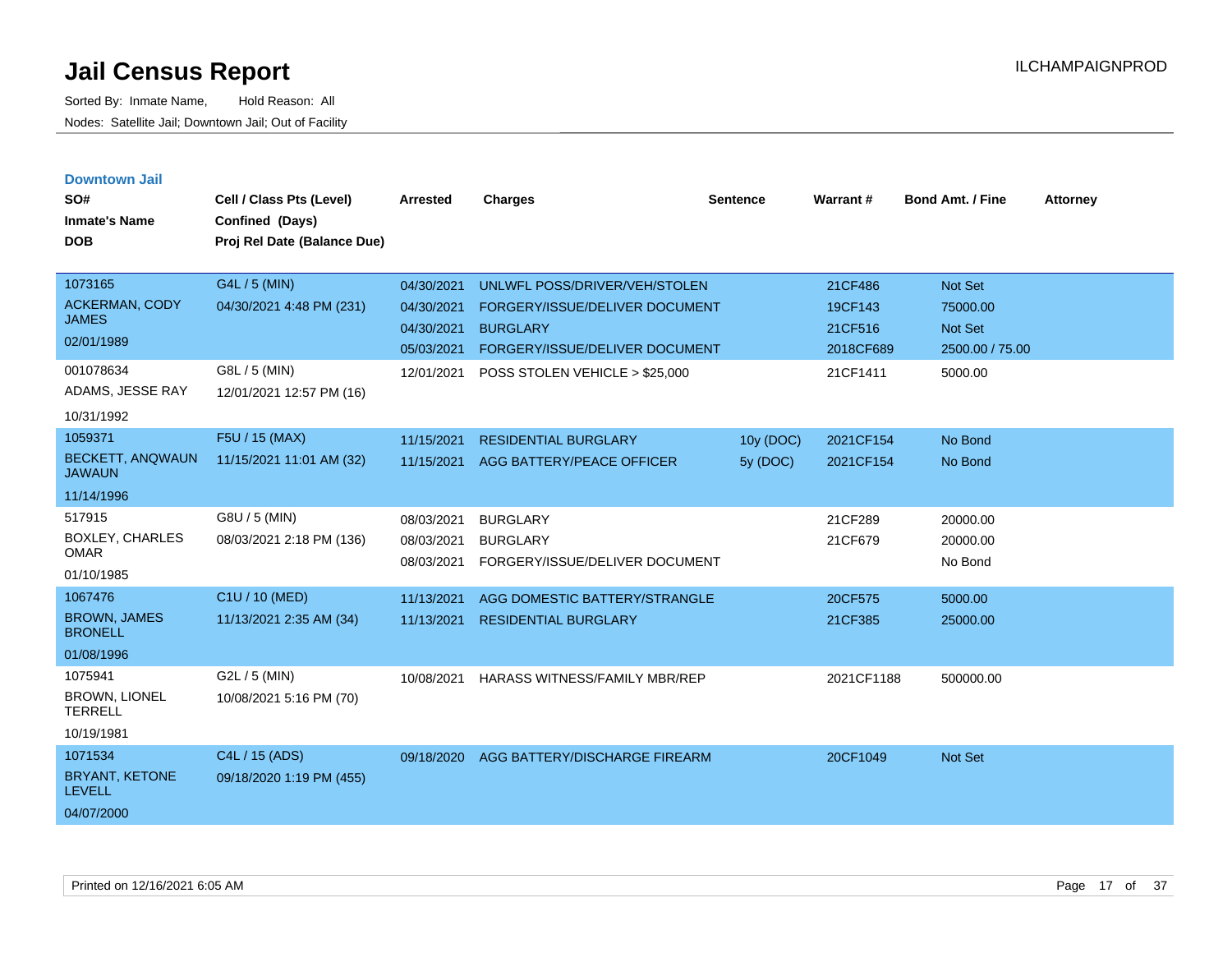Sorted By: Inmate Name, Hold Reason: All

Nodes: Satellite Jail; Downtown Jail; Out of Facility

| Noues. Salemie Jan, Downlown Jan, Out of Facility |                             |                 |                                         |                 |            |                         |                 |
|---------------------------------------------------|-----------------------------|-----------------|-----------------------------------------|-----------------|------------|-------------------------|-----------------|
| SO#                                               | Cell / Class Pts (Level)    | <b>Arrested</b> | <b>Charges</b>                          | <b>Sentence</b> | Warrant#   | <b>Bond Amt. / Fine</b> | <b>Attorney</b> |
| <b>Inmate's Name</b>                              | Confined (Days)             |                 |                                         |                 |            |                         |                 |
| <b>DOB</b>                                        | Proj Rel Date (Balance Due) |                 |                                         |                 |            |                         |                 |
|                                                   |                             |                 |                                         |                 |            |                         |                 |
| 61904                                             | D4 / 15 (ADS)               | 10/23/2021      | <b>ROBBERY</b>                          |                 | 21CF1287   | Not Set                 |                 |
| <b>BURNETT, TIMOTHY</b><br><b>LYNN</b>            | 10/23/2021 5:43 PM (55)     |                 |                                         |                 |            |                         |                 |
| 09/09/1983                                        |                             |                 |                                         |                 |            |                         |                 |
| 1075361                                           | J6L / 5 (ADS)               |                 | 04/16/2021 BURGLARY                     |                 | 21CF414    | Not Set                 |                 |
| COWART, TORREY<br>BENJAMEN, Junior                | 04/16/2021 9:17 PM (245)    |                 |                                         |                 |            |                         |                 |
| 11/22/1987                                        |                             |                 |                                         |                 |            |                         |                 |
| 1067370                                           | E3L / 15 (MAX)              | 11/05/2021      | FIREARM/FOID INVALID/NOT ELIG           |                 | 21CF1370   | Not Set                 |                 |
| <b>DAVIS, AUSTIN</b><br><b>CHRISTOPHER</b>        | 11/06/2021 12:23 AM (41)    |                 |                                         |                 |            |                         |                 |
| 08/11/1997                                        |                             |                 |                                         |                 |            |                         |                 |
| 56063                                             | H4L / 10 (ADS)              | 09/18/2021      | AGGRAVATED BATTERY                      |                 | 21CF1127   | Not Set                 |                 |
| DAVIS, DAMIEN                                     | 09/18/2021 4:25 AM (90)     | 09/19/2021      | AGGRAVATED BATTERY                      |                 | 21CF1132   | Not Set                 |                 |
| <b>DOMINIQUE</b>                                  |                             | 11/24/2021      | <b>FUGITIVE FROM JUSTICE</b>            |                 | 21CF1454   | Not Set                 |                 |
| 02/28/1977                                        |                             |                 |                                         |                 |            |                         |                 |
| 1066719                                           | C5L / 10 (MED)              | 06/09/2021      | RETAIL THEFT/DISP MERCH/<\$300          |                 | 19CM897    | 3000.00                 |                 |
| DAVIS, TAVEON<br><b>CORNELIUS</b>                 | 06/09/2021 10:50 PM (191)   | 06/09/2021      | AGG DOMESTIC BATTERY/STRANGLE           |                 | 21CF310    | 100000.00               |                 |
| 12/21/1997                                        |                             | 06/09/2021      | RET THEFT/DISP MERCH/>\$300             |                 | 19CF959    | 5000.00                 |                 |
| 001078223                                         | G6L / 5 (MIN)               | 11/09/2021      | AGG DUI/NO VALID DL                     |                 | 21CF1382   | Not Set                 |                 |
| DIEGO-MATEO.<br><b>JOAQUIN</b>                    | 11/09/2021 10:52 PM (38)    |                 |                                         |                 |            |                         |                 |
| 01/23/2002                                        |                             |                 |                                         |                 |            |                         |                 |
| 571307                                            | J3L / 15 (ADS)              | 09/14/2020      | <b>CRIM SEXUAL ABUSE/CONSENT</b>        |                 | 2020CF1026 | <b>Not Set</b>          |                 |
| DOMINGO-<br>CASTANEDA,                            | 09/14/2020 11:19 PM (459)   | 09/14/2020      | <b>PRED CRIM SEX ASLT/VICTIM &lt;13</b> |                 | 2020CF1025 | <b>Not Set</b>          |                 |
| 09/29/1989                                        |                             |                 |                                         |                 |            |                         |                 |
| 527379                                            | C9U / 15 (ADS)              | 10/25/2021      | ARMED HABITUAL CRIMINAL                 |                 | 21CF1297   | Not Set                 |                 |
| DRAKE, MARCELL<br><b>DEON</b>                     | 10/25/2021 5:05 PM (53)     | 10/27/2021      | AGG DOMESTIC BATTERY/STRANGLE           |                 | 21CF1245   | Not Set                 |                 |
|                                                   |                             |                 |                                         |                 |            |                         |                 |

04/20/1987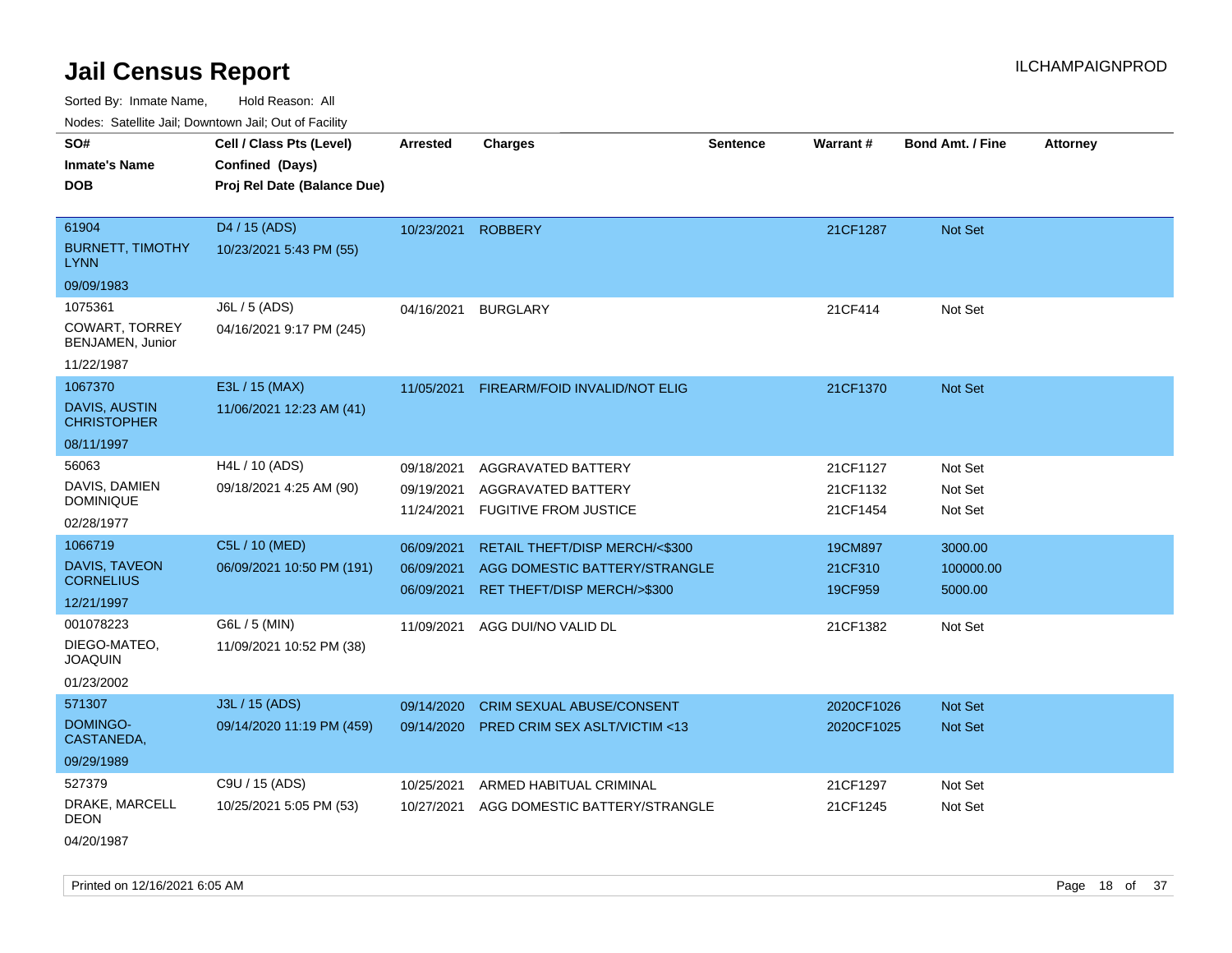Sorted By: Inmate Name, Hold Reason: All

Nodes: Satellite Jail; Downtown Jail; Out of Facility

| SO#                                    | Cell / Class Pts (Level)                     | <b>Arrested</b> | <b>Charges</b>                           | Sentence | Warrant#   | <b>Bond Amt. / Fine</b> | <b>Attorney</b> |
|----------------------------------------|----------------------------------------------|-----------------|------------------------------------------|----------|------------|-------------------------|-----------------|
| <b>Inmate's Name</b>                   | Confined (Days)                              |                 |                                          |          |            |                         |                 |
| <b>DOB</b>                             | Proj Rel Date (Balance Due)                  |                 |                                          |          |            |                         |                 |
|                                        |                                              |                 |                                          |          |            |                         |                 |
| 959292                                 | K1 / 15 (ADS)                                |                 | 04/01/2021 ATTEMPT (FIRST DEGREE MURDER) |          | 2020CF565  | 2000000.00              |                 |
| DUNCAN, COREYON<br><b>ANTHONY</b>      | 04/01/2021 8:46 PM (260)                     |                 |                                          |          |            |                         |                 |
| 01/17/1989                             |                                              |                 |                                          |          |            |                         |                 |
| 1053207                                | K2 / 15 (SPH)                                | 06/06/2019      | MURDER/INTENT TO KILL/INJURE             |          | 2019-CF849 | 2000000.00              |                 |
| FAUST, JAQUAVEON<br>LAVELL             | 06/06/2019 2:24 PM (925)                     |                 |                                          |          |            |                         |                 |
| 07/25/1996                             |                                              |                 |                                          |          |            |                         |                 |
| 962759                                 | E6L / 5 (ADS)                                | 07/16/2021      | <b>METH DELIVERY&lt;5 GRAMS</b>          |          | 21CF833    | Not Set                 |                 |
|                                        | FINLEY, KEVIN DANTE 07/16/2021 9:44 PM (154) | 07/29/2021      | AGG CRIM SEX ASSAULT/FELONY              |          | 21CF891    | No Bond                 |                 |
|                                        |                                              |                 |                                          |          |            |                         |                 |
| 12/28/1988                             |                                              |                 |                                          |          |            |                         |                 |
| 524764                                 | G3L / 5 (MIN)                                | 09/18/2021      | METH DELIVERY/15<100 GRAMS               |          | 21CF627    | 50000.00                |                 |
| FISCUS, ROBERT<br><b>LOWELL</b>        | 09/18/2021 10:50 AM (90)                     |                 |                                          |          |            |                         |                 |
| 02/17/1986                             |                                              |                 |                                          |          |            |                         |                 |
| 1068917                                | H1L / 5 (MIN)                                | 08/11/2021      | VIO ORDER/PRIOR VIO OF ORDER             |          | 21CF965    | Not Set                 |                 |
| <b>GARCIA, JUAN</b><br><b>CARLOS</b>   | 08/11/2021 9:24 PM (128)                     |                 |                                          |          |            |                         |                 |
| 10/21/1997                             |                                              |                 |                                          |          |            |                         |                 |
| 1069726                                | G3U / 5 (MIN)                                | 11/17/2021      | POSS AMT CON SUB EXCEPT(A)/(D)           |          | 21CF472    | 10000.00                |                 |
|                                        | GREER, CONNOR JAY 11/17/2021 5:26 PM (30)    | 11/17/2021      | BURGLARY W/O CAUSING DAMAGE              |          | 19CF1421   | 10000.00                |                 |
|                                        |                                              |                 |                                          |          |            |                         |                 |
| 02/22/1994                             |                                              |                 |                                          |          |            |                         |                 |
| 32913                                  | $11/15$ (ADS)                                | 12/03/2021      | PRED CRIM SEX ASLT/VICTIM <13            |          | 21CF1481   | Not Set                 |                 |
| GROB, WARREN A,<br>Junior              | 12/03/2021 4:24 PM (14)                      |                 |                                          |          |            |                         |                 |
| 12/07/1950                             |                                              |                 |                                          |          |            |                         |                 |
| 1073611                                | G5L / 5 (MIN)                                | 02/09/2021      | MFG 15>100 GR ECSTASY/ANALOG             |          | 21CF121    | 500000.00               |                 |
| HAYES, CAMERON<br><b>TAYLOR MALEEK</b> | 02/09/2021 3:10 PM (311)                     | 02/09/2021      | DELIVERY OF OR POSSESSION OF W/INT       |          | 21CF160    | Not Set                 |                 |
| 08/10/1998                             |                                              |                 |                                          |          |            |                         |                 |

Printed on 12/16/2021 6:05 AM **Page 19 of 37** Page 19 of 37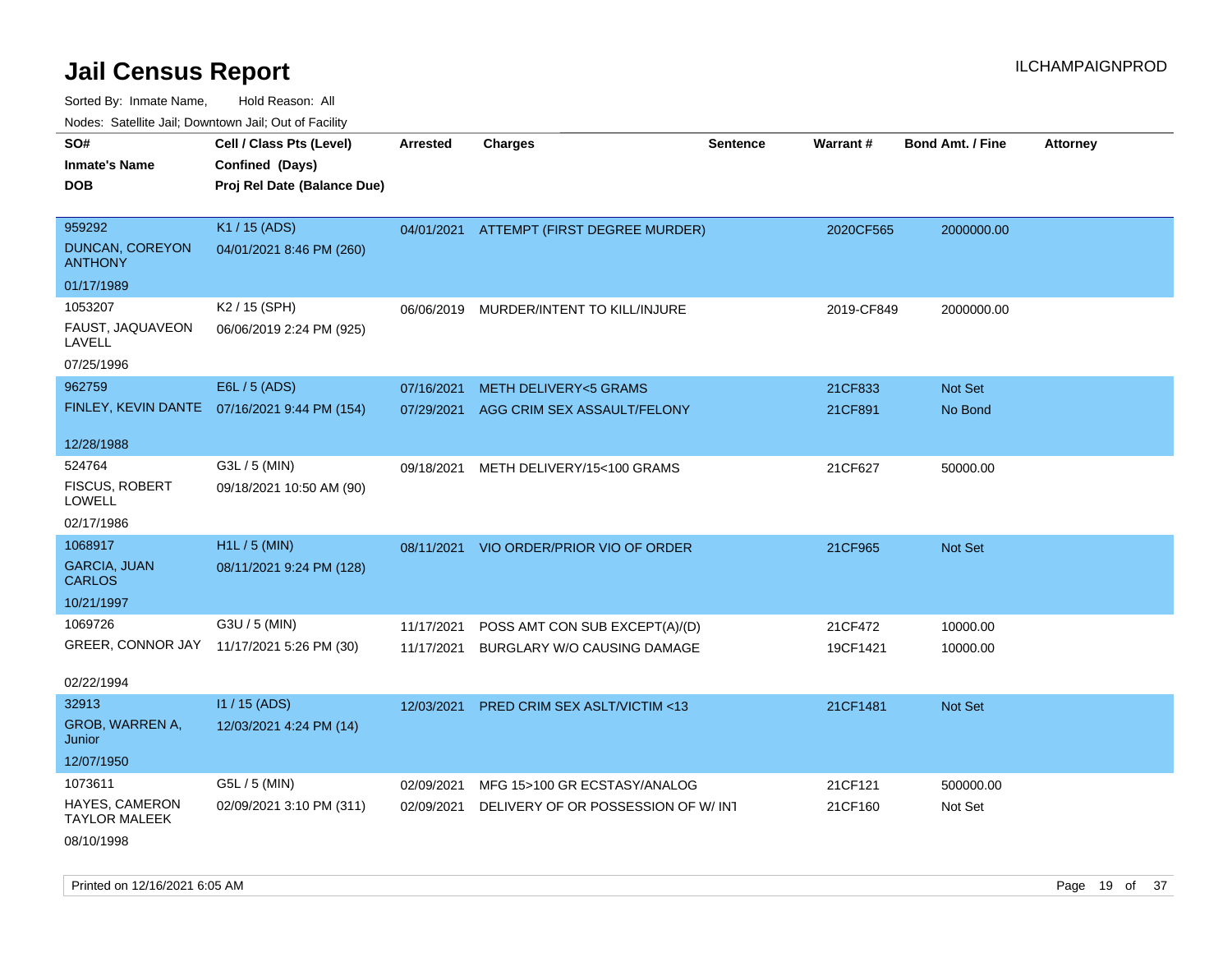| SO#<br><b>Inmate's Name</b><br><b>DOB</b>          | Cell / Class Pts (Level)<br>Confined (Days)<br>Proj Rel Date (Balance Due) | <b>Arrested</b>          | Charges                                                      | <b>Sentence</b> | <b>Warrant#</b>      | <b>Bond Amt. / Fine</b> | <b>Attorney</b> |  |
|----------------------------------------------------|----------------------------------------------------------------------------|--------------------------|--------------------------------------------------------------|-----------------|----------------------|-------------------------|-----------------|--|
| 544770<br>HAYES, DEVON<br><b>JERMAINE</b>          | F6L / 10 (MED)<br>08/14/2021 2:56 AM (125)                                 | 08/14/2021<br>08/14/2021 | AGG DOMESTIC BATTERY/STRANGLE<br>AGGRAVATED DOMESTIC BATTERY |                 | 2021CF514<br>21CF977 | 25000.00<br>No Bond     |                 |  |
| 11/07/1987                                         |                                                                            |                          |                                                              |                 |                      |                         |                 |  |
| 1015002<br>HERRERA, ANDREW<br>WESLEY<br>12/17/1993 | J1L / 10 (ADS)<br>07/22/2021 9:17 PM (148)                                 | 07/22/2021               | AGGRAVATED BATTERY                                           | 2y (DOC)        | 2021CF861            | Not Set                 |                 |  |
| 1024228                                            | K3 / 15 (SPH)                                                              |                          |                                                              |                 |                      |                         |                 |  |
| <b>HILL, JAMONTE</b><br>RASHAD                     | 04/24/2018 4:07 PM (1,333)                                                 | 04/24/2018               | *MURDER/INTENT TO KILL/INJURE                                |                 | 2018-CF1170          | 5000000.00              |                 |  |
| 05/23/1994                                         |                                                                            |                          |                                                              |                 |                      |                         |                 |  |
| 1063119<br>HUNT, KHALLEEL<br><b>MALIK</b>          | J7L / 10 (MED)<br>11/05/2021 7:47 AM (42)                                  | 11/05/2021               | <b>BURGLARY</b>                                              |                 | 2018CF877            | 10000.00                |                 |  |
| 03/28/1999                                         |                                                                            |                          |                                                              |                 |                      |                         |                 |  |
| 29206<br><b>JOHNSON, REUBEN</b><br><b>MONTE</b>    | J5L / 15 (SPH)<br>11/09/2021 11:30 AM (38)                                 | 11/09/2021               | <b>AGGRAVATED BATTERY</b>                                    |                 |                      | No Bond                 |                 |  |
| 04/07/1956                                         | 12/22/2021 (0.00)                                                          |                          |                                                              |                 |                      |                         |                 |  |
| 1073894<br>JOKICH, ANTON VEGO                      | E4U / 10 (ADS)<br>09/09/2021 2:14 PM (99)                                  | 09/09/2021               | VIOLATE SEX OFFENDER REGIS/2+                                |                 | 2021CF920            | 10000.00                |                 |  |
| 05/30/1969                                         |                                                                            |                          |                                                              |                 |                      |                         |                 |  |
| 23138                                              | D1 / 15 (MAX)                                                              | 06/17/2021               | <b>STALKING/TRANSMITS THREAT</b>                             |                 | 18CF1332             | <b>Not Set</b>          |                 |  |
| <b>JONES, GLENN</b><br><b>CLAYTON</b>              | 06/17/2021 12:51 PM (183)                                                  | 06/17/2021               | AGG CRIM SEXUAL ABUSE/FELONY                                 |                 | 18-CF-1333           | <b>Not Set</b>          |                 |  |
| 08/17/1958                                         |                                                                            |                          |                                                              |                 |                      |                         |                 |  |
| 1017120                                            | C7L / 5 (MIN)<br>JONES, JOSHUA LYNN 10/29/2021 3:15 AM (49)                | 10/29/2021               | AGG ASLT/USE DDLY WEAPON                                     |                 |                      | No Bond                 |                 |  |
| 05/16/1993                                         | 1/25/2022 (0.00)                                                           |                          |                                                              |                 |                      |                         |                 |  |
| Printed on 12/16/2021 6:05 AM                      |                                                                            |                          |                                                              |                 |                      |                         | Page 20 of 37   |  |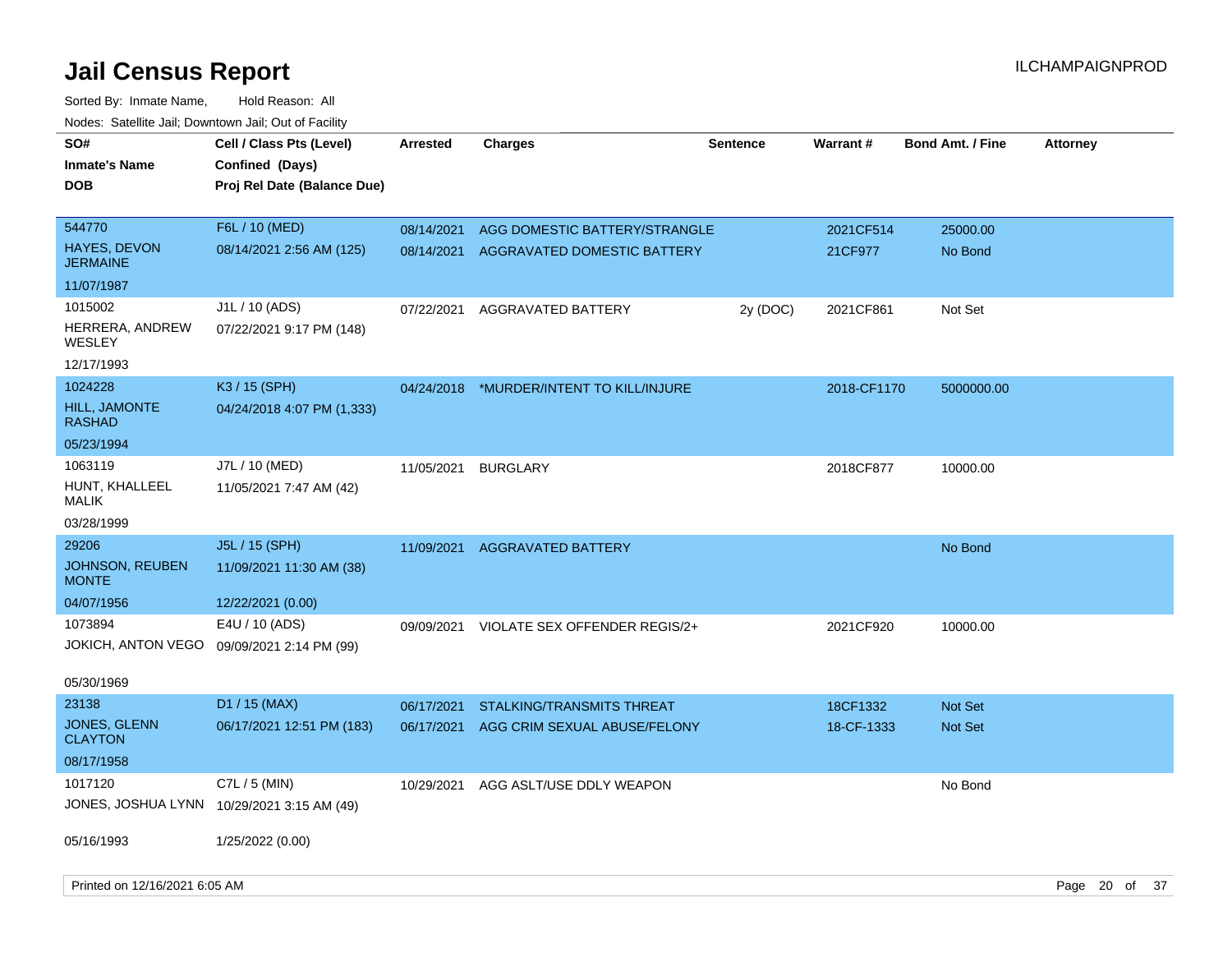| roaco. Catolino dall, Downtown dall, Out of Fability |                             |                      |                                    |                 |            |                         |                 |
|------------------------------------------------------|-----------------------------|----------------------|------------------------------------|-----------------|------------|-------------------------|-----------------|
| SO#                                                  | Cell / Class Pts (Level)    | <b>Arrested</b>      | <b>Charges</b>                     | <b>Sentence</b> | Warrant#   | <b>Bond Amt. / Fine</b> | <b>Attorney</b> |
| <b>Inmate's Name</b>                                 | Confined (Days)             |                      |                                    |                 |            |                         |                 |
| <b>DOB</b>                                           | Proj Rel Date (Balance Due) |                      |                                    |                 |            |                         |                 |
|                                                      |                             |                      |                                    |                 |            |                         |                 |
| 24308                                                | D <sub>2</sub> / 15 (MAX)   | 06/03/2021           | <b>ROBBERY</b>                     |                 | 21CF625    | No Bond                 |                 |
| <b>KWIATKOWSKI,</b><br><b>ROBERT JOHN</b>            | 06/03/2021 10:40 PM (197)   |                      |                                    |                 |            |                         |                 |
| 08/08/1963                                           |                             |                      |                                    |                 |            |                         |                 |
| 29681                                                | J2L / 15 (ADS)              | 07/14/2020           | PREDATORY CRIMINAL SEX ASSLT/CHILD |                 | 20CF-781   | 250000.00               |                 |
| LENOIR, JOHN<br><b>CHRISTOPHER</b>                   | 07/14/2020 12:51 PM (521)   |                      |                                    |                 |            |                         |                 |
| 04/20/1966                                           |                             |                      |                                    |                 |            |                         |                 |
| 001078320                                            | C6L / 10 (MED)              | 11/23/2021           | RESIST/OBSTRUCTING A PEACE OFFICEF |                 | 21CM539    | Not Set                 |                 |
| <b>MARSH, PAUL</b><br><b>OLUFUNMILAYO</b>            | 11/23/2021 2:32 PM (24)     |                      |                                    |                 |            |                         |                 |
| 07/13/1994                                           |                             |                      |                                    |                 |            |                         |                 |
| 45113                                                | E2L / 15 (MAX)              | 11/20/2021           | ARMED HABITUAL CRIMINAL            |                 | 21CF1424   | No Bond                 |                 |
| MARTIN, JEREMIAH<br><b>FRANCIS</b>                   | 11/20/2021 1:18 AM (27)     |                      |                                    |                 |            |                         |                 |
| 01/18/1977                                           |                             |                      |                                    |                 |            |                         |                 |
| 1066623                                              | G6U / 5 (MIN)               | 11/17/2021           | MFG/DEL 15<100 GR COCA/ANALOG      |                 | 17CF1093   | 75000.00                |                 |
| MATA-OROZCO,<br><b>OLEGARIO</b>                      | 11/17/2021 5:08 PM (30)     |                      |                                    |                 |            |                         |                 |
| 03/06/1995                                           |                             |                      |                                    |                 |            |                         |                 |
| 001078249                                            | B3 / 10 (MED)               | 08/07/2021           | FELON POSS/USE WEAPON/FIREARM      |                 | 21CF947    | Not Set                 |                 |
| MCCLENDON, CALVIN<br>м                               | 08/07/2021 8:56 AM (132)    |                      |                                    |                 |            |                         |                 |
| 04/29/1990                                           |                             |                      |                                    |                 |            |                         |                 |
| 40235                                                | G9U / 5 (MIN)               | 10/04/2021 AGG DUI/4 |                                    |                 | 2021CF1145 | 35000.00                |                 |
| MERRIWEATHER,<br><b>MARCUS TODD</b>                  | 10/04/2021 4:41 PM (74)     |                      |                                    |                 |            |                         |                 |
| 11/28/1967                                           |                             |                      |                                    |                 |            |                         |                 |
| 1040273                                              | E5U / 15 (ADS)              | 09/30/2021           | PRED CRIM SEX ASLT/VICTIM <13      |                 | 21CF329    | 500000.00               |                 |
| METCALFE, LANELL<br>JARON                            | 09/30/2021 11:32 PM (78)    |                      |                                    |                 |            |                         |                 |
| 09/22/1988                                           |                             |                      |                                    |                 |            |                         |                 |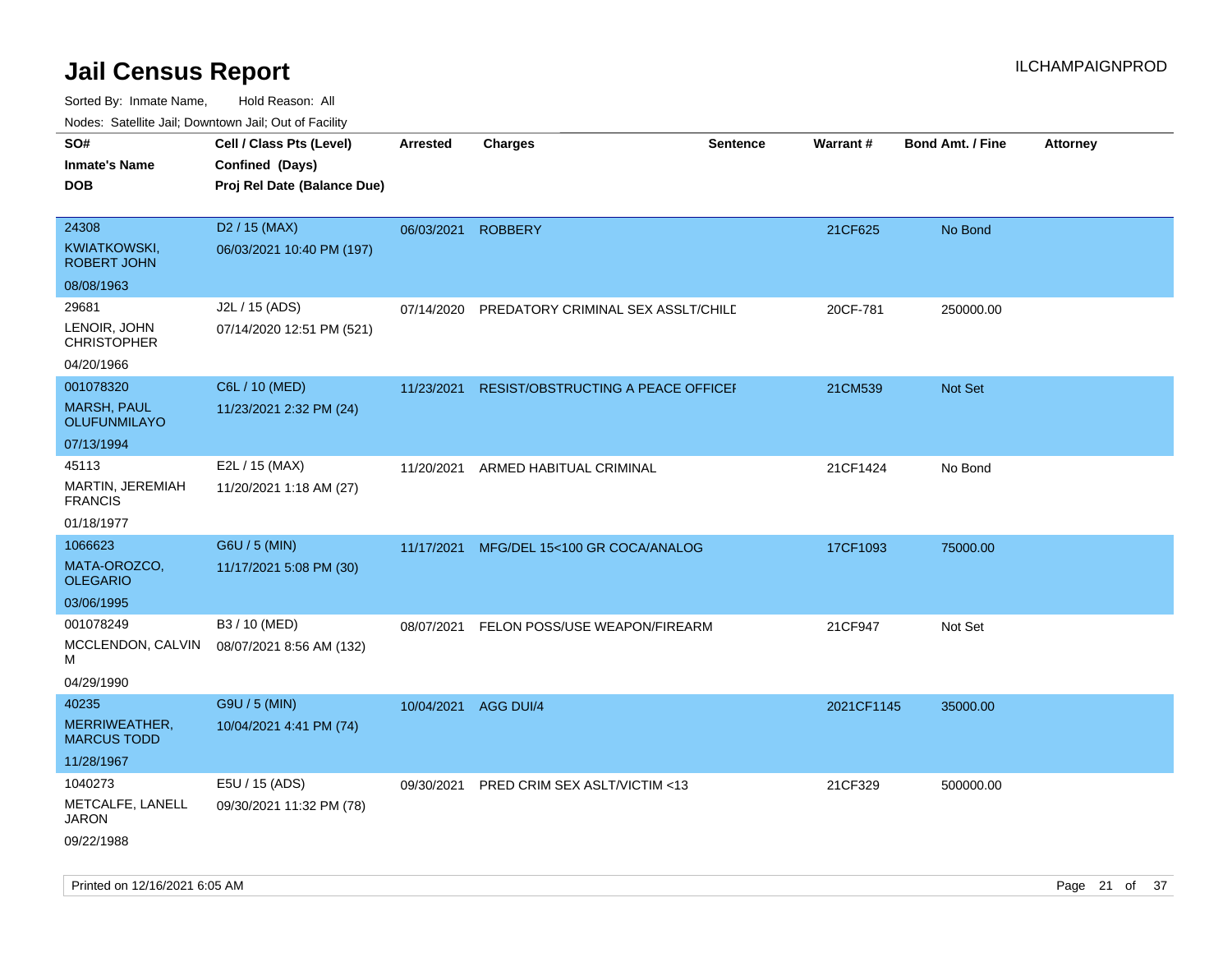Sorted By: Inmate Name, Hold Reason: All Nodes: Satellite Jail; Downtown Jail; Out of Facility

| Noues. Sateme Jan, Downtown Jan, Out or Facility |                             |                          |                                                                |                 |                      |                           |                 |
|--------------------------------------------------|-----------------------------|--------------------------|----------------------------------------------------------------|-----------------|----------------------|---------------------------|-----------------|
| SO#                                              | Cell / Class Pts (Level)    | Arrested                 | <b>Charges</b>                                                 | <b>Sentence</b> | Warrant#             | <b>Bond Amt. / Fine</b>   | <b>Attorney</b> |
| <b>Inmate's Name</b>                             | Confined (Days)             |                          |                                                                |                 |                      |                           |                 |
| <b>DOB</b>                                       | Proj Rel Date (Balance Due) |                          |                                                                |                 |                      |                           |                 |
|                                                  |                             |                          |                                                                |                 |                      |                           |                 |
| 1075635                                          | B <sub>2</sub> / 10 (ADS)   | 05/11/2021               | MFG/DEL CANNABIS/30-500 GRAMS                                  |                 | 20CF1402             | 100000.00                 |                 |
| MILES, DEVLON VON,<br>Junior                     | 05/11/2021 10:39 PM (220)   | 05/11/2021               | AGG DISCHARGE FIREARM/OCC VEH                                  |                 | 21CF538              | Not Set                   |                 |
| 11/04/2000                                       |                             |                          |                                                                |                 |                      |                           |                 |
| 1069209                                          | H2L / 10 (ADS)              | 04/07/2021               | AGG BATTERY/GREAT BODILY HARM                                  |                 | 21CF376              | Not Set                   |                 |
| MOORE, DEVONTE<br>JAMAL                          | 04/07/2021 6:25 PM (254)    |                          |                                                                |                 |                      |                           |                 |
| 09/24/1995                                       |                             |                          |                                                                |                 |                      |                           |                 |
| 966887                                           | F7L / 15 (MAX)              | 11/05/2021               | DELIVERY OF OR POSSESSION OF W/ IN1 10y/0m/0d (DC 19CF1425     |                 |                      | No Bond                   |                 |
| <b>NELSON, DARRYL</b><br><b>WAYNE</b>            | 11/05/2021 11:00 AM (42)    |                          |                                                                |                 |                      |                           |                 |
| 01/16/1984                                       |                             |                          |                                                                |                 |                      |                           |                 |
| 001078517                                        | C3L / 15 (MAX)              | 10/19/2021               | ATTEMPT (FIRST DEGREE MURDER)                                  |                 | 21CF1267             | Not Set                   |                 |
| <b>NELSON, RORY</b><br>DEMOND                    | 10/19/2021 3:55 AM (59)     |                          |                                                                |                 |                      |                           |                 |
| 08/14/1984                                       |                             |                          |                                                                |                 |                      |                           |                 |
| 001078357                                        | H6L / 15 (ADS)              | 09/17/2021               | ARMED ROBBERY/ARMED W/FIREARM                                  |                 | 21CF1230             | <b>Not Set</b>            |                 |
| PETTIGREW, CAREY<br><b>CORNITRIAS DEOBLO</b>     | 09/17/2021 9:56 AM (91)     | 09/17/2021<br>09/17/2021 | ARMED ROBBERY/ARMED W/FIREARM<br>ARMED ROBBERY/ARMED W/FIREARM |                 | 21CF1128<br>21CF1129 | <b>Not Set</b><br>Not Set |                 |
| 08/31/1986                                       |                             |                          |                                                                |                 |                      |                           |                 |
| 1022441                                          | H3L / 10 (ADS)              | 10/27/2021               | AGG BATTERY/PEACE OFFICER                                      |                 | 2021 CF 12           | No Bond                   |                 |
| PICKENS, DONTRELL<br>DEMAR                       | 10/27/2021 1:39 PM (51)     | 10/27/2021               | AGG BATTERY/PEACE OFFICER                                      |                 | 2020 CF 1488         | No Bond                   |                 |
| 12/10/1993                                       |                             |                          |                                                                |                 |                      |                           |                 |
| 1072114                                          | A1U / 15 (SPH)              | 01/17/2021               | ATTEMPT (FIRST DEGREE MURDER)                                  |                 | 2021CF65             | Not Set                   |                 |
| ROBINSON, DONNELL                                | 01/17/2021 2:40 PM (334)    | 01/17/2021               | ARMED ROBBERY/NO FIREARM                                       |                 | 2020CF824            | 75000.00                  |                 |
| <b>LEVON</b>                                     |                             | 02/17/2021               | <b>AGGRAVATED BATTERY</b>                                      | 4y (DOC)        |                      | 250000.00                 |                 |
| 10/23/2000                                       |                             |                          |                                                                |                 |                      |                           |                 |
| 980761                                           | B1 / 10 (MED)               | 06/07/2021               | DOMESTIC BATTERY/OTHER PRIOR                                   | 5y (DOC)        |                      | Not Set                   |                 |
| ROBINSON, LEON<br>SOLOMON                        | 06/07/2021 1:53 AM (193)    |                          |                                                                |                 |                      |                           |                 |
| 10/22/1983                                       |                             |                          |                                                                |                 |                      |                           |                 |

Printed on 12/16/2021 6:05 AM Page 22 of 37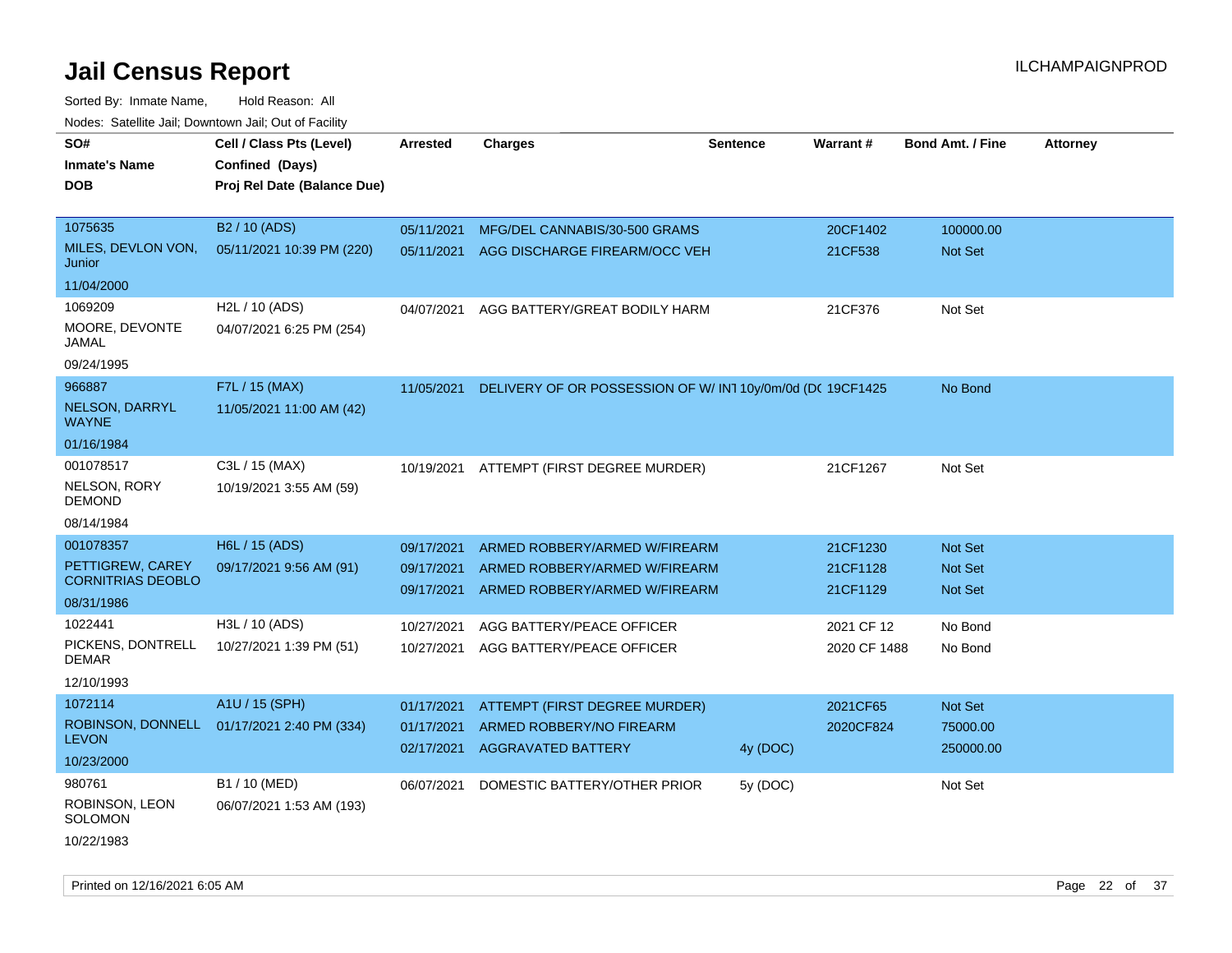| SO#<br><b>Inmate's Name</b>             | Cell / Class Pts (Level)<br>Confined (Days) | <b>Arrested</b>     | <b>Charges</b>                       | <b>Sentence</b> | Warrant#   | <b>Bond Amt. / Fine</b> | <b>Attorney</b> |
|-----------------------------------------|---------------------------------------------|---------------------|--------------------------------------|-----------------|------------|-------------------------|-----------------|
| <b>DOB</b>                              | Proj Rel Date (Balance Due)                 |                     |                                      |                 |            |                         |                 |
|                                         |                                             |                     |                                      |                 |            |                         |                 |
| 1006507                                 | C2L / 10 (MED)                              | 10/21/2021          | AGG ASLT/USE DDLY WEAPON             |                 | 21CM123    | 1000.00                 |                 |
| RODGERS, DYLAN                          | 10/21/2021 12:34 AM (57)                    | 10/21/2021          | DOMESTIC BATTERY/OTHER PRIOR         |                 | 21CF1269   | Not Set                 |                 |
| <b>ROBERT</b>                           |                                             | 10/21/2021          | PROBATION VIOLATION                  |                 | 2019CF1220 | 10000.00                |                 |
| 12/12/1991                              |                                             |                     |                                      |                 |            |                         |                 |
| 1068592                                 | C8L / 15 (ADS)                              | 11/12/2021          | <b>BURGLARY</b>                      |                 | 21CF1393   | Not Set                 |                 |
| ROSS, TEVONTAE<br><b>TERRANCE</b>       | 11/12/2021 8:41 AM (35)                     |                     |                                      |                 |            |                         |                 |
| 12/15/1998                              |                                             |                     |                                      |                 |            |                         |                 |
| 1069960                                 | G7L / 5 (MIN)                               |                     | 09/28/2021 IDENTITY THEFT/\$2K-\$10K |                 | 21CF952    | 10000.00                |                 |
| SHELTON, JOSIAH<br><b>TIMOTHY</b>       | 09/28/2021 2:04 AM (80)                     |                     |                                      |                 |            |                         |                 |
| 02/23/1980                              |                                             |                     |                                      |                 |            |                         |                 |
| 960772                                  | $G1L / 5$ (MIN)                             | 11/11/2021          | POSSESSION OF METH< 5 GRAMS          | 3y (DOC)        | 2020CF362  | No Bond                 |                 |
| STARK, FARON<br><b>MICHAEL</b>          | 11/11/2021 10:28 PM (36)                    |                     |                                      |                 |            |                         |                 |
| 05/12/1988                              |                                             |                     |                                      |                 |            |                         |                 |
| 1057312                                 | G <sub>2U</sub>                             | 11/10/2021          | <b>HOME INVASION/FIREARM</b>         |                 | 21CF1388   | Not Set                 |                 |
| <b>STARKS, RAMEON</b><br><b>TAHZIER</b> | 11/10/2021 9:51 PM (37)                     | 11/30/2021 THEFT    |                                      |                 | 21CF1194   | 100000.00               |                 |
| 12/18/1996                              |                                             |                     |                                      |                 |            |                         |                 |
| 1051104                                 | G1U / 5 (MIN)                               | 05/26/2021          | METH DELIVERY/5<15 GRAMS             |                 | 21CF598    | Not Set                 |                 |
| STOVER, ANDREW                          | 05/27/2021 12:59 AM (204)                   | 05/26/2021          | DRIVING ON REVOKED LICENSE           |                 | 21TR4000   | Not Set                 |                 |
| <b>WADE</b>                             |                                             | 05/26/2021          | <b>BURGLARY</b>                      |                 | 21CF667    | Not Set                 |                 |
| 07/20/1994                              |                                             |                     |                                      |                 |            |                         |                 |
| 1024184                                 | H5L / 10 (ADS)                              | 09/08/2021          | AGG ASLT PEACE OFF/FIRE/ER WRK       |                 | 20CF1051   | No Bond                 |                 |
| SULLIVAN, CODY<br><b>MICHAEL</b>        | 09/08/2021 3:28 PM (100)                    |                     |                                      |                 |            |                         |                 |
| 08/15/1994                              |                                             |                     |                                      |                 |            |                         |                 |
| 1068839                                 | F8L / 15 (MAX)                              | 08/07/2020 HOMICIDE |                                      |                 | 2020-CF851 | 1000000.00              |                 |
| TAYLOR, LONDON<br>JAVON                 | 08/07/2020 10:30 AM (497)                   |                     |                                      |                 |            |                         |                 |
| 08/16/1999                              |                                             |                     |                                      |                 |            |                         |                 |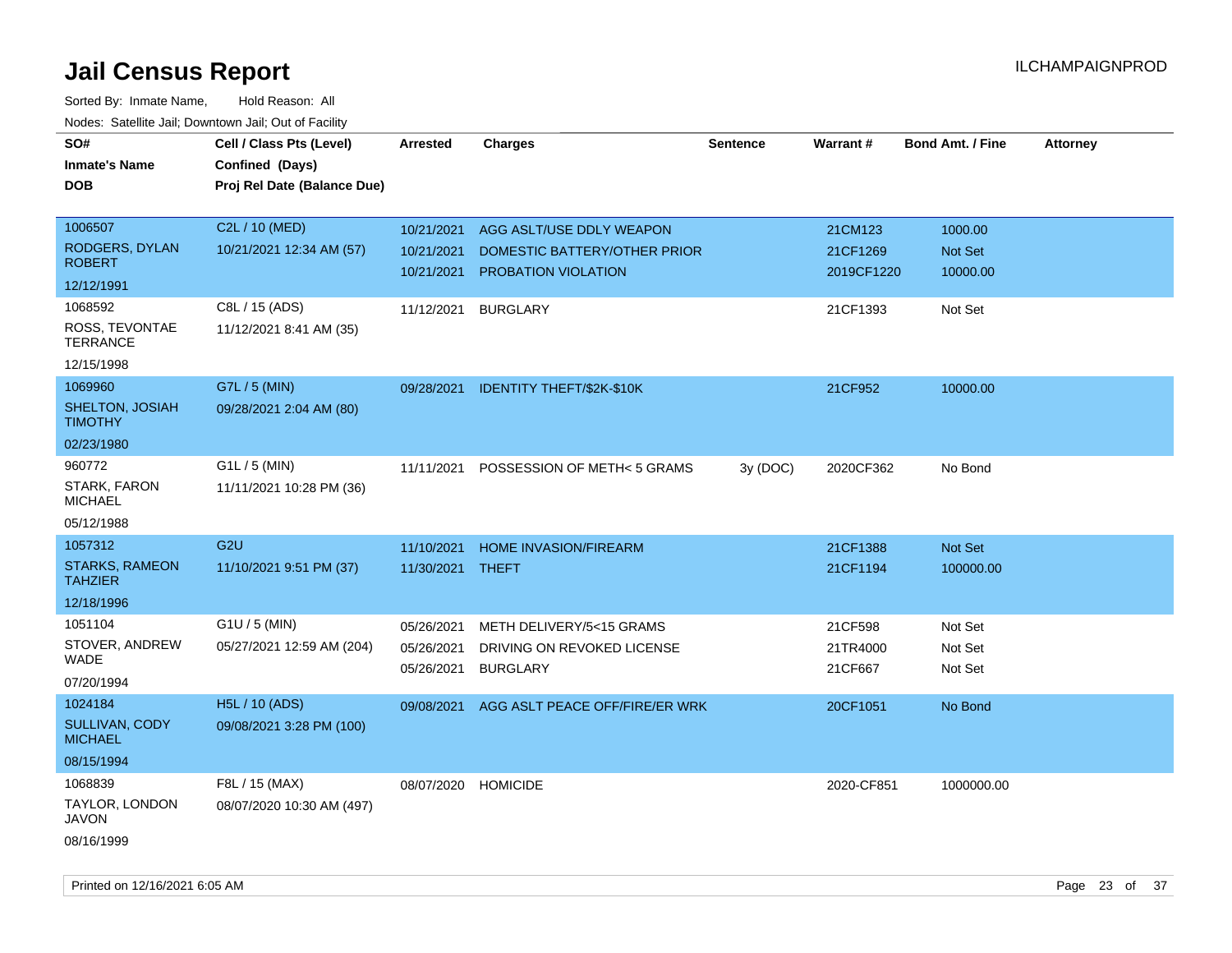| SO#<br><b>Inmate's Name</b><br><b>DOB</b> | Cell / Class Pts (Level)<br>Confined (Days)<br>Proj Rel Date (Balance Due) | Arrested   | <b>Charges</b>                 | <b>Sentence</b> | Warrant#   | <b>Bond Amt. / Fine</b> | <b>Attorney</b> |
|-------------------------------------------|----------------------------------------------------------------------------|------------|--------------------------------|-----------------|------------|-------------------------|-----------------|
| 1004142                                   | F9L / 15 (MAX)                                                             | 10/22/2021 | PAROLE REVOCATION              |                 |            | Not Set                 |                 |
| TOY, KAYON LARENZ                         | 10/22/2021 1:01 PM (56)                                                    | 10/27/2021 | POSSESSION OF METH/15<100GRAMS |                 | 2021CF1298 | 1500000.00              |                 |
| 09/12/1991                                |                                                                            |            |                                |                 |            |                         |                 |
| 1056971                                   | D6 / 10 (ADS)                                                              | 08/07/2021 | FELON POSS/USE WEAPON/FIREARM  |                 | 21CF948    | No Bond                 |                 |
| TRAVIS, DENZEL<br><b>DANTRELL</b>         | 08/07/2021 7:36 AM (132)                                                   | 08/08/2021 | AGG BATTERY/PUBLIC PLACE       |                 | 2020CF647  | 25000.00                |                 |
| 03/21/1993                                |                                                                            |            |                                |                 |            |                         |                 |
| 001078250                                 | F2L / 10 (MED)                                                             | 08/07/2021 | FELON POSS WEAPON/BODY ARMOR   |                 | 21CF950    | Not Set                 |                 |
| <b>TRAVIS, JORDAN</b><br><b>TESHAUN</b>   | 08/07/2021 10:27 AM (132)                                                  |            |                                |                 |            |                         |                 |
| 03/03/1996                                |                                                                            |            |                                |                 |            |                         |                 |
| 969709                                    | $D3 / 5$ (MIN)                                                             | 10/29/2021 | CRIM DMG TO PROP \$500-10K     |                 |            | Not Set                 |                 |
| TUFTE, BRYCE<br><b>MATTHEW</b>            | 10/29/2021 3:14 PM (49)                                                    | 10/29/2021 | DRIVING ON SUSPENDED LICENSE   |                 | 20TR2181   | 5000.00                 |                 |
| 05/30/1988                                | 12/20/2021 (0.00)                                                          |            |                                |                 |            |                         |                 |
| 30108                                     | J4L / 15 (ADS)                                                             | 07/30/2021 | <b>MURDER</b>                  |                 | 21CF902    | 2000000.00              |                 |
| VANDYKE, DARYL<br><b>ANTHONY</b>          | 07/30/2021 8:29 PM (140)                                                   |            |                                |                 |            |                         |                 |
| 10/04/1965                                |                                                                            |            |                                |                 |            |                         |                 |
| 968681                                    | D5 / 15 (ADS)                                                              | 08/27/2021 | AGG CRIM SX AB/VIC 13<18/TRUST |                 | 2020CF499  | 250000.00               |                 |
| WADE, DEMETRIUS<br>DARYL                  | 08/27/2021 2:25 AM (112)                                                   | 08/27/2021 | INDIRECT CRIMINAL CONTEMPT     | 5y (DOC)        | 2021CC16   | No Bond                 |                 |
| 01/07/1987                                |                                                                            |            |                                |                 |            |                         |                 |
| 1070904                                   | G7U / 5 (MIN)                                                              | 10/28/2021 | <b>BURGLARY</b>                |                 | 2021CF321  | 15000.00                |                 |
| WANKEL, JONAH<br><b>JAMES</b>             | 10/28/2021 3:42 AM (50)                                                    |            |                                |                 |            |                         |                 |
| 12/15/1993                                |                                                                            |            |                                |                 |            |                         |                 |
| 1058072                                   | A2U / 15 (SPH)                                                             | 02/25/2021 | ARMED HABITUAL CRIMINAL        |                 |            | Not Set                 |                 |
| WILLIAMS, KENNETH<br><b>BERNARD</b>       | 02/25/2021 3:24 PM (295)                                                   |            |                                |                 |            |                         |                 |
| 10/04/1985                                |                                                                            |            |                                |                 |            |                         |                 |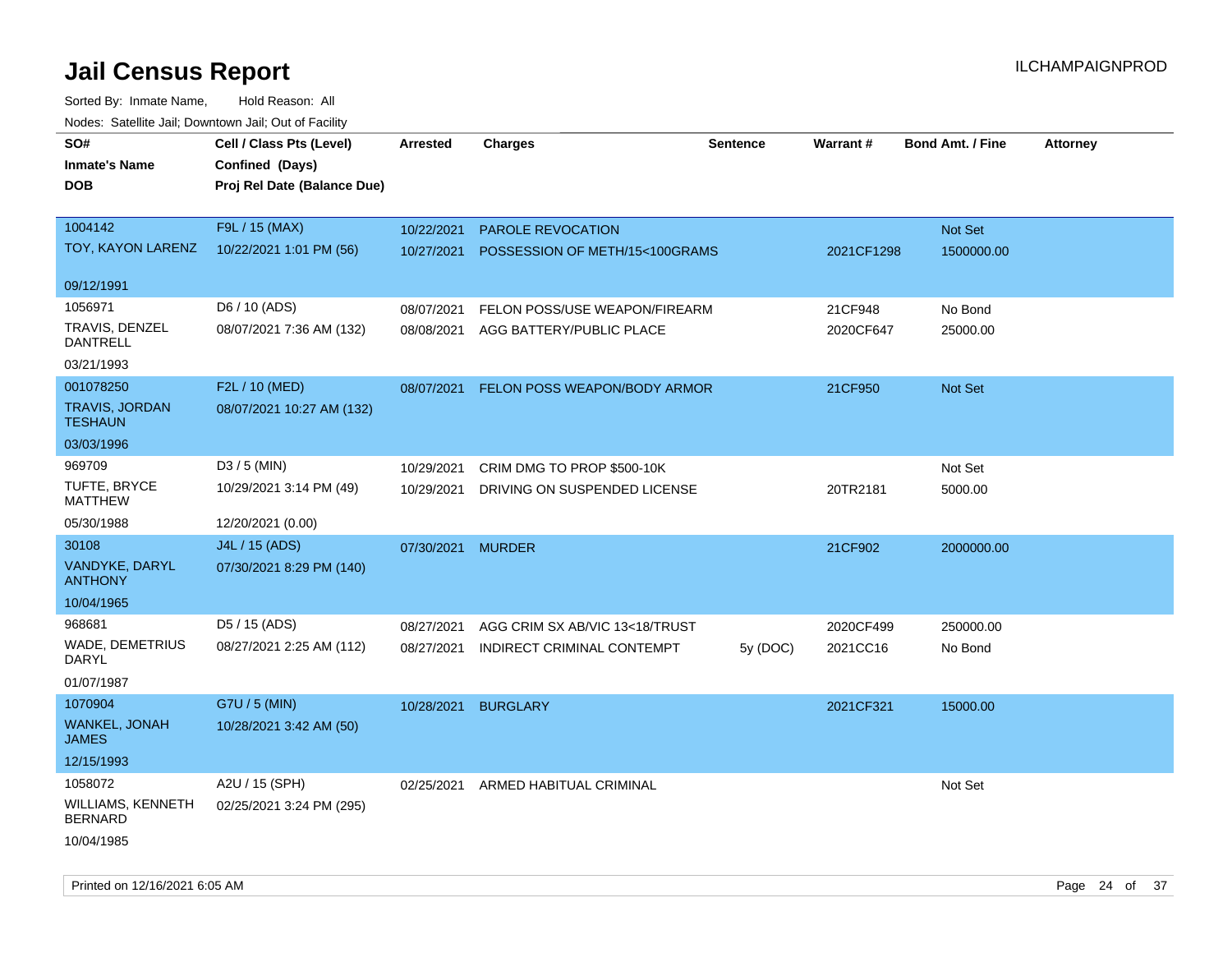| SO#<br><b>Inmate's Name</b><br><b>DOB</b> | Cell / Class Pts (Level)<br>Confined (Days)<br>Proj Rel Date (Balance Due) | Arrested   | Charges                    | <b>Sentence</b> | Warrant#    | <b>Bond Amt. / Fine</b> | <b>Attorney</b> |
|-------------------------------------------|----------------------------------------------------------------------------|------------|----------------------------|-----------------|-------------|-------------------------|-----------------|
| 53518                                     | $14/15$ (ADS)                                                              | 08/19/2021 | <b>AGGRAVATED BATTERY</b>  |                 | 21CF1014    | Not Set                 |                 |
| <b>WILLIAMS, TORREY</b><br><b>TOSHIBA</b> | 08/19/2021 10:10 AM (120)                                                  | 09/01/2021 | <b>PROBATION VIOLATION</b> |                 | 20CF381     | Not Set                 |                 |
| 03/30/1975                                |                                                                            |            |                            |                 |             |                         |                 |
| 9326                                      | $12/5$ (ADS)                                                               | 06/14/2021 | BURGLARY                   |                 | 2020-CF-625 | Not Set                 |                 |
| YOUNG, ANTHONY<br>PAUL                    | 06/14/2021 12:07 PM (186)                                                  |            |                            |                 |             |                         |                 |
| 03/13/1954                                |                                                                            |            |                            |                 |             |                         |                 |
| <b>Total Downtown Jail: 65</b>            |                                                                            | Males: 65  | Unknown: 0<br>Females: 0   |                 |             |                         |                 |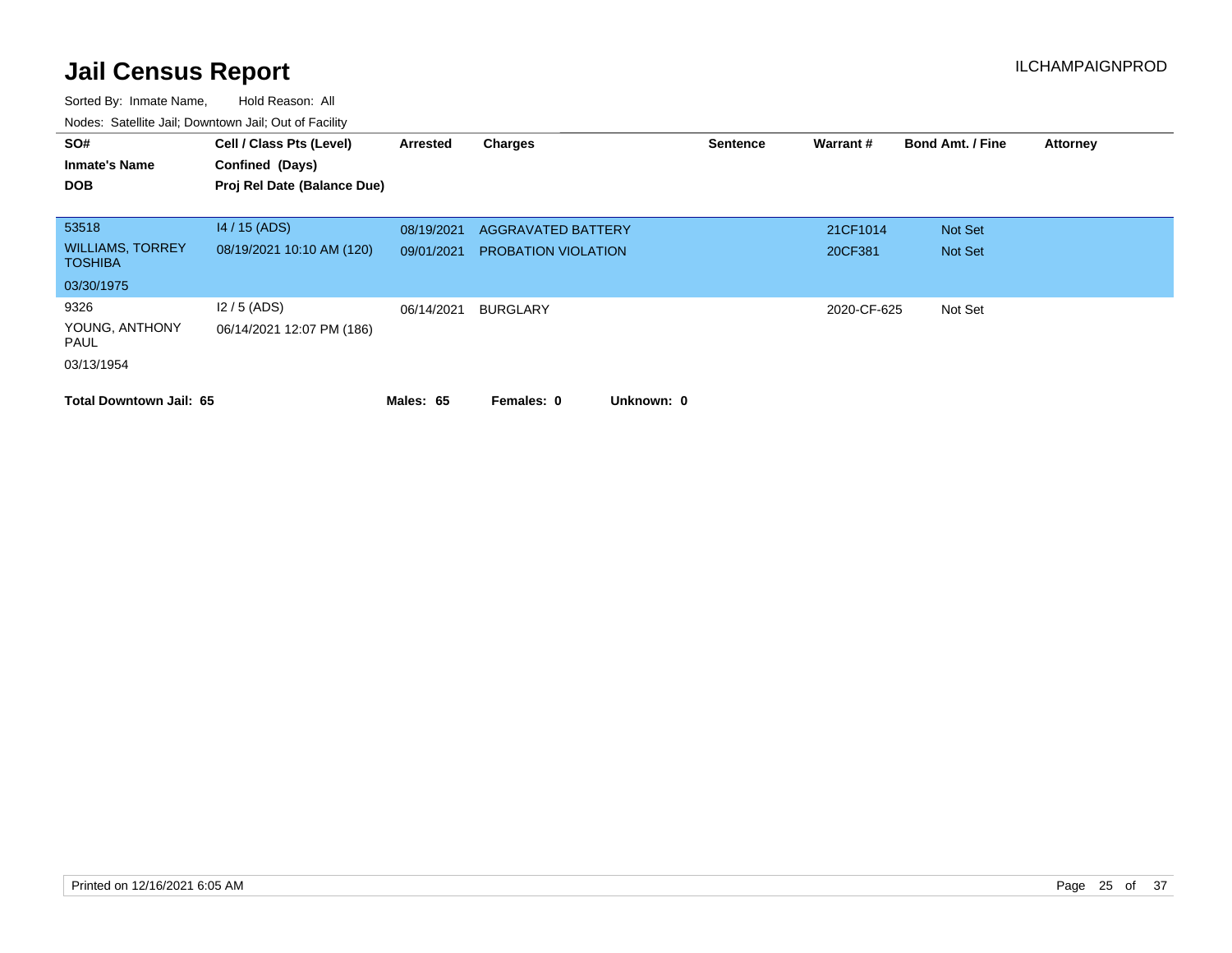|  | <b>Out of Facility</b> |  |
|--|------------------------|--|

| SO#<br><b>Inmate's Name</b><br><b>DOB</b>       | Cell / Class Pts (Level)<br>Confined (Days)<br>Proj Rel Date (Balance Due) | <b>Arrested</b>          | <b>Charges</b>                                                  | <b>Sentence</b> | Warrant#           | <b>Bond Amt. / Fine</b> | <b>Attorney</b> |
|-------------------------------------------------|----------------------------------------------------------------------------|--------------------------|-----------------------------------------------------------------|-----------------|--------------------|-------------------------|-----------------|
| 61095<br>AMOS, DERRICK<br><b>JAMES</b>          | <b>DEW / 10 (ADS)</b><br>05/02/2021 9:02 PM (229)                          | 05/02/2021               | <b>HOME INVASION/CAUSE INJURY</b>                               |                 | 2021CF323          | 100000.00               |                 |
| 06/12/1985                                      |                                                                            |                          |                                                                 |                 |                    |                         |                 |
| 19971<br><b>LYNN</b>                            | EHD<br>BARNESKE, RAYMOND 11/09/2021 9:32 AM (38)                           | 11/09/2021               | DRIVING RVK/SUSP DUI/SSS 4-9                                    |                 | 2021CF968          | Not Set                 |                 |
| 08/17/1961                                      | 5/6/2022 (0.00)                                                            |                          |                                                                 |                 |                    |                         |                 |
| 60268<br><b>BECKETT, JEFFREY</b><br><b>ALAN</b> | <b>EHD</b><br>12/14/2021 10:13 AM (3)                                      | 12/14/2021               | DRIVING ON REVOKED LICENSE                                      |                 | 2021TR1451         | Not Set                 |                 |
| 05/07/1963                                      | 12/23/2021 (0.00)                                                          |                          |                                                                 |                 |                    |                         |                 |
| 516062<br>BENNETT, JOHN                         | DEW / 15 (MAX)<br>02/22/2021 10:47 AM (298)                                | 02/22/2021<br>02/22/2021 | AGG DISCH FIR/VEH/PC OFF/FRMAN<br>PHONE HARASSMENT/2+           |                 | 21CF210<br>20CF194 | No Bond<br>5000.00      |                 |
| <b>MICHAEL</b><br>04/30/1986                    |                                                                            |                          |                                                                 |                 |                    |                         |                 |
| 976538                                          | <b>EHD</b><br>BLISSIT, WYATT TYRES 10/12/2021 10:05 AM (66)                | 10/12/2021               | DOMESTIC BATTERY/OTHER PRIOR                                    |                 | 2020CF1095         | Not Set                 |                 |
| 09/05/1989                                      | 1/6/2022 (0.00)                                                            |                          |                                                                 |                 |                    |                         |                 |
| 974830<br>BOOK, RORY ALAN                       | <b>EHD</b><br>12/07/2021 9:37 AM (10)                                      | 12/07/2021               | AGG DUI/3                                                       |                 | 2020CF791          | Not Set                 |                 |
| 08/13/1988                                      | 12/20/2021 (0.00)                                                          |                          |                                                                 |                 |                    |                         |                 |
| 33993<br><b>BOOKER, STEPHON</b>                 | <b>DEW / 10 (MED)</b><br>06/14/2021 7:42 PM (186)                          | 06/14/2021<br>06/14/2021 | POSSESSING A CONTROLLED SUBSTAND<br>AGGRAVATED DOMESTIC BATTERY |                 | 21CF657<br>21CF688 | Not Set<br>Not Set      |                 |
| <b>MONTELL</b><br>06/11/1971                    |                                                                            | 06/14/2021               | <b>PAROLE REVOCATION</b>                                        |                 | CH2103612          | No Bond                 |                 |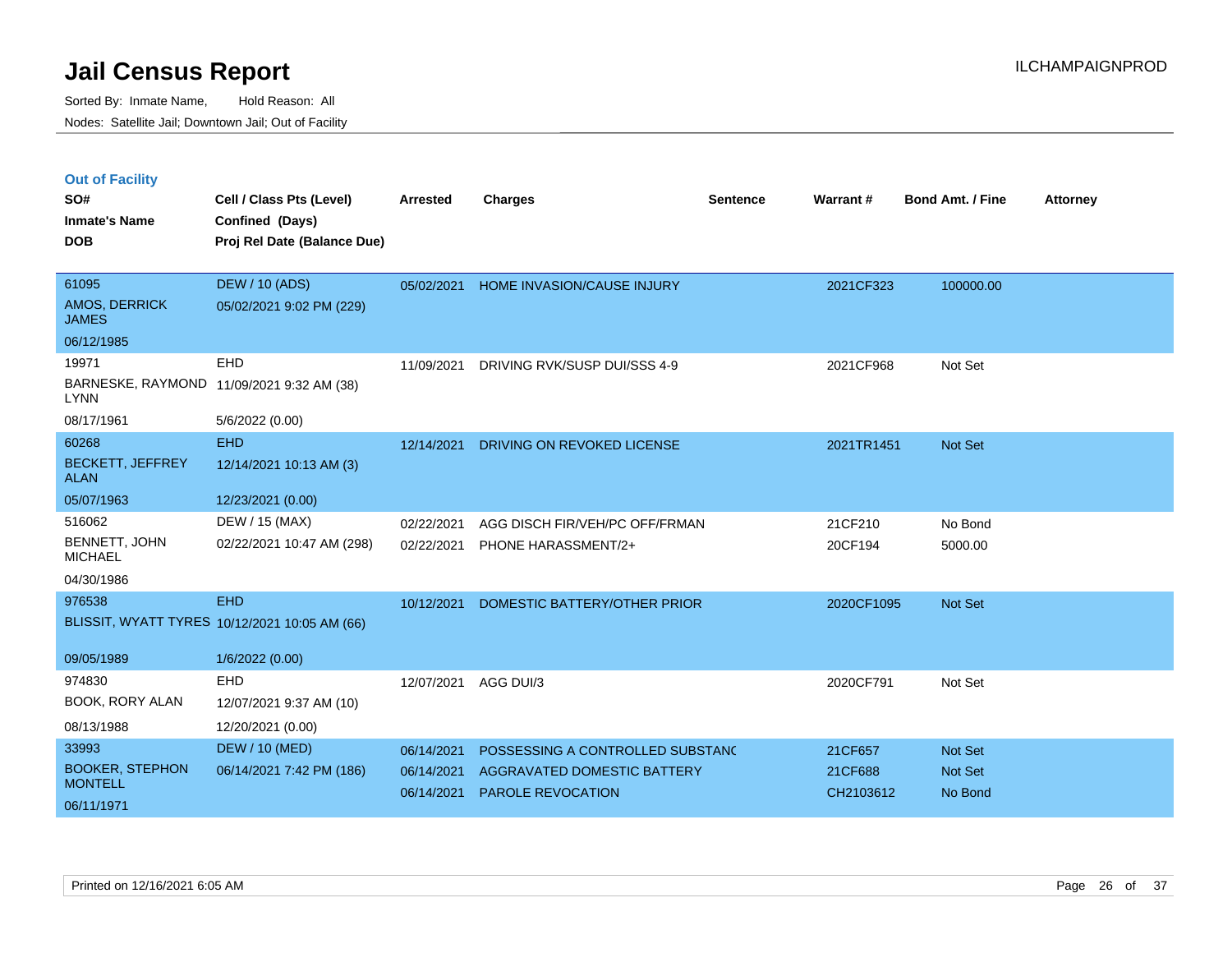| ivouss. Satellite Jali, Downtown Jali, Out of Facility |                             |                 |                                     |                 |                 |                         |                 |
|--------------------------------------------------------|-----------------------------|-----------------|-------------------------------------|-----------------|-----------------|-------------------------|-----------------|
| SO#                                                    | Cell / Class Pts (Level)    | <b>Arrested</b> | <b>Charges</b>                      | <b>Sentence</b> | <b>Warrant#</b> | <b>Bond Amt. / Fine</b> | <b>Attorney</b> |
| Inmate's Name                                          | Confined (Days)             |                 |                                     |                 |                 |                         |                 |
| <b>DOB</b>                                             | Proj Rel Date (Balance Due) |                 |                                     |                 |                 |                         |                 |
|                                                        |                             |                 |                                     |                 |                 |                         |                 |
| 1074315                                                | <b>DEW / 15 (MAX)</b>       | 07/27/2021      | AGG DISCHARGE FIREARM/VEH/SCH       |                 | 21CF927         | Not Set                 |                 |
| <b>BRIGGS, PATRICK</b><br><b>MONTAY</b>                | 08/03/2021 4:56 PM (136)    |                 |                                     |                 |                 |                         |                 |
| 08/05/2001                                             |                             |                 |                                     |                 |                 |                         |                 |
| 001078065                                              | KAN / 10 (ADS)              | 06/17/2021      | AGG BATTERY/DISCHARGE FIREARM       |                 | 21CF704         | 1000000.00              |                 |
| BROWN, CHARMAN<br>LAKEEF                               | 06/17/2021 12:32 PM (183)   |                 |                                     |                 |                 |                         |                 |
| 11/30/2002                                             |                             |                 |                                     |                 |                 |                         |                 |
| 1038554                                                | <b>KAN / 15 (MAX)</b>       | 08/18/2021      | ARMED HABITUAL CRIMINAL             |                 | 21CF1162        | <b>Not Set</b>          |                 |
| <b>BROWN, CORRION</b><br><b>DEVONTAE</b>               | 08/18/2021 5:40 PM (121)    | 08/18/2021      | DELIVERY OF OR POSSESSION OF W/ INT |                 | 21CF1009        | No Bond                 |                 |
| 04/19/1995                                             |                             |                 |                                     |                 |                 |                         |                 |
| 1062585                                                | <b>EHD</b>                  | 11/30/2021      | AGG DUI/LIC SUSP OR REVOKED         |                 | 2020CF1152      | Not Set                 |                 |
| <b>BROWN, ERRICK</b><br>LAMONT, Junior                 | 11/30/2021 9:39 AM (17)     |                 |                                     |                 |                 |                         |                 |
| 02/12/1994                                             | 12/20/2021 (0.00)           |                 |                                     |                 |                 |                         |                 |
| 1071662                                                | <b>KAN / 15 (MAX)</b>       | 12/07/2020      | <b>FELON POSS/USE FIREARM PRIOR</b> | 7y (DOC)        | 20CF1418        | 250000.00               |                 |
| <b>BROWN, JAWON</b><br><b>EDWARD</b>                   | 12/14/2020 6:02 PM (368)    |                 |                                     |                 |                 |                         |                 |
| 04/21/2000                                             |                             |                 |                                     |                 |                 |                         |                 |
| 1038579                                                | KAN / 15 (MAX)              | 08/18/2021      | FELON POSS/USE WEAPON/FIREARM       |                 | 21CF1010        | Not Set                 |                 |
| <b>BROWN, MARKEL</b><br>rikki                          | 08/18/2021 2:05 PM (121)    |                 |                                     |                 |                 |                         |                 |
| 01/06/1995                                             |                             |                 |                                     |                 |                 |                         |                 |
| 1003006                                                | <b>KAN / 15 (MAX)</b>       | 08/19/2021      | FELON POSS/USE MACHINE GUN          |                 | 21CF1011        | No Bond                 |                 |
| <b>BROWN, ROCKEITH</b><br>JAVONTE                      | 08/19/2021 12:55 AM (120)   |                 |                                     |                 |                 |                         |                 |
| 07/23/1991                                             |                             |                 |                                     |                 |                 |                         |                 |
| 987334                                                 | DEW / 15 (MAX)              | 03/10/2021      | ATTEMPT (FIRST DEGREE MURDER)       |                 | 19CF689         | Not Set                 |                 |
| CAIN, ISAIAH<br><b>DEPRIEST</b>                        | 03/10/2021 2:22 PM (282)    |                 |                                     |                 |                 |                         |                 |
| 12/23/1990                                             |                             |                 |                                     |                 |                 |                         |                 |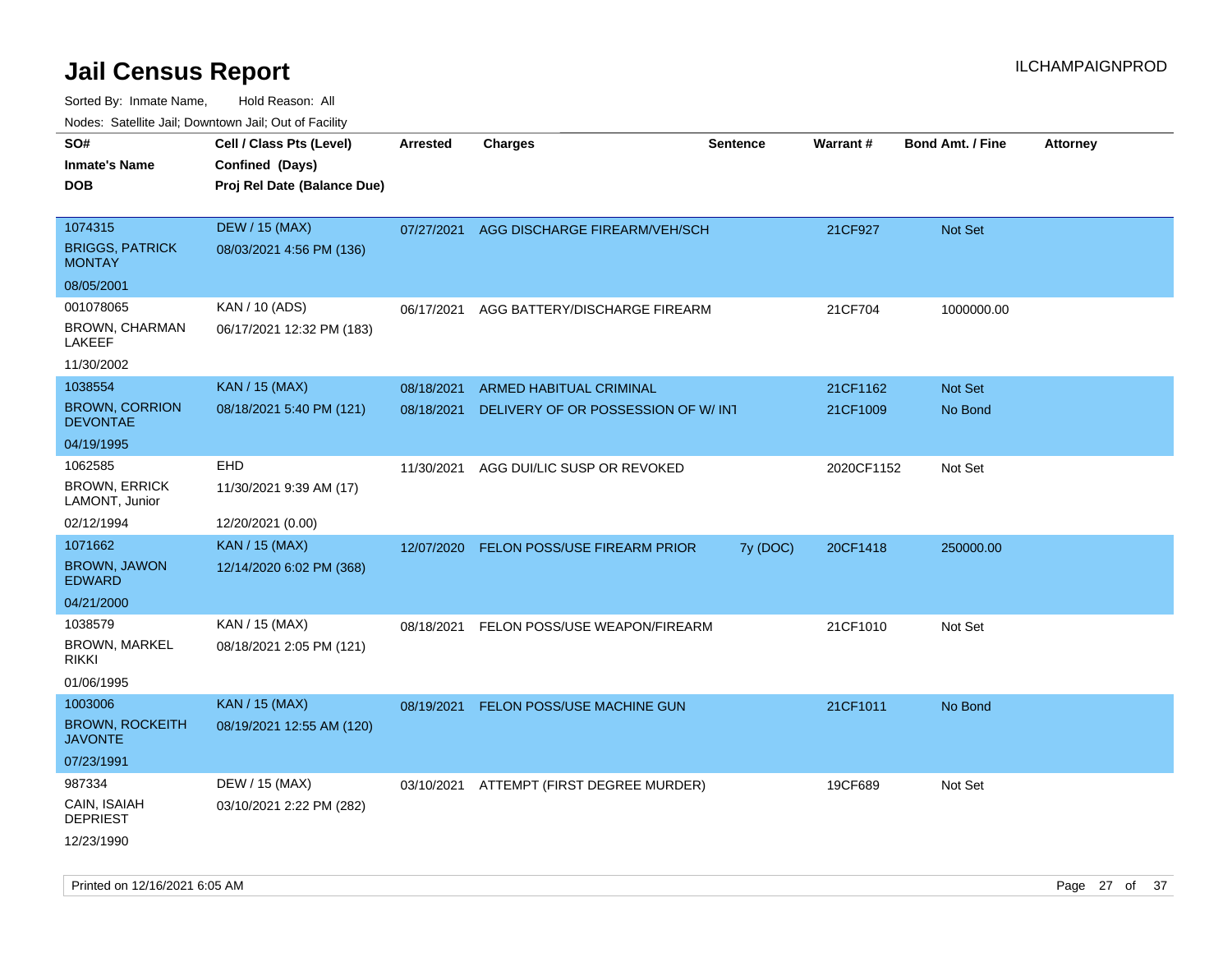| SO#                                       | Cell / Class Pts (Level)    | <b>Arrested</b> | <b>Charges</b>                       | <b>Sentence</b> | Warrant#   | <b>Bond Amt. / Fine</b> | <b>Attorney</b> |
|-------------------------------------------|-----------------------------|-----------------|--------------------------------------|-----------------|------------|-------------------------|-----------------|
| <b>Inmate's Name</b>                      | Confined (Days)             |                 |                                      |                 |            |                         |                 |
| <b>DOB</b>                                | Proj Rel Date (Balance Due) |                 |                                      |                 |            |                         |                 |
|                                           |                             |                 |                                      |                 |            |                         |                 |
| 001078638                                 | <b>EHD</b>                  | 12/15/2021      | DRIVING ON SUSPENDED LICENSE         |                 | 2021TR1120 | Not Set                 |                 |
| <b>CAMPBELL, CARLA</b><br><b>GISSELLE</b> | 12/15/2021 11:03 AM (2)     |                 |                                      |                 |            |                         |                 |
| 08/12/1980                                | 2/12/2022 (0.00)            |                 |                                      |                 |            |                         |                 |
| 992962                                    | DEW / 15 (ADS)              | 05/25/2021      | MURDER/INTENT TO KILL/INJURE         |                 | 2018CF1045 | 1000000.00              |                 |
| CAMPBELL, KEITH<br><b>KNAQEEB</b>         | 05/25/2021 1:19 PM (206)    |                 |                                      |                 |            |                         |                 |
| 07/22/1991                                |                             |                 |                                      |                 |            |                         |                 |
| 001078576                                 | <b>KAN / 15 (MAX)</b>       | 11/09/2021      | UNLAWFUL USE OF A WEAPON             |                 | 21CF1383   | Not Set                 |                 |
| <b>CARTER, DEMONDRE</b><br><b>DAVON</b>   | 11/09/2021 6:01 PM (38)     |                 |                                      |                 |            |                         |                 |
| 05/27/2001                                |                             |                 |                                      |                 |            |                         |                 |
| 1064992                                   | KAN / 15 (MAX)              | 09/20/2021      | ARMED VIOLENCE/CATEGORY I            |                 | 21CF1137   | Not Set                 |                 |
| CARTER, KEJUAN<br><b>JAVONTE</b>          | 09/20/2021 11:42 PM (88)    |                 |                                      |                 |            |                         |                 |
| 06/27/1998                                |                             |                 |                                      |                 |            |                         |                 |
| 959420                                    | <b>EHD</b>                  | 11/16/2021      | AGG DUI/NO VALID DL                  |                 | 2021CF673  | <b>Not Set</b>          |                 |
| <b>CHAPPLE, RAYMOND</b><br><b>DEONTE</b>  | 11/16/2021 9:49 AM (31)     |                 |                                      |                 |            |                         |                 |
| 06/30/1988                                | 12/29/2021 (0.00)           |                 |                                      |                 |            |                         |                 |
| 1068848                                   | KAN / 15 (MAX)              | 02/06/2020      | MURDER/INTENT TO KILL/INJURE         | 60y (DOC)       | 20CF-156   | No Bond                 |                 |
| CHATMAN, MICHAEL<br><b>DAISEAN</b>        | 02/06/2020 5:22 PM (680)    |                 |                                      |                 |            |                         |                 |
| 11/12/1999                                |                             |                 |                                      |                 |            |                         |                 |
| 001078461                                 | <b>KAN / 10 (MED)</b>       | 10/07/2021      | AGG UNLAWFUL USE WEAPON/PERSON       |                 | 2021CF1209 | No Bond                 |                 |
| COLE, ERIC JOSE                           | 10/08/2021 12:25 AM (70)    | 10/07/2021      | AGG DOMESTIC BATTERY/STRANGLE        |                 | 2021CF1208 | Not Set                 |                 |
| 01/24/2002                                |                             | 10/08/2021      | <b>HARASS WITNESS/FAMILY MBR/REP</b> |                 | 21CF1218   | <b>Not Set</b>          |                 |
| 57733                                     | KAN / 15 (SPH)              | 02/25/2020      | FELON POSS/USE WEAPON/FIREARM        |                 | 19CF-1827  | 80000.00                |                 |
| <b>CRAIG, ANTOINE</b><br><b>DARRELL</b>   | 02/25/2020 4:08 PM (661)    | 02/25/2020      | <b>HOMICIDE</b>                      |                 | 2020-CF250 | 2000000.00              |                 |
| 10/09/1982                                |                             |                 |                                      |                 |            |                         |                 |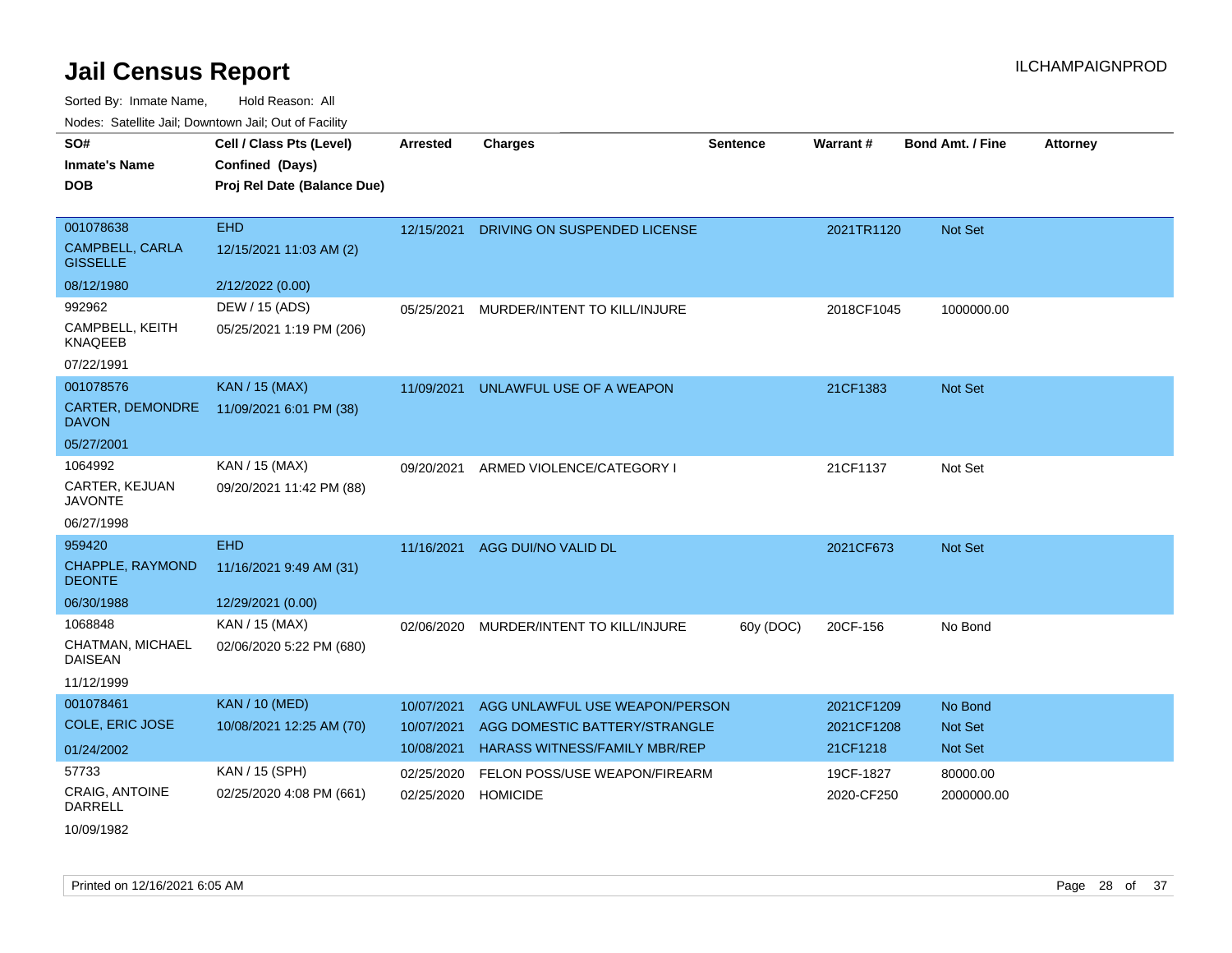| rouce. Calcinic Jan, Downtown Jan, Out or Facility |                             |                 |                                    |                 |            |                         |                 |
|----------------------------------------------------|-----------------------------|-----------------|------------------------------------|-----------------|------------|-------------------------|-----------------|
| SO#                                                | Cell / Class Pts (Level)    | <b>Arrested</b> | <b>Charges</b>                     | <b>Sentence</b> | Warrant#   | <b>Bond Amt. / Fine</b> | <b>Attorney</b> |
| <b>Inmate's Name</b>                               | Confined (Days)             |                 |                                    |                 |            |                         |                 |
| <b>DOB</b>                                         | Proj Rel Date (Balance Due) |                 |                                    |                 |            |                         |                 |
|                                                    |                             |                 |                                    |                 |            |                         |                 |
| 001077939                                          | <b>DEW / 10 (MED)</b>       | 05/10/2021      | FIREARM/FOID INVALID/NOT ELIG      |                 | 21CF526    | No Bond                 |                 |
| <b>CROSS, PATRICK</b><br><b>DONTRELLE</b>          | 05/10/2021 7:31 PM (221)    | 06/02/2021      | POSS STOLEN VEHICLE > \$25,000     |                 | 21CF612    | <b>Not Set</b>          |                 |
| 11/07/2001                                         |                             |                 |                                    |                 |            |                         |                 |
| 1061304                                            | DEW / 15 (MAX)              | 10/11/2021      | ARMED HABITUAL CRIMINAL            |                 | 21CF1226   | No Bond                 |                 |
| DORRIS, KEMION                                     | 10/11/2021 7:30 PM (67)     | 10/11/2021      | ARMED HABITUAL CRIMINAL            |                 | 21CF1227   | No Bond                 |                 |
| <b>DAETOCE</b>                                     |                             | 10/11/2021      | HOME INVASION/FIREARM              |                 | 21CF1228   | No Bond                 |                 |
| 11/19/1997                                         |                             |                 |                                    |                 |            |                         |                 |
| 1076663                                            | <b>DEW / 15 (MAX)</b>       | 07/15/2020      | *ARMED HABITUAL CRIMINAL           | 18y             | 2020-CF783 | 500000.00               |                 |
| DYE, KENNE YAKIEM                                  | 07/15/2020 11:49 AM (520)   | 01/02/2021      | <b>RESIST/OBSTRUCT WITH INJURY</b> | 2y              | 21CF2      | Not Set                 |                 |
| 05/30/1988                                         |                             |                 |                                    |                 |            |                         |                 |
| 995885                                             | EHD                         | 11/30/2021      | DRIVING ON SUSPENDED LICENSE       |                 | 2021TR4222 | Not Set                 |                 |
| <b>FINLEY, KENON</b><br><b>MARQUIS</b>             | 11/30/2021 10:33 AM (17)    |                 |                                    |                 |            |                         |                 |
| 09/13/1991                                         | 12/29/2021 (0.00)           |                 |                                    |                 |            |                         |                 |
| 27428                                              | <b>EHD</b>                  | 09/21/2021      | DRIVING RVK/SUSP DUI/SSS 3RD       |                 | 2020CF1368 | Not Set                 |                 |
| FRANKLIN, TYRONE<br>Senior                         | 09/21/2021 9:27 AM (87)     | 09/21/2021      | DRIVING RVK/SUSP DUI/SSS 3RD       |                 | 2021CF435  | <b>Not Set</b>          |                 |
| 09/12/1966                                         | 12/19/2021 (0.00)           |                 |                                    |                 |            |                         |                 |
| 60154                                              | <b>EHD</b>                  | 10/20/2021      | AGG DUI/LIC SUSP OR REVOKED        |                 | 2021cf261  | Not Set                 |                 |
| GARCIA-MEZA,<br>CARLOS                             | 10/20/2021 9:23 AM (58)     |                 |                                    |                 |            |                         |                 |
| 03/06/1983                                         | 1/16/2022 (0.00)            |                 |                                    |                 |            |                         |                 |
| 986642                                             | <b>EHD</b>                  | 12/14/2021      | DRIVING ON SUSPENDED LICENSE       |                 | 2020TR8374 | <b>Not Set</b>          |                 |
| <b>GARELLI, SAMMY</b><br><b>JOSEPH</b>             | 12/14/2021 9:32 AM (3)      |                 |                                    |                 |            |                         |                 |
| 06/24/1982                                         | 1/12/2022 (0.00)            |                 |                                    |                 |            |                         |                 |
| 001077363                                          | KAN / 25 (SPH)              | 10/30/2020      | HOME INVASION/FIREARM              |                 | 20CF1202   | 500000.00               |                 |
| GARY, DAKOTA<br><b>TREVON</b>                      | 10/30/2020 10:41 AM (413)   |                 |                                    |                 |            |                         |                 |
| 12/31/2001                                         |                             |                 |                                    |                 |            |                         |                 |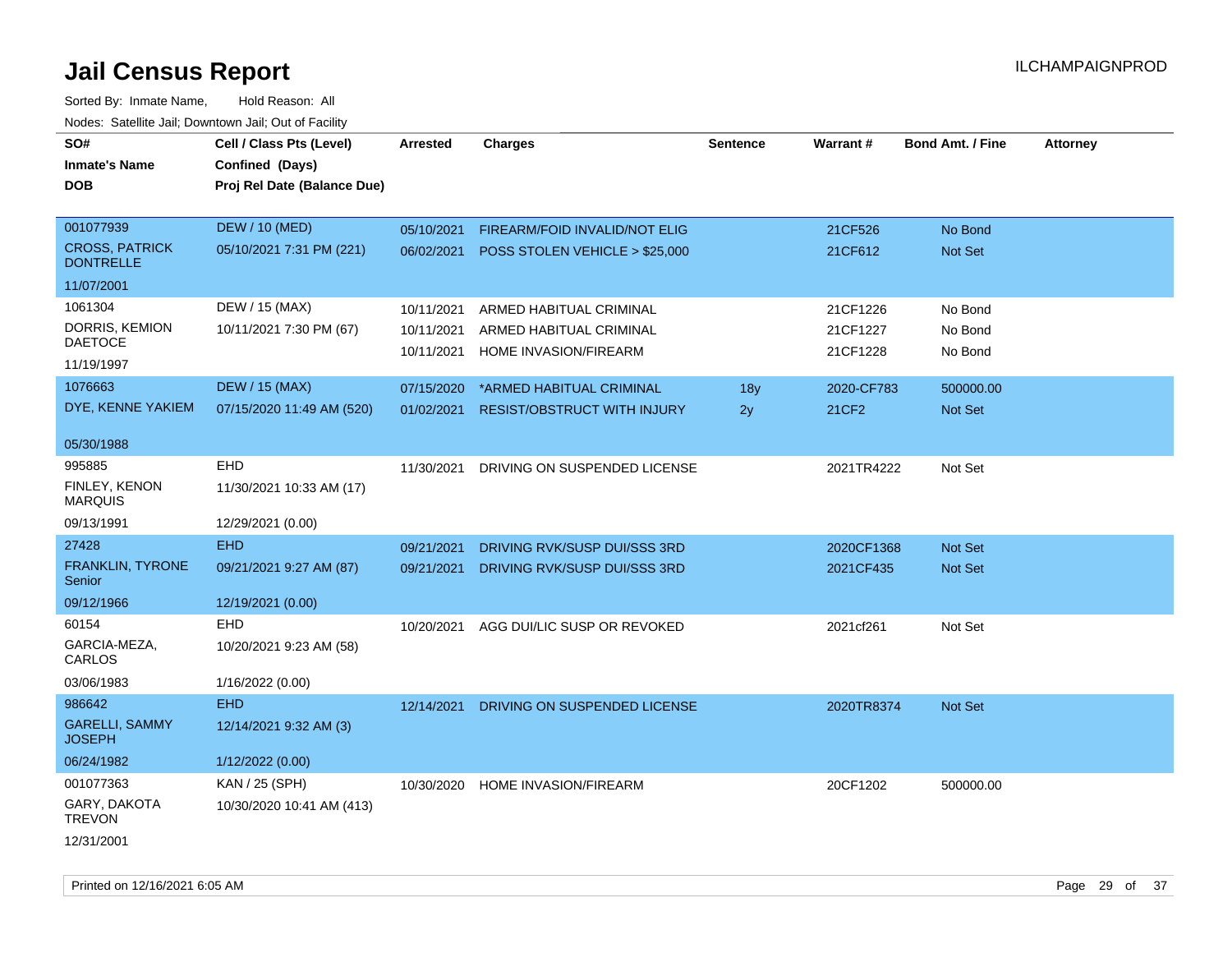Sorted By: Inmate Name, Hold Reason: All Nodes: Satellite Jail; Downtown Jail; Out of Facility

| SO#                                    | Cell / Class Pts (Level)                    | <b>Arrested</b> | <b>Charges</b>                          | <b>Sentence</b> | <b>Warrant#</b> | <b>Bond Amt. / Fine</b> | <b>Attorney</b> |
|----------------------------------------|---------------------------------------------|-----------------|-----------------------------------------|-----------------|-----------------|-------------------------|-----------------|
| <b>Inmate's Name</b>                   | Confined (Days)                             |                 |                                         |                 |                 |                         |                 |
| <b>DOB</b>                             | Proj Rel Date (Balance Due)                 |                 |                                         |                 |                 |                         |                 |
|                                        |                                             |                 |                                         |                 |                 |                         |                 |
| 1013012                                | <b>KAN / 15 (MAX)</b>                       | 07/08/2021      | ATTEMPT (FIRST DEGREE MURDER)           |                 | 2021CF790       | 1000000.00              |                 |
| <b>GARY, XAVIER LAMAR</b>              | 07/08/2021 9:24 AM (162)                    | 07/08/2021      | <b>FELON POSS/USE FIREARM PRIOR</b>     |                 | 2020CF650       | 25000.00                |                 |
|                                        |                                             |                 | 07/08/2021 FELON POSS/USE FIREARM PRIOR |                 | 21CF798         | Not Set                 |                 |
| 12/14/1991                             |                                             |                 |                                         |                 |                 |                         |                 |
| 1065946                                | <b>KAN / 10 (MED)</b>                       | 09/04/2021      | AGG BATTERY/DISCHARGE FIREARM           |                 | 21CF1057        | 750000.00               |                 |
| GODBOLT, DESMOND<br><b>DEVONTAE</b>    | 09/04/2021 1:17 AM (104)                    | 09/04/2021      | RESIST/OBSTRUCTING A PEACE OFFICEF      |                 | 21CM407         | Not Set                 |                 |
| 11/15/1997                             |                                             |                 |                                         |                 |                 |                         |                 |
| 1070118                                | <b>KAN / 15 (MAX)</b>                       | 08/31/2021      | AGGRAVATED DOMESTIC BATTERY             |                 | 21CF1049        | No Bond                 |                 |
| <b>GRAHAM, CORTEZ</b><br><b>LAMON</b>  | 08/31/2021 9:32 PM (108)                    | 09/02/2021      | <b>PROBATION VIOLATION</b>              |                 | 21CF55          | <b>Not Set</b>          |                 |
| 03/31/1976                             |                                             |                 |                                         |                 |                 |                         |                 |
| 1000641                                | KAN / 10 (MED)                              | 09/14/2021      | ARMED HABITUAL CRIMINAL                 |                 | 21CF1116        | No Bond                 |                 |
| <b>GRANT, CEDRIC</b><br><b>DYSHAWN</b> | 09/14/2021 6:32 PM (94)                     |                 |                                         |                 |                 |                         |                 |
| 01/03/1991                             |                                             |                 |                                         |                 |                 |                         |                 |
| 1076506                                | <b>KAN</b> / 15 (MAX)                       | 09/17/2021      | AGG UUW/PERSON/CM THREAT VIOL           |                 | 21CF1131        | Not Set                 |                 |
|                                        | GRAY, JAMARH EMERE 09/17/2021 10:41 AM (91) | 09/20/2021      | <b>DOMESTIC BATTERY</b>                 |                 | 21CM430         | Not Set                 |                 |
|                                        |                                             |                 |                                         |                 |                 |                         |                 |
| 06/21/2003                             |                                             |                 |                                         |                 |                 |                         |                 |
| 1041176                                | DEW / 15 (MAX)                              | 10/05/2021      | PAROLE REVOCATION                       |                 |                 | Not Set                 |                 |
| HART, DAVEON<br>LATTEEF                | 10/05/2021 10:35 AM (73)                    | 10/06/2021      | AGGRAVATED DOMESTIC BATTERY             |                 |                 | Not Set                 |                 |
| 03/15/1996                             |                                             |                 |                                         |                 |                 |                         |                 |
| 1045186                                | <b>DEW / 15 (MAX)</b>                       | 08/16/2021      | ARMED VIOLENCE/CATEGORY I               |                 | 21CF934         | 1000000.00              |                 |
| HOLBROOK, JOHNNIE                      | 08/16/2021 11:07 AM (123)                   | 08/16/2021      | FELON POSS/USE WEAPON/FIREARM           |                 | 19CF968         | <b>Not Set</b>          |                 |
| <b>MATHIS</b>                          |                                             | 08/16/2021      | AGG FLEEING POLICE/21 MPH OVER          |                 | 21CF988         | Not Set                 |                 |
| 07/19/1996                             |                                             | 08/16/2021      | FELON POSS/USE WEAPON/FIREARM           |                 | 21CF989         | <b>Not Set</b>          |                 |
| 001078146                              | DEW / 15 (MAX)                              | 07/09/2021      | AGG BATTERY/DISCHARGE FIREARM           |                 | 21CF795         | 1000000.00              |                 |
| HUNT, TEIGAN                           | 07/09/2021 12:41 PM (161)                   | 07/09/2021      | ARMED ROBBERY/ARMED W/FIREARM           |                 | 21CF806         | Not Set                 |                 |
| <b>JAZAIREO</b>                        |                                             |                 |                                         |                 |                 |                         |                 |
| 05/14/2003                             |                                             |                 |                                         |                 |                 |                         |                 |

Printed on 12/16/2021 6:05 AM **Page 30 of 37**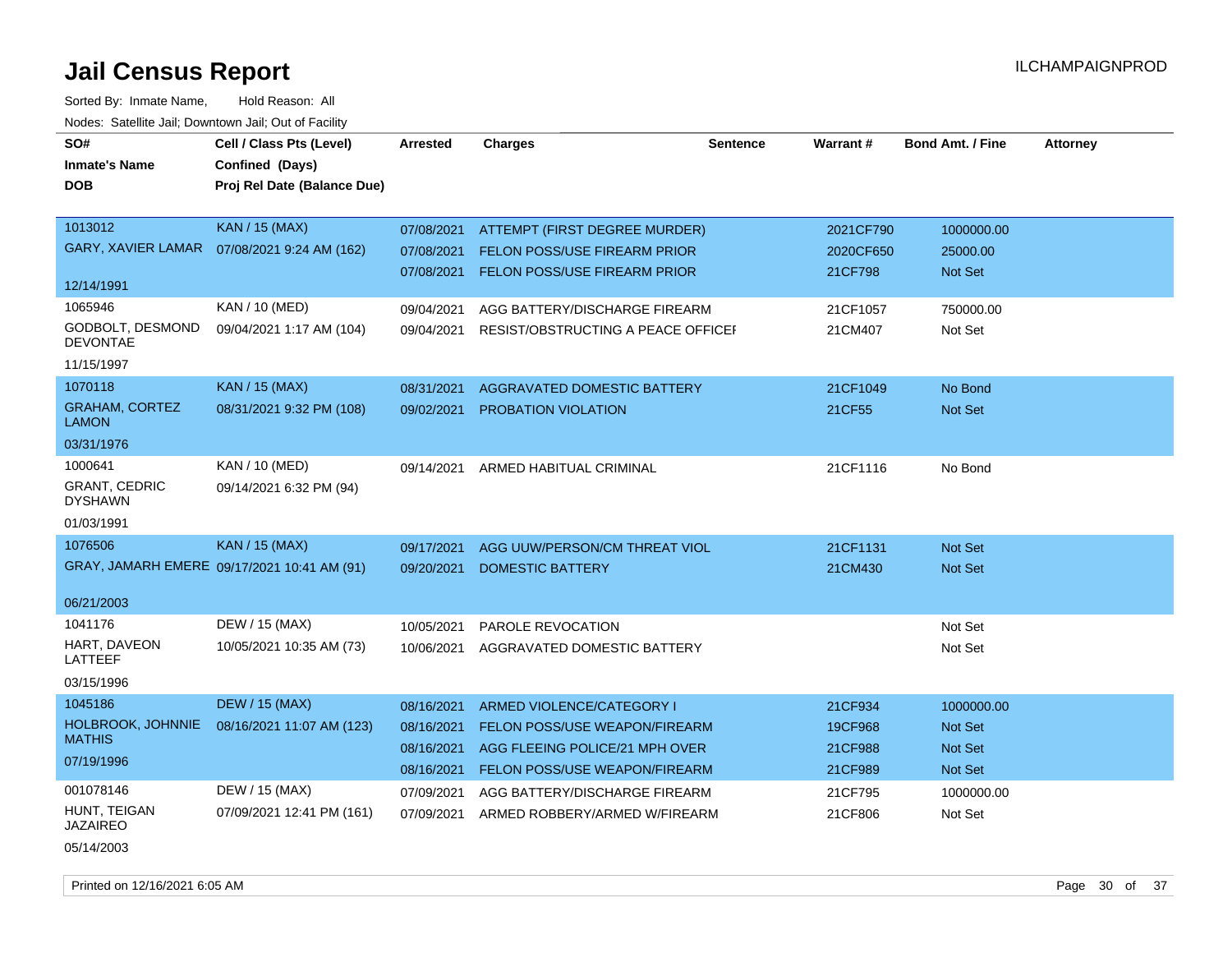| SO#<br><b>Inmate's Name</b><br>DOB      | Cell / Class Pts (Level)<br>Confined (Days)<br>Proj Rel Date (Balance Due) | <b>Arrested</b>          | <b>Charges</b>                                                | <b>Sentence</b> | Warrant#              | <b>Bond Amt. / Fine</b> | <b>Attorney</b> |
|-----------------------------------------|----------------------------------------------------------------------------|--------------------------|---------------------------------------------------------------|-----------------|-----------------------|-------------------------|-----------------|
| 989743                                  | <b>DEW / 15 (ADS)</b>                                                      | 04/13/2021               | AGG DISCHARGE FIREARM/VEH/SCH                                 |                 | 21CF400               | <b>Not Set</b>          |                 |
| JACKSON, STEVE<br><b>ALLEN</b>          | 04/13/2021 2:45 AM (248)                                                   | 04/13/2021               | AGGRAVATED DOMESTIC BATTERY                                   |                 | 21CF399               | Not Set                 |                 |
| 06/04/1991                              |                                                                            |                          |                                                               |                 |                       |                         |                 |
| 50495                                   | <b>EHD</b>                                                                 | 08/10/2021               | DRIVING RVK/SUSP DUI/SSS 10-14                                |                 | 2020CF997             | Not Set                 |                 |
| <b>JENKINS, ARNOLD</b><br><b>FARRIS</b> | 08/10/2021 9:08 AM (129)                                                   | 08/10/2021               | DRIVING RVK/SUSP DUI/SSS 10-14                                |                 | 2019CF1363            | Not Set                 |                 |
| 04/19/1962                              |                                                                            |                          |                                                               |                 |                       |                         |                 |
| 001077709                               | <b>EHD</b>                                                                 | 07/06/2021               | DRIVING RVK/SUSP DUI/SSS 4-9                                  |                 | 2021CF167             | <b>Not Set</b>          |                 |
| <b>JINKINS, DEWAYNE</b><br>ALLEN        | 07/06/2021 9:00 AM (164)                                                   |                          |                                                               |                 |                       |                         |                 |
| 01/02/1967                              | 1/1/2022 (0.00)                                                            |                          |                                                               |                 |                       |                         |                 |
| 1076450                                 | DEW / 15 (MAX)                                                             | 06/25/2020               | MURDER/INTENT TO KILL/INJURE                                  |                 | 2020-CF703            | 750000.00               |                 |
| JONES, CARLOS<br><b>ANTONIO</b>         | 06/25/2020 2:13 PM (540)                                                   | 11/02/2020               | HOME INVASION/FIREARM                                         |                 | 20CF1204              | 500000.00               |                 |
| 11/18/2001                              |                                                                            |                          |                                                               |                 |                       |                         |                 |
| 001077877                               | <b>DEW / 10 (MED)</b>                                                      | 04/24/2021               | AGG DISCHARGE FIREARM/OCC BLDG                                | 5y (DOC)        |                       | Not Set                 |                 |
| <b>JORDAN, PATRICK</b><br><b>RODEL</b>  | 04/24/2021 3:53 PM (237)                                                   |                          |                                                               |                 |                       |                         |                 |
| 10/22/2002                              |                                                                            |                          |                                                               |                 |                       |                         |                 |
| 998873                                  | <b>EHD</b>                                                                 | 10/12/2021               | DRIVING RVK/SUSP DUI/SSS 3RD                                  |                 | 2021CF235             | Not Set                 |                 |
| KINCAID, AMANDA<br><b>MICHELLE</b>      | 10/12/2021 11:31 AM (66)                                                   |                          |                                                               |                 |                       |                         |                 |
| 01/07/1990                              | 1/9/2022 (0.00)                                                            |                          |                                                               |                 |                       |                         |                 |
| 001078401                               | <b>DEW / 10 (ADS)</b>                                                      | 09/19/2021               | UNLAWFUL VEHICULAR INVASION                                   |                 | 21CF1134              | <b>Not Set</b>          |                 |
| <b>KNIGHT, ERIC</b>                     | 09/19/2021 7:32 PM (89)                                                    | 09/19/2021               | HRSMT/THREATEN PERSON/KILL                                    |                 | 2021CF561             | 50000.00                |                 |
| 07/11/1991                              |                                                                            | 09/21/2021               | <b>BURGLARY</b>                                               |                 | 21CF1139              | Not Set                 |                 |
| 1064445                                 | DEW / 15 (MAX)                                                             | 04/23/2021               | FELON POSS/USE FIREARM/PAROLE                                 |                 | 21CF899               | Not Set                 |                 |
| LARUE, TERENCE<br><b>TRAMEL</b>         | 04/23/2021 11:18 AM (238)                                                  | 04/23/2021<br>04/23/2021 | AGG DISCHARGE FIREARM/OCC VEH<br>POSSESS 15<100 GRAMS COCAINE |                 | 2021CF295<br>19CF1052 | 500000.00<br>10000.00   |                 |
| 12/23/1998                              |                                                                            |                          |                                                               |                 |                       |                         |                 |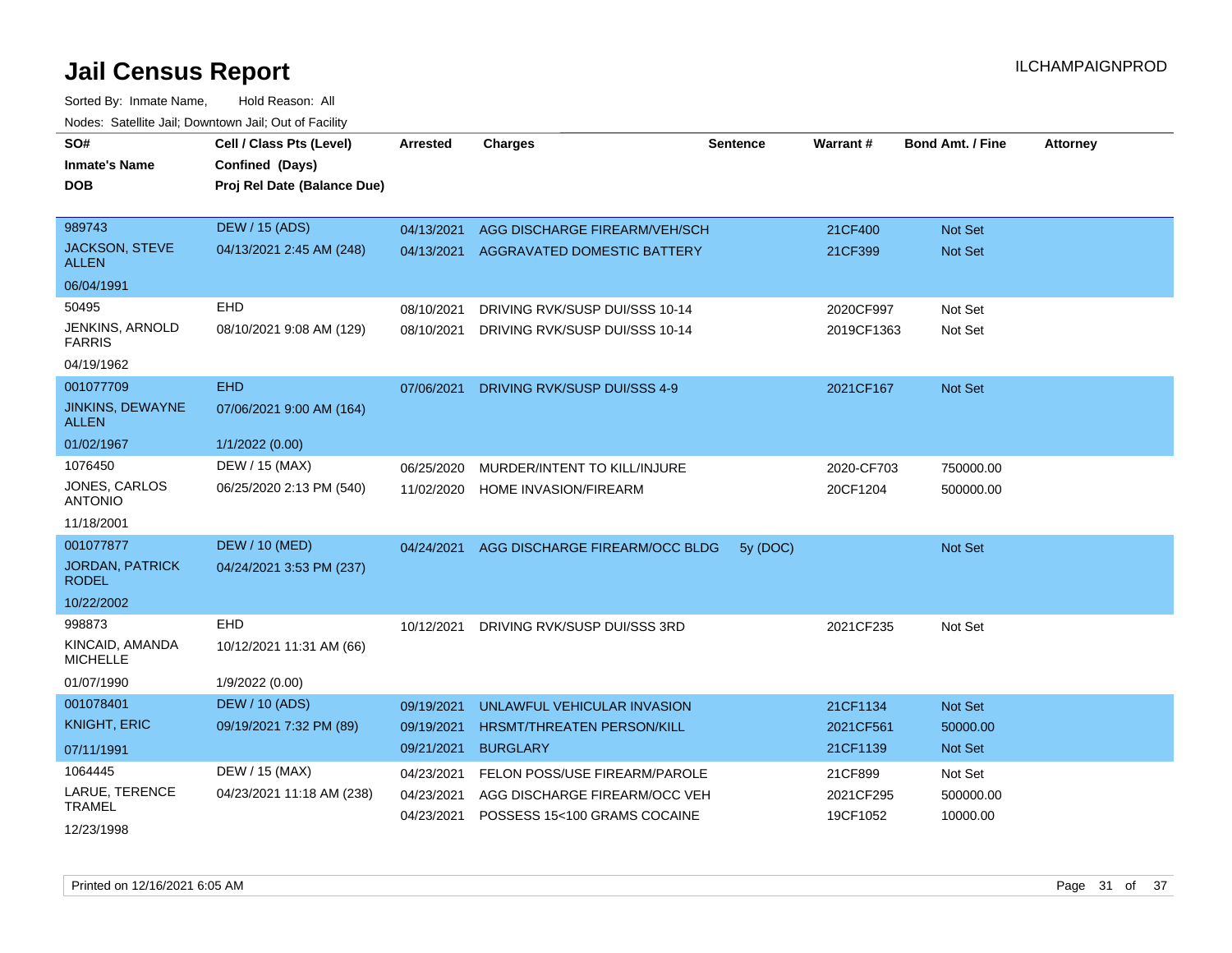Sorted By: Inmate Name, Hold Reason: All Nodes: Satellite Jail; Downtown Jail; Out of Facility

| SO#                                      | Cell / Class Pts (Level)    | <b>Arrested</b> | <b>Charges</b>                 | <b>Sentence</b> | <b>Warrant#</b> | <b>Bond Amt. / Fine</b> | <b>Attorney</b> |
|------------------------------------------|-----------------------------|-----------------|--------------------------------|-----------------|-----------------|-------------------------|-----------------|
| <b>Inmate's Name</b>                     | Confined (Days)             |                 |                                |                 |                 |                         |                 |
| <b>DOB</b>                               | Proj Rel Date (Balance Due) |                 |                                |                 |                 |                         |                 |
|                                          |                             |                 |                                |                 |                 |                         |                 |
| 001078237                                | <b>KAN / 15 (ADS)</b>       | 08/03/2021      | AGG DISCHARGE FIREARM/OCC VEH  |                 | 21CF928         | No Bond                 |                 |
| LAWS, TERON<br><b>RAMONTE</b>            | 08/03/2021 6:29 PM (136)    |                 |                                |                 |                 |                         |                 |
| 04/03/2001                               |                             |                 |                                |                 |                 |                         |                 |
| 001078470                                | DEW / 15 (MAX)              | 10/10/2021      | MURDER/INTENT TO KILL/INJURE   |                 | 21CF1221        | Not Set                 |                 |
| LEE, AMAHRION<br><b>JA'MERE</b>          | 10/10/2021 1:23 PM (68)     |                 |                                |                 |                 |                         |                 |
| 11/05/2002                               |                             |                 |                                |                 |                 |                         |                 |
| 001078170                                | <b>KAN / 10 (MED)</b>       | 09/07/2021      | AGG UNLAWFUL USE OF WEAPON/VEH |                 | 21CF1060        | Not Set                 |                 |
| LEMONS, DEANGELO<br><b>DEVELLE</b>       | 09/07/2021 12:49 AM (101)   |                 |                                |                 |                 |                         |                 |
| 05/29/2003                               |                             |                 |                                |                 |                 |                         |                 |
| 56792                                    | DEW / 10 (MED)              | 02/02/2021      | ARMED HABITUAL CRIMINAL        |                 | 2021CF141       | 500000.00               |                 |
| LILLARD, LAWRENCE<br><b>TYRONE</b>       | 02/02/2021 2:11 PM (318)    | 02/22/2021      | DRIVING ON REVOKED LICENSE     |                 | 21TR426         | 5000.00                 |                 |
| 10/20/1982                               |                             |                 |                                |                 |                 |                         |                 |
| 001078407                                | <b>EHD</b>                  | 09/21/2021      | DRIVING ON SUSPENDED LICENSE   |                 | 2019TR16777     | Not Set                 |                 |
| LOVE, BRANDON<br><b>TERRELL</b>          | 09/21/2021 11:26 AM (87)    |                 |                                |                 |                 |                         |                 |
| 06/13/1994                               | 12/19/2021 (0.00)           |                 |                                |                 |                 |                         |                 |
| 46837                                    | KAN / 15 (MAX)              | 09/07/2021      | <b>RESIDENTIAL BURGLARY</b>    |                 | 2019-CF-1207    | 25000.00                |                 |
| MARCRUM, JEFFERY<br>LEE                  | 09/07/2021 11:43 AM (101)   |                 |                                |                 |                 |                         |                 |
| 11/17/1968                               |                             |                 |                                |                 |                 |                         |                 |
| 1069949                                  | <b>EHD</b>                  | 11/30/2021      | DRIVING ON REVOKED LICENSE     |                 | 2021TR1726      | Not Set                 |                 |
| <b>MARSHALL, ERIC</b><br><b>VONTREAL</b> | 11/30/2021 3:13 PM (17)     |                 |                                |                 |                 |                         |                 |
| 04/28/1997                               | 12/29/2021 (0.00)           |                 |                                |                 |                 |                         |                 |
| 001078575                                | KAN / 10 (MED)              | 11/09/2021      | <b>GUNRUNNING</b>              |                 | 21CF1330        | 750000.00               |                 |
| MCLAURIN, KEYON A                        | 11/09/2021 12:41 PM (38)    |                 |                                |                 |                 |                         |                 |

11/19/2002

Printed on 12/16/2021 6:05 AM Page 32 of 37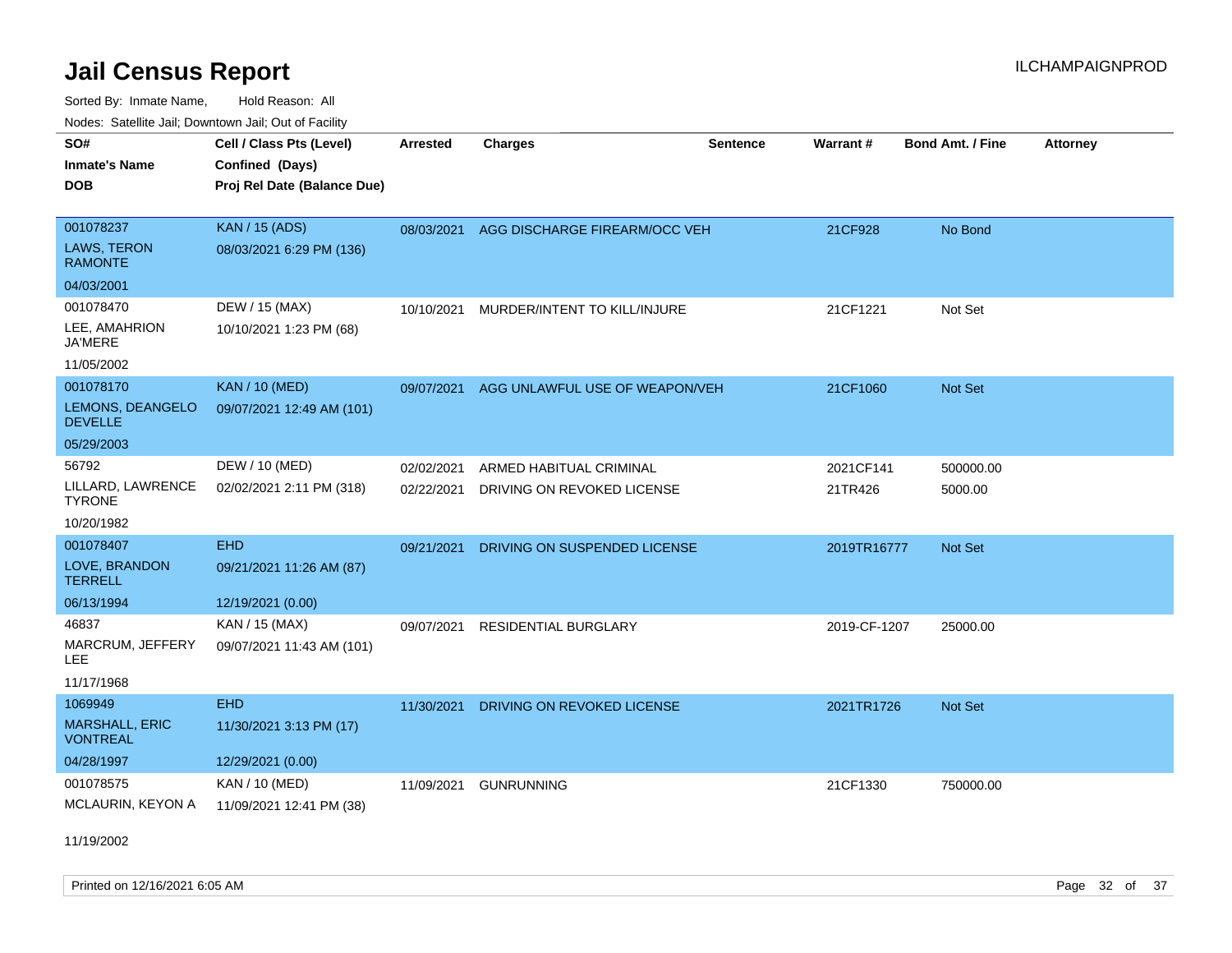| SO#<br><b>Inmate's Name</b><br><b>DOB</b>                  | Cell / Class Pts (Level)<br>Confined (Days)<br>Proj Rel Date (Balance Due) | <b>Arrested</b> | <b>Charges</b>                       | <b>Sentence</b> | Warrant#    | Bond Amt. / Fine | <b>Attorney</b> |
|------------------------------------------------------------|----------------------------------------------------------------------------|-----------------|--------------------------------------|-----------------|-------------|------------------|-----------------|
| 1011046<br><b>MILES, DARRION</b><br><b>ANTONIO KEVONTA</b> | <b>KAN / 15 (ADS)</b><br>04/11/2021 12:46 AM (250)                         | 04/10/2021      | <b>ATTEMPT (FIRST DEGREE MURDER)</b> |                 | 21CF392     | Not Set          |                 |
| 03/18/1990                                                 |                                                                            |                 |                                      |                 |             |                  |                 |
| 001077278                                                  | DEW / 15 (MAX)                                                             | 10/06/2020      | MURDER/INTENT TO KILL/INJURE         |                 | 2020CF146   | 2000000.00       |                 |
| MILLER, D'ANDRE                                            | 10/06/2020 12:49 PM (437)                                                  | 10/06/2020      | AGG FLEEING POLICE/21 MPH OVER       |                 | 2019CF1171  | 50000.00         |                 |
| 09/08/1986                                                 |                                                                            |                 |                                      |                 |             |                  |                 |
| 1026477                                                    | <b>KAN / 15 (ADS)</b>                                                      | 09/21/2021      | AGG DISCHARGE FIREARM/OCC VEH        |                 | 21CF1138    | Not Set          |                 |
| NEWBILL, DEVONTRE<br><b>LAMONT</b>                         | 09/21/2021 2:27 AM (87)                                                    | 09/22/2021      | PROBATION VIOLATION                  |                 | 20CF577     | Not Set          |                 |
| 11/22/1993                                                 |                                                                            |                 |                                      |                 |             |                  |                 |
| 1072907                                                    | <b>KAN</b>                                                                 | 07/14/2021      | ATTEMPT (FIRST DEGREE MURDER)        |                 | 2021-CF-832 | 2000000.00       |                 |
| NIKOLAEV, YEVGENIY                                         | 07/14/2021 10:10 PM (156)                                                  | 07/14/2021      | CRIMINAL DAMAGE <\$500/SCHOOL        |                 | 2021CF840   | 5000.00          |                 |
| 10/06/1983                                                 |                                                                            |                 |                                      |                 |             |                  |                 |
| 001078558                                                  | <b>DEW / 10 (MED)</b>                                                      | 11/03/2021      | UNLAWFUL USE OF A WEAPON             |                 | 21CF1352    | Not Set          |                 |
| PARRISH, DOMINIC<br><b>WALTER</b>                          | 11/03/2021 1:25 PM (44)                                                    |                 |                                      |                 |             |                  |                 |
| 08/23/2001                                                 |                                                                            |                 |                                      |                 |             |                  |                 |
| 001077928                                                  | EHD                                                                        | 09/01/2021      | AGG DOMESTIC BATTERY/STRANGLE        |                 | 2021CF515   | Not Set          |                 |
| PATTON, MICHAEL<br><b>RYAN</b>                             | 09/01/2021 9:43 AM (107)                                                   |                 |                                      |                 |             |                  |                 |
| 08/15/1994                                                 | 12/31/2021 (0.00)                                                          |                 |                                      |                 |             |                  |                 |
| 001078063                                                  | <b>DEW / 15 (MAX)</b>                                                      | 06/15/2021      | AGG CRIM SEX ASSAULT/WEAPON          |                 | 2021CF678   | 1000000.00       |                 |
|                                                            | PERRY, ROBERT Junior 06/15/2021 4:37 PM (185)                              | 06/15/2021      | <b>ROBBERY</b>                       |                 | 2021CF159   | 25000.00         |                 |
| 12/21/1990                                                 |                                                                            |                 |                                      |                 |             |                  |                 |
| 1072761                                                    | <b>EHD</b>                                                                 | 11/03/2021      | DRIVING ON SUSPENDED LICENSE         |                 | 2020TR5958  | Not Set          |                 |
| POWELL, KYESHA<br><b>MONAE</b>                             | 11/03/2021 10:01 AM (44)                                                   |                 |                                      |                 |             |                  |                 |
| 07/14/2000                                                 | 12/17/2021 (0.00)                                                          |                 |                                      |                 |             |                  |                 |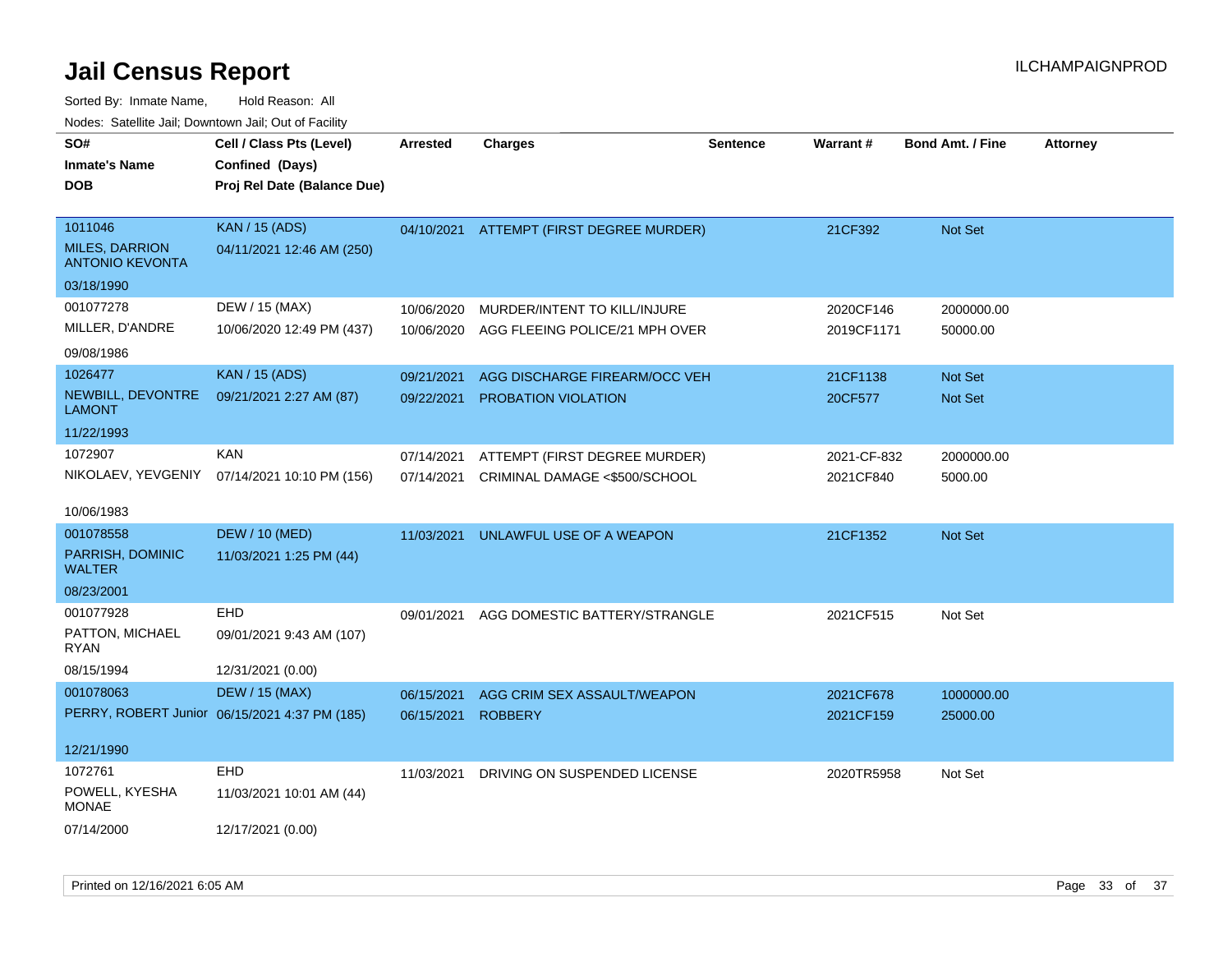| SO#                                     | Cell / Class Pts (Level)                    | <b>Arrested</b> | <b>Charges</b>                           | <b>Sentence</b> | Warrant#    | <b>Bond Amt. / Fine</b> | <b>Attorney</b> |
|-----------------------------------------|---------------------------------------------|-----------------|------------------------------------------|-----------------|-------------|-------------------------|-----------------|
| <b>Inmate's Name</b>                    | Confined (Days)                             |                 |                                          |                 |             |                         |                 |
| <b>DOB</b>                              | Proj Rel Date (Balance Due)                 |                 |                                          |                 |             |                         |                 |
|                                         |                                             |                 |                                          |                 |             |                         |                 |
| 001077614                               | <b>KAN / 15 (MAX)</b>                       |                 | 01/17/2021 ATTEMPT (FIRST DEGREE MURDER) |                 | 21CF66      | <b>Not Set</b>          |                 |
| <b>DEVON</b>                            | ROBINSON, DONTRELL 01/17/2021 3:08 PM (334) |                 |                                          |                 |             |                         |                 |
| 09/22/2002                              |                                             |                 |                                          |                 |             |                         |                 |
| 1061216                                 | KAN / 10 (MED)                              | 06/22/2021      | <b>HOME INVASION/FIREARM</b>             |                 | 21CF727     | Not Set                 |                 |
| RUNGE, ANDRE<br><b>MARSEAN</b>          | 06/22/2021 4:42 PM (178)                    |                 |                                          |                 |             |                         |                 |
| 12/05/1997                              |                                             |                 |                                          |                 |             |                         |                 |
| 650295                                  | <b>PIA / 50 (MAX)</b>                       | 04/22/2020      | <b>CRIMINAL SEXUAL ASSAULT</b>           |                 | 2020-CF408  | 750000.00               |                 |
| SANDAGE, JERALD                         | 04/22/2020 6:30 AM (604)                    | 04/22/2020      | <b>CRIMINAL SEXUAL ABUSE</b>             |                 | 2020-CF409  | 750000.00               |                 |
| <b>EUGENE</b>                           |                                             | 04/22/2020      | <b>CRIMINAL SEXUAL ASSAULT</b>           |                 | 2020-CF410  | 750000.00               |                 |
| 06/07/1971                              |                                             | 04/22/2020      | <b>CRIMINAL SEXUAL ASSAULT</b>           |                 | 2020-CF407  | 750000.00               |                 |
|                                         |                                             | 04/22/2020      | OFFICIAL MISCONDUCT                      |                 | 2019-CF1811 | 25000.00                |                 |
| 50614                                   | EHD                                         | 12/15/2021      | DRIVING RVK/SUSP DUI/SSS 3RD             |                 | 2021CF677   | Not Set                 |                 |
| SANFORD, AMBER<br><b>NICOLE</b>         | 12/15/2021 10:18 AM (2)                     |                 |                                          |                 |             |                         |                 |
| 12/07/1979                              | 1/12/2022 (0.00)                            |                 |                                          |                 |             |                         |                 |
| 1062194                                 | <b>DEW / 15 (MAX)</b>                       | 02/27/2020      | MURDER/OTHER FORCIBLE FELONY             |                 | 20CF-247    | 1000000.00              |                 |
| SIMMONS, MICHAEL<br><b>JAMAL</b>        | 02/27/2020 1:11 PM (659)                    | 09/23/2020      | AGG BATTERY/DISCHARGE FIREARM            |                 | 20CF1061    | <b>Not Set</b>          |                 |
| 11/03/1997                              |                                             |                 |                                          |                 |             |                         |                 |
| 001078115                               | KAN / 15 (MAX)                              | 07/01/2021      | ARMED VIOLENCE/CATEGORY I                |                 | 21CF772     | Not Set                 |                 |
| SMITH, JAMES<br>NASHAUN, Junior         | 07/01/2021 2:44 PM (169)                    | 07/30/2021      | DRIVING ON SUSPENDED LICENSE             |                 | 21TR5804    | 1500.00                 |                 |
| 09/18/2000                              |                                             |                 |                                          |                 |             |                         |                 |
| 55331                                   | <b>DEW / 15 (MAX)</b>                       | 07/31/2021      | <b>ARMED HABITUAL CRIMINAL</b>           | 10y/0m/0d (DC   |             | <b>Not Set</b>          |                 |
| <b>SMITH, TARRIO</b><br><b>TERRELLE</b> | 07/31/2021 2:22 AM (139)                    |                 |                                          |                 |             |                         |                 |
| 04/25/1982                              |                                             |                 |                                          |                 |             |                         |                 |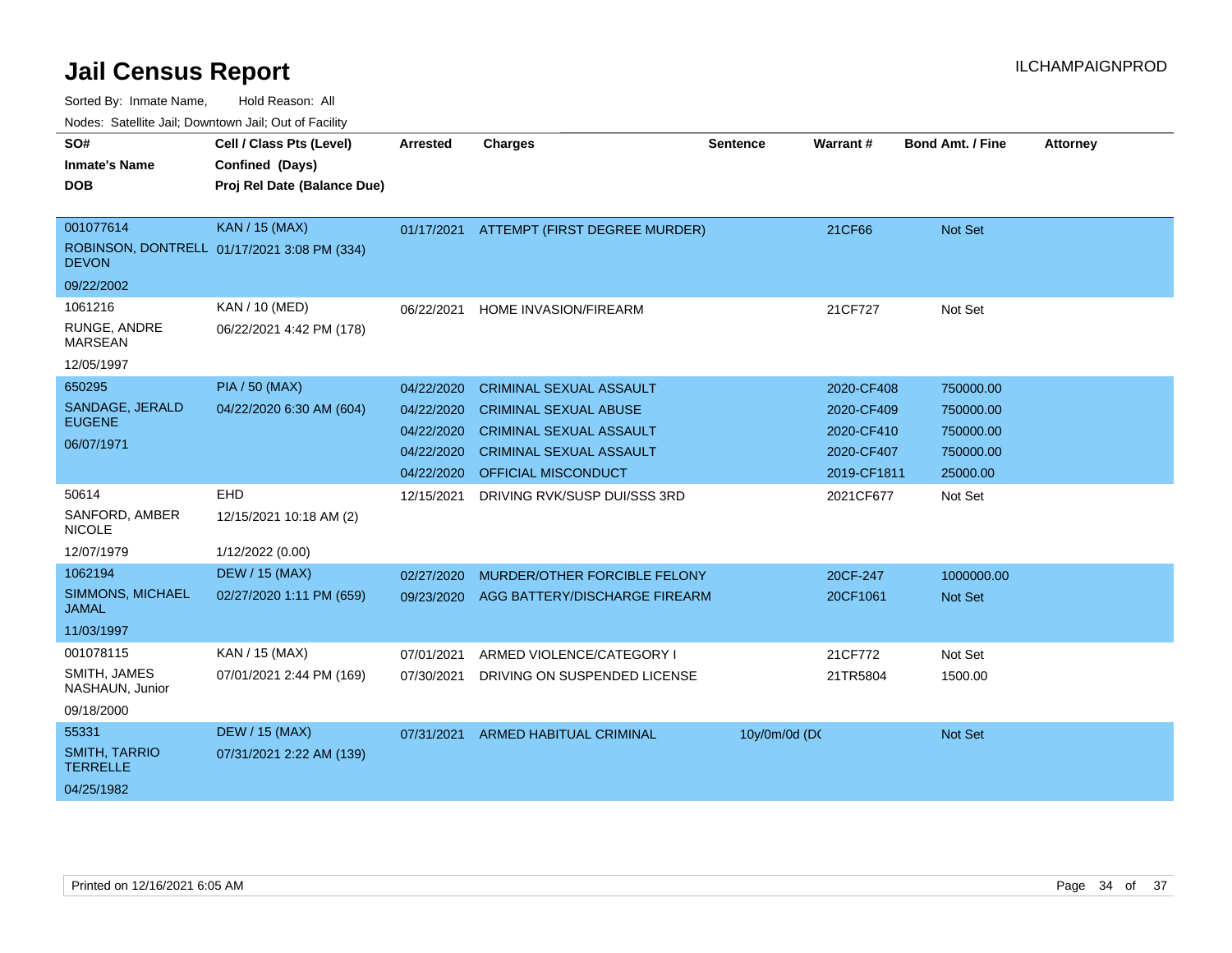| SO#                                    | Cell / Class Pts (Level)                     | <b>Arrested</b> | <b>Charges</b>                | <b>Sentence</b> | <b>Warrant#</b> | <b>Bond Amt. / Fine</b> | <b>Attorney</b> |
|----------------------------------------|----------------------------------------------|-----------------|-------------------------------|-----------------|-----------------|-------------------------|-----------------|
| <b>Inmate's Name</b>                   | Confined (Days)                              |                 |                               |                 |                 |                         |                 |
| <b>DOB</b>                             | Proj Rel Date (Balance Due)                  |                 |                               |                 |                 |                         |                 |
|                                        |                                              |                 |                               |                 |                 |                         |                 |
| 001077868                              | <b>DEW / 15 (MAX)</b>                        | 04/21/2021      | ARMED ROBBERY/ARMED W/FIREARM |                 | 21CF445         | Not Set                 |                 |
| SPEARMENT,<br><b>KENTRELL</b>          | 04/21/2021 9:48 PM (240)                     | 08/19/2021      | FLEEING/ATTEMPT ELUDE OFFICER |                 | 2021TR1053      | 1000.00                 |                 |
| 01/21/2002                             |                                              |                 |                               |                 |                 |                         |                 |
| 001077854                              | EHD                                          | 09/15/2021      | DRIVING RVK/SUSP DUI/SSS 4-9  |                 | 2021CF306       | Not Set                 |                 |
| STUKINS, DANNY RAY                     | 09/15/2021 10:17 AM (93)                     |                 |                               |                 |                 |                         |                 |
| 07/05/1985                             | 3/13/2022 (0.00)                             |                 |                               |                 |                 |                         |                 |
| 1046632                                | KAN / 15 (MAX)                               | 09/14/2021      | ARMED VIOLENCE/CATEGORY II    |                 | 21CF912         | 750000.00               |                 |
|                                        | TATE, JAVON MARQUIS 09/14/2021 12:10 PM (94) |                 |                               |                 |                 |                         |                 |
| 08/10/1996                             |                                              |                 |                               |                 |                 |                         |                 |
| 949990                                 | DEW / 15 (MAX)                               | 07/27/2021      | AGG DISCHARGE FIREARM/OCC VEH | $2y/6m$ (DOC)   | 2021CF829       | 750000.00               |                 |
| THATCH, CALVIN<br><b>ANTHONY</b>       | 07/27/2021 5:12 PM (143)                     | 07/27/2021      | WARRANT OUT OF COUNTY         |                 | 21TR49          | 1500.00                 |                 |
| 07/09/1986                             |                                              |                 |                               |                 |                 |                         |                 |
| 001077662                              | <b>DEW / 15 (MAX)</b>                        | 02/03/2021      | ARMED ROBBERY/ARMED W/FIREARM | 12y (DOC)       | 21CF123         | 250000.00               |                 |
| TIPSORD, NOAH LEE                      | 02/03/2021 4:33 PM (317)                     |                 |                               |                 |                 |                         |                 |
| 08/14/1998                             |                                              |                 |                               |                 |                 |                         |                 |
| 1033031                                | KAN / 15 (MAX)                               | 08/19/2020      | *AGG BATTERY W/FIREARM/PERSON |                 | 2020-CF923      | 500000.00               |                 |
| TOMS, ANDREW<br><b>CHUCKY</b>          | 08/19/2020 5:59 PM (485)                     |                 |                               |                 |                 |                         |                 |
| 09/28/1978                             |                                              |                 |                               |                 |                 |                         |                 |
| 27007                                  | <b>KAN / 15 (MAX)</b>                        | 09/19/2021      | DOMESTIC BATTERY/OTHER PRIOR  |                 | 21CF1133        | No Bond                 |                 |
| <b>TUELL, ROBERT</b><br><b>STEPHEN</b> | 09/19/2021 9:51 AM (89)                      |                 |                               |                 |                 |                         |                 |
| 09/25/1967                             |                                              |                 |                               |                 |                 |                         |                 |
| 001078263                              | KAN / 10 (ADS)                               | 08/11/2021      | AGG BATTERY/PUBLIC PLACE      |                 | 2020CF420       | 7500.00                 |                 |
| TURK, BRANDON<br><b>LARSHAWN</b>       | 08/11/2021 6:23 PM (128)                     | 08/11/2021      | RECEIVE/POSS/SELL STOLEN VEH  |                 | 2020CF928       | 200000.00               |                 |
| 10/18/1995                             |                                              |                 |                               |                 |                 |                         |                 |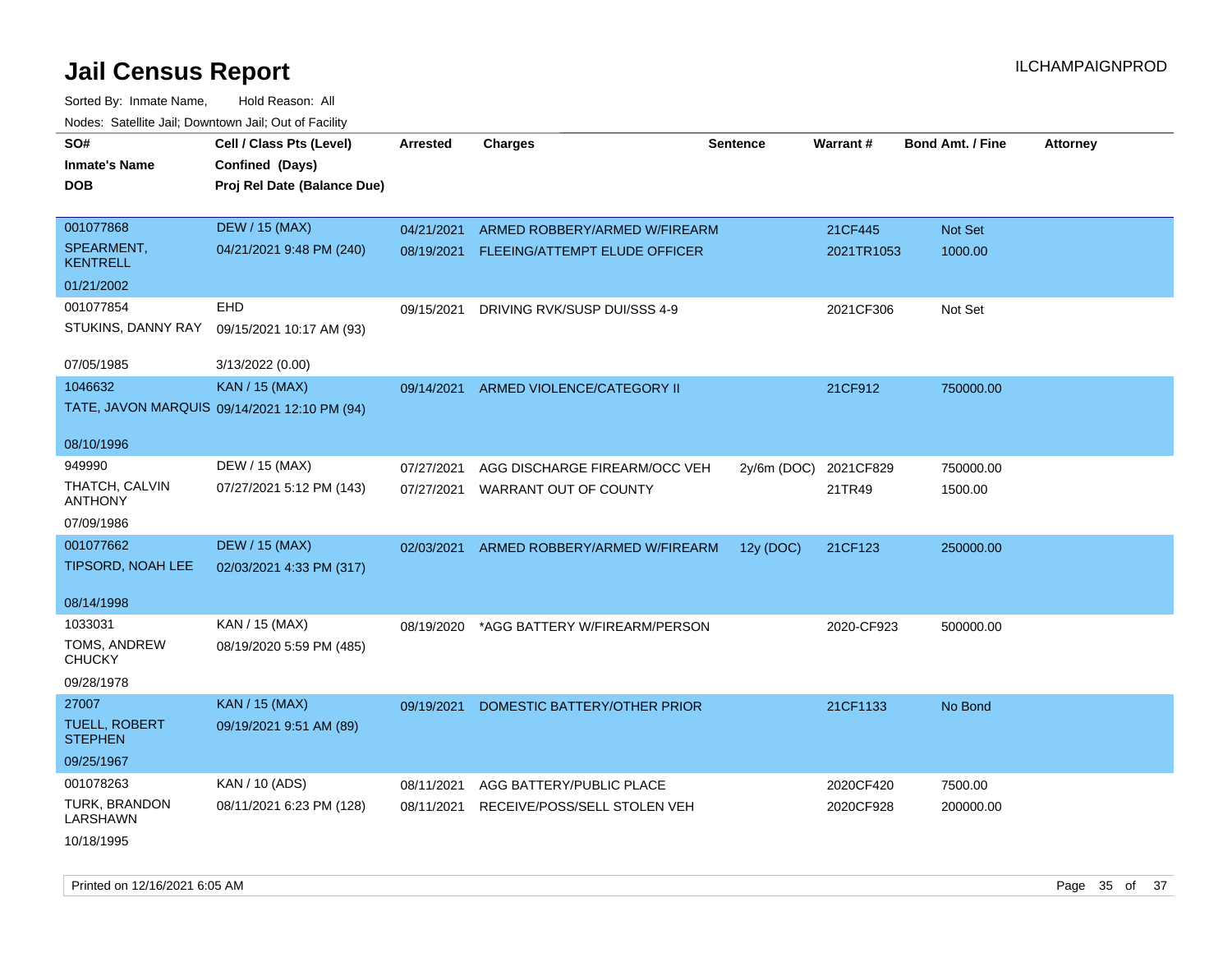| SO#                                            | Cell / Class Pts (Level)    | <b>Arrested</b> | <b>Charges</b>                        | <b>Sentence</b> | <b>Warrant#</b> | <b>Bond Amt. / Fine</b> | <b>Attorney</b> |
|------------------------------------------------|-----------------------------|-----------------|---------------------------------------|-----------------|-----------------|-------------------------|-----------------|
| <b>Inmate's Name</b>                           | Confined (Days)             |                 |                                       |                 |                 |                         |                 |
| <b>DOB</b>                                     | Proj Rel Date (Balance Due) |                 |                                       |                 |                 |                         |                 |
|                                                |                             |                 |                                       |                 |                 |                         |                 |
| 001078386                                      | <b>KAN / 10 (MED)</b>       | 09/14/2021      | POSSESSION OF STOLEN FIREARM          |                 | 2021CF1099      | 250000.00               |                 |
| <b>TURNER, AMARIO</b>                          | 09/14/2021 11:42 PM (94)    |                 |                                       |                 |                 |                         |                 |
| 09/23/2002                                     |                             |                 |                                       |                 |                 |                         |                 |
| 1050636                                        | KAN / 15 (MAX)              | 09/24/2021      | FELON POSS/USE WEAPON/FIREARM         | 4y (DOC)        | 21CF1154        | Not Set                 |                 |
| <b>TURNER, TIMOTHY</b><br><b>SEANTEZ</b>       | 09/24/2021 9:18 PM (84)     |                 |                                       |                 |                 |                         |                 |
| 09/27/1994                                     |                             |                 |                                       |                 |                 |                         |                 |
| 1040925                                        | <b>KAN / 10 (MED)</b>       | 10/05/2021      | AGG BATTERY/DISCHARGE FIREARM         |                 | 2021CF1105      | 1000000.00              |                 |
| <b>WEATHERALL,</b><br><b>JOHNNY EARL JAMES</b> | 10/05/2021 4:17 PM (73)     |                 |                                       |                 |                 |                         |                 |
| 04/29/1994                                     |                             |                 |                                       |                 |                 |                         |                 |
| 1062558                                        | DEW / 10 (MED)              | 10/02/2021      | FELON POSS/USE WEAPON/FIREARM         |                 | 21CF1185        | Not Set                 |                 |
| <b>WELLS, JIAMANTE</b><br><b>AMORE</b>         | 10/02/2021 8:29 PM (76)     |                 |                                       |                 |                 |                         |                 |
| 09/02/1995                                     |                             |                 |                                       |                 |                 |                         |                 |
| 1002033                                        | <b>KAN / 15 (MAX)</b>       | 09/08/2021      | DRIVING ON SUSPENDED LICENSE          |                 | 2019-TR-11944   | 5000.00                 |                 |
| <b>WEST, ANTONIO</b>                           | 09/08/2021 11:01 PM (100)   | 09/08/2021      | ARMED ROBBERY/ARMED W/FIREARM         |                 | 2020-CF-1406    | 500000.00               |                 |
| <b>DEONTA</b>                                  |                             | 09/08/2021      | <b>OBSTRCT JUSTICE/LEAVE STATE</b>    |                 | 2021-CF-AWOW    | <b>Not Set</b>          |                 |
| 04/15/1992                                     |                             | 09/08/2021      | ARMED VIOLENCE/CATEGORY I             |                 | 2021-CF-AWOW    | <b>Not Set</b>          |                 |
|                                                |                             | 09/08/2021      | AGG UNLAWFUL USE OF WEAPON/VEH        |                 | 2021-CF-AWOW    | <b>Not Set</b>          |                 |
| 1022068                                        | DEW / 15 (ADS)              | 10/10/2021      | FELON POSS/USE WEAPON/FIREARM         |                 | 21CF1212        | Not Set                 |                 |
| <b>WILKINS, MICHAEL</b><br>CARL                | 10/10/2021 5:07 AM (68)     |                 |                                       |                 |                 |                         |                 |
| 07/10/1992                                     |                             |                 |                                       |                 |                 |                         |                 |
| 001077508                                      | DEW / 15 (ADS)              | 12/10/2020      | <b>MURDER/STRONG PROB KILL/INJURE</b> | 55y (DOC)       | 2020CF1293      | No Bond                 |                 |
| <b>WILLIAMS, CALVIN</b><br><b>TIMOTHY</b>      | 12/10/2020 8:55 PM (372)    |                 |                                       |                 |                 |                         |                 |
| 10/23/2002                                     |                             |                 |                                       |                 |                 |                         |                 |